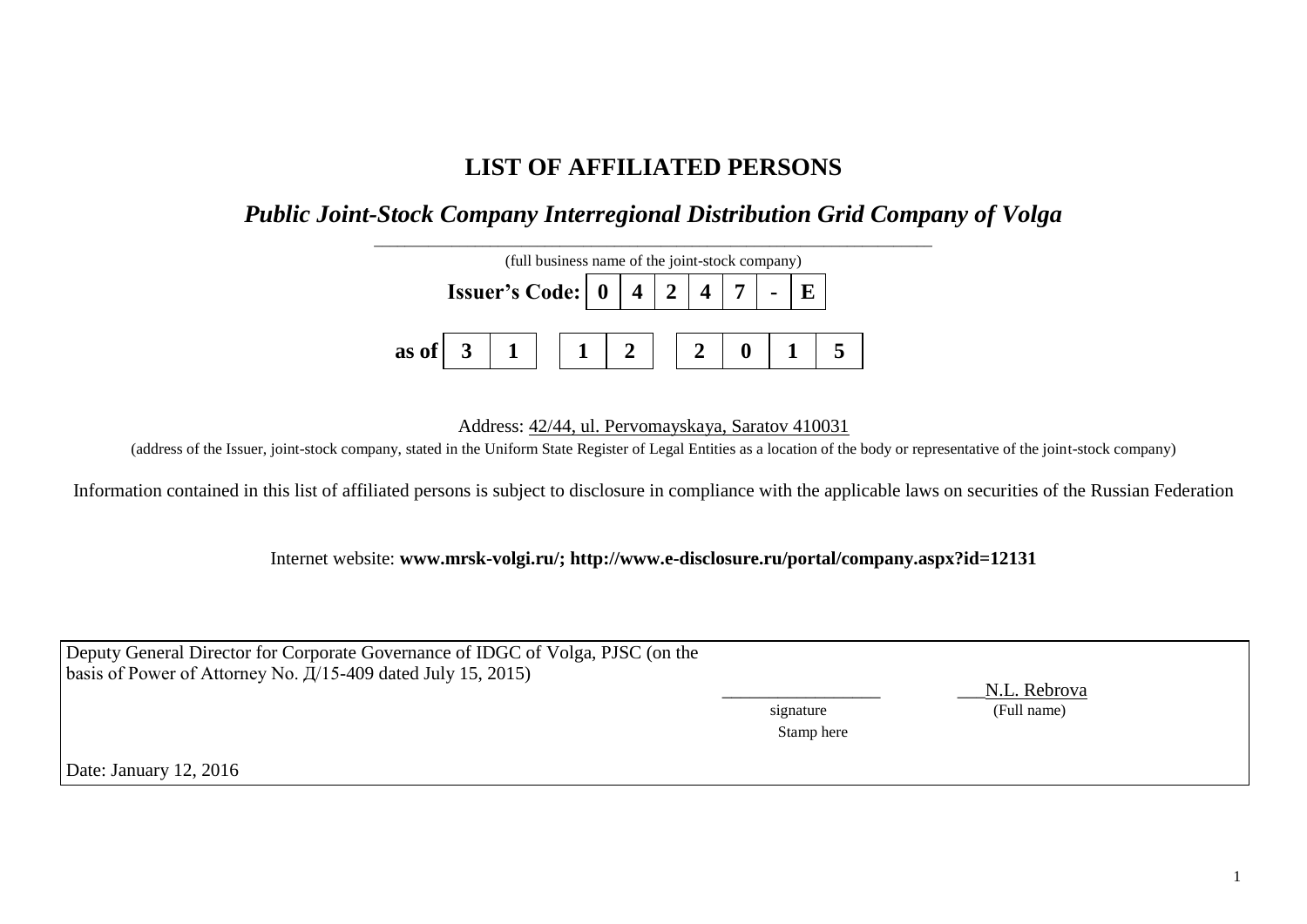| <b>Issuer's Codes</b> |               |  |  |  |
|-----------------------|---------------|--|--|--|
| <b>INN</b>            | 6450925977    |  |  |  |
| <b>OGRN</b>           | 1076450006280 |  |  |  |

|                | I. Composition of affiliated persons as of                                                                                | 3<br>$\boldsymbol{2}$                                                                                                                                           | 5 <sup>5</sup><br>$\overline{2}$<br>0                                            |                                                   |                                                                                                                         |                                                                                                                |
|----------------|---------------------------------------------------------------------------------------------------------------------------|-----------------------------------------------------------------------------------------------------------------------------------------------------------------|----------------------------------------------------------------------------------|---------------------------------------------------|-------------------------------------------------------------------------------------------------------------------------|----------------------------------------------------------------------------------------------------------------|
| Item<br>No.    | Full business name (name of a non-<br>commercial organization) or surname,<br>name, patronymic of an affiliated<br>person | Location of a legal entity or<br>place of residence of an<br>individual (natural person)<br>(information disclosed upon<br>consent of a natural person<br>only) | Ground (grounds) by virtue of<br>which a person is recognized as<br>an affiliate | <b>Effective</b> date<br>of a ground<br>(grounds) | Ownership<br>interest of an<br>affiliated<br>person in the<br>authorized<br>capital of the<br>Joint-Stock<br>Company, % | Percentage of<br>ordinary shares<br>in the Joint-<br>Stock Company<br>held by an<br>affiliated person,<br>$\%$ |
| $\mathbf 1$    | $\overline{2}$                                                                                                            | $\mathbf{3}$                                                                                                                                                    | 4                                                                                | 5                                                 | 6                                                                                                                       | $\overline{7}$                                                                                                 |
|                | Adler Yuriy Veniaminovich                                                                                                 | Consent of the natural person<br>has not been obtained                                                                                                          | Member of the Board of<br>Directors of the Joint-Stock<br>Company                | 16.06.2015                                        |                                                                                                                         |                                                                                                                |
| $\overline{2}$ | Varvarin Aleksandr Viktorovich                                                                                            | Consent of the natural person<br>has not been obtained                                                                                                          | Member of the Board of<br>Directors of the Joint-Stock<br>Company                | 16.06.2015                                        |                                                                                                                         |                                                                                                                |
| 3              | Dyuzhinov Aleksandr Leonidovich                                                                                           | Consent of the natural person<br>has not been obtained                                                                                                          | Member of the Board of<br>Directors of the Joint-Stock<br>Company                | 16.06.2015                                        |                                                                                                                         |                                                                                                                |
| $\overline{4}$ | Kulikov Denis Viktorovich                                                                                                 | Consent of the natural person<br>has not been obtained                                                                                                          | Member of the Board of<br>Directors of the Joint-Stock<br>Company                | 16.06.2015                                        | 0.002%                                                                                                                  | 0.002%                                                                                                         |
| 5              | Mezhevich Valentin Efimovich                                                                                              | Consent of the natural person<br>has not been obtained                                                                                                          | Member of the Board of<br>Directors of the Joint-Stock<br>Company                | 16.06.2015                                        |                                                                                                                         |                                                                                                                |
| 6              | Rozentsvayg Aleksandr Shoylovich                                                                                          | Consent of the natural person<br>has not been obtained                                                                                                          | Member of the Board of<br>Directors of the Joint-Stock<br>Company                | 16.06.2015                                        |                                                                                                                         |                                                                                                                |
| $\overline{7}$ | Ryabikin Vladimir Anatolievich                                                                                            | Consent of the natural person                                                                                                                                   | The person is the Sole Executive                                                 | 12.12.2008                                        |                                                                                                                         |                                                                                                                |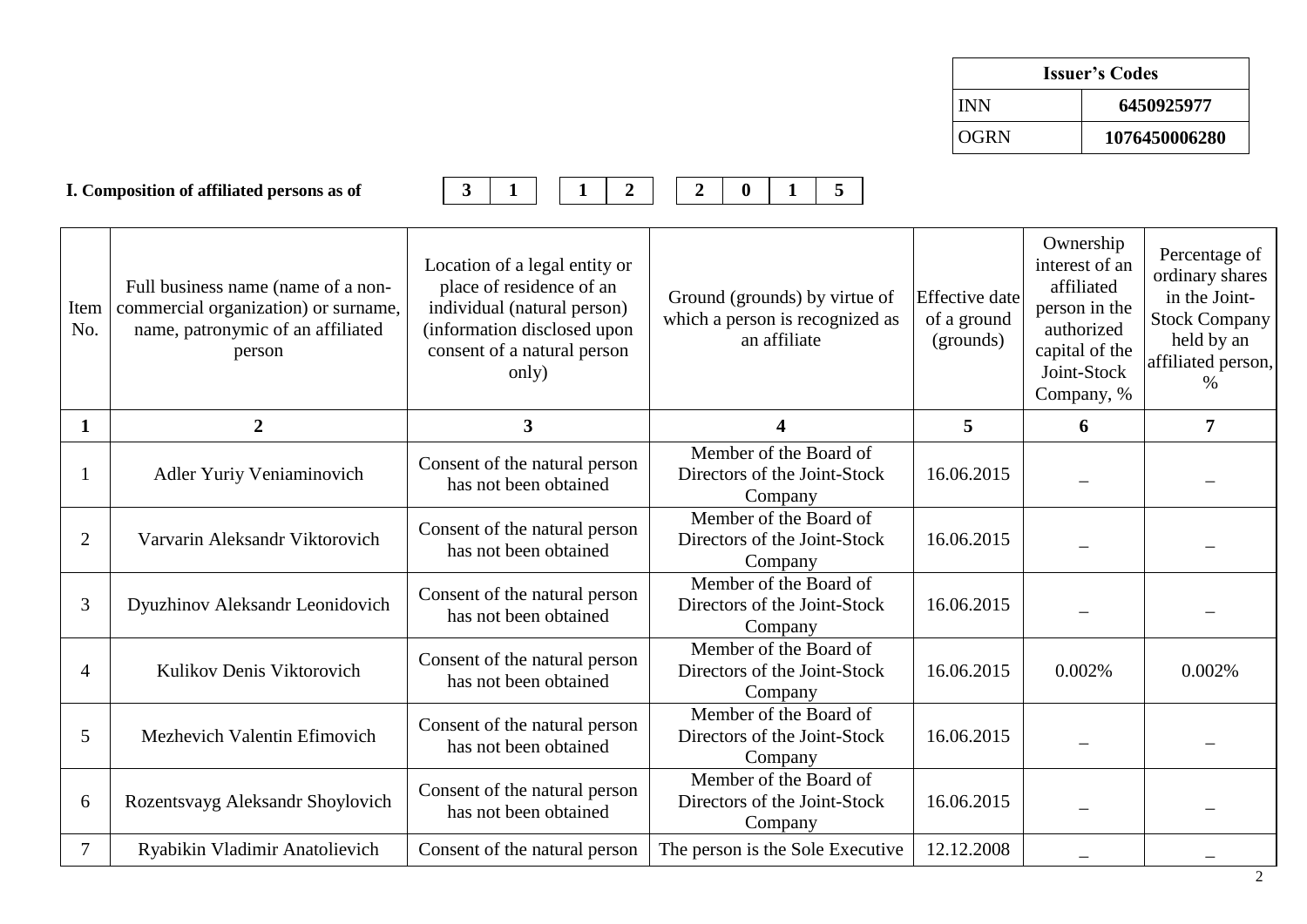|    |                                   | has not been obtained                                  | Body of the Joint-Stock<br>Company                                                       |            |          |          |
|----|-----------------------------------|--------------------------------------------------------|------------------------------------------------------------------------------------------|------------|----------|----------|
|    |                                   |                                                        | Member of the collegial<br>executive body of the Joint-Stock<br>Company                  | 18.04.2008 |          |          |
|    |                                   |                                                        | Member of the Board of<br>Directors of the Joint-Stock<br>Company                        | 16.06.2015 |          |          |
|    |                                   |                                                        | The person belongs to the same<br>group of persons as the Joint-<br><b>Stock Company</b> | 12.12.2008 |          |          |
| 8  | Serebryakov Konstantin Sergeevich | Consent of the natural person<br>has not been obtained | Member of the Board of<br>Directors of the Joint-Stock<br>Company                        | 16.06.2015 |          |          |
| 9  | Khadziev Alan Fyodorovich         | Consent of the natural person<br>has not been obtained | Member of the Board of<br>Directors of the Joint-Stock<br>Company                        | 16.06.2015 |          |          |
| 10 | Kharin Andrey Nikolaevich         | Consent of the natural person<br>has not been obtained | Member of the Board of<br>Directors of the Joint-Stock<br>Company                        | 16.06.2015 |          |          |
| 11 | Shaydullin Farit Gabdulfatovich   | Consent of the natural person<br>has not been obtained | Member of the Board of<br>Directors of the Joint-Stock<br>Company                        | 16.06.2015 |          |          |
| 12 | Zaretskiy Dmitriy Lvovich         | Consent of the natural person<br>has not been obtained | Member of the collegial<br>executive body of the Joint-Stock<br>Company                  | 25.07.2012 | 0.00052% | 0.00052% |
| 13 | Kuliev Vyacheslav Igorevich       | Consent of the natural person<br>has not been obtained | Member of the collegial<br>executive body of the Joint-Stock<br>Company                  | 21.12.2012 |          |          |
| 14 | Pavlov Oleg Grigorievich          | Consent of the natural person<br>has not been obtained | Member of the collegial<br>executive body of the Joint-Stock<br>Company                  | 24.07.2014 |          |          |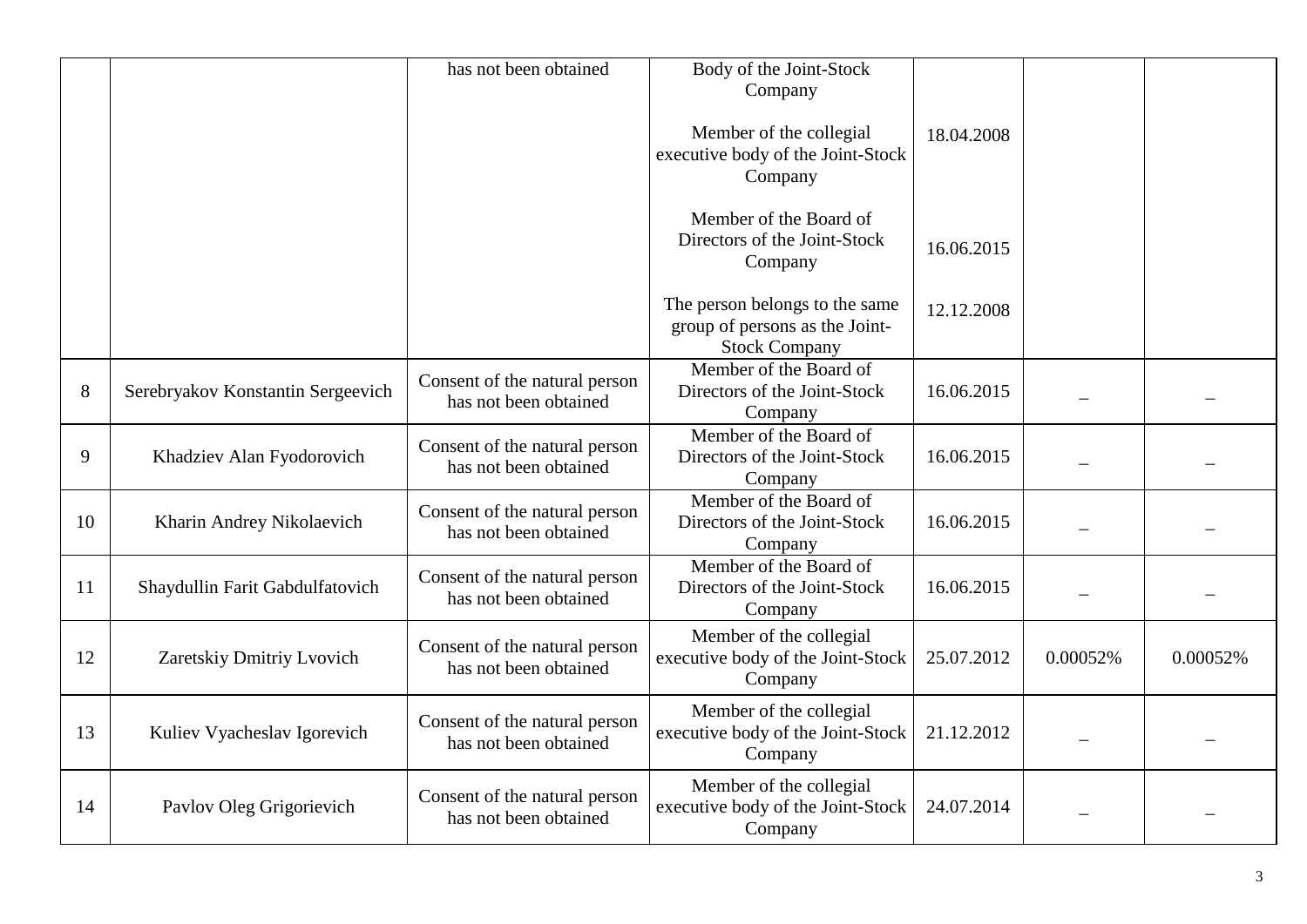| 15 | Ponomaryov Vladimir Borisovich              | Consent of the natural person<br>has not been obtained               | Member of the collegial<br>executive body of the Joint-Stock<br>Company                                                                                                                                                                            | 07.04.2009 |           |           |
|----|---------------------------------------------|----------------------------------------------------------------------|----------------------------------------------------------------------------------------------------------------------------------------------------------------------------------------------------------------------------------------------------|------------|-----------|-----------|
| 16 | Puchkova Irina Yuriyevna                    | Consent of the natural person<br>has not been obtained               | Member of the collegial<br>executive body of the Joint-Stock<br>Company                                                                                                                                                                            | 03.03.2011 |           |           |
| 17 | Rebrova Natalia Leonidovna                  | Consent of the natural person<br>has not been obtained               | Member of the collegial<br>executive body of the Joint-Stock<br>Company                                                                                                                                                                            | 06.10.2009 | 0.000035% | 0.000035% |
| 18 | Tamlenova Irina Alekseevna                  | Consent of the natural person<br>has not been obtained               | Member of the collegial<br>executive body of the Joint-Stock<br>Company                                                                                                                                                                            | 07.04.2009 |           |           |
| 19 | Frolov Sergey Petrovich                     | Consent of the natural person<br>has not been obtained               | Member of the collegial<br>executive body of the Joint-Stock<br>Company                                                                                                                                                                            | 07.04.2009 |           |           |
| 20 | Public Joint-Stock Company Russian<br>Grids | Moscow, Russia                                                       | The person is entitled to dispose<br>of over 20% of the total number<br>of votes attached to the voting<br>shares of this Joint-Stock<br>Company                                                                                                   | 20.08.2008 | 67.626%   | 67.626%   |
|    |                                             |                                                                      | The person belongs to the same<br>group of persons as the Joint-<br><b>Stock Company</b>                                                                                                                                                           | 01.07.2008 |           |           |
| 21 | Open Joint-Stock Company Social<br>Sphere-M | 50, prospekt Lenina, Saransk,<br>the Republic of Mordovia,<br>Russia | The legal entity in which this<br>Joint-Stock Company is entitled<br>to dispose of over 20% of the<br>total number of votes attached to<br>the voting shares or constituting<br>the share capital of stocks,<br>contributions of this legal entity | 28.04.2008 |           |           |
|    |                                             |                                                                      | The person belongs to the same<br>group of persons as the Joint-<br><b>Stock Company</b>                                                                                                                                                           | 28.04.2008 |           |           |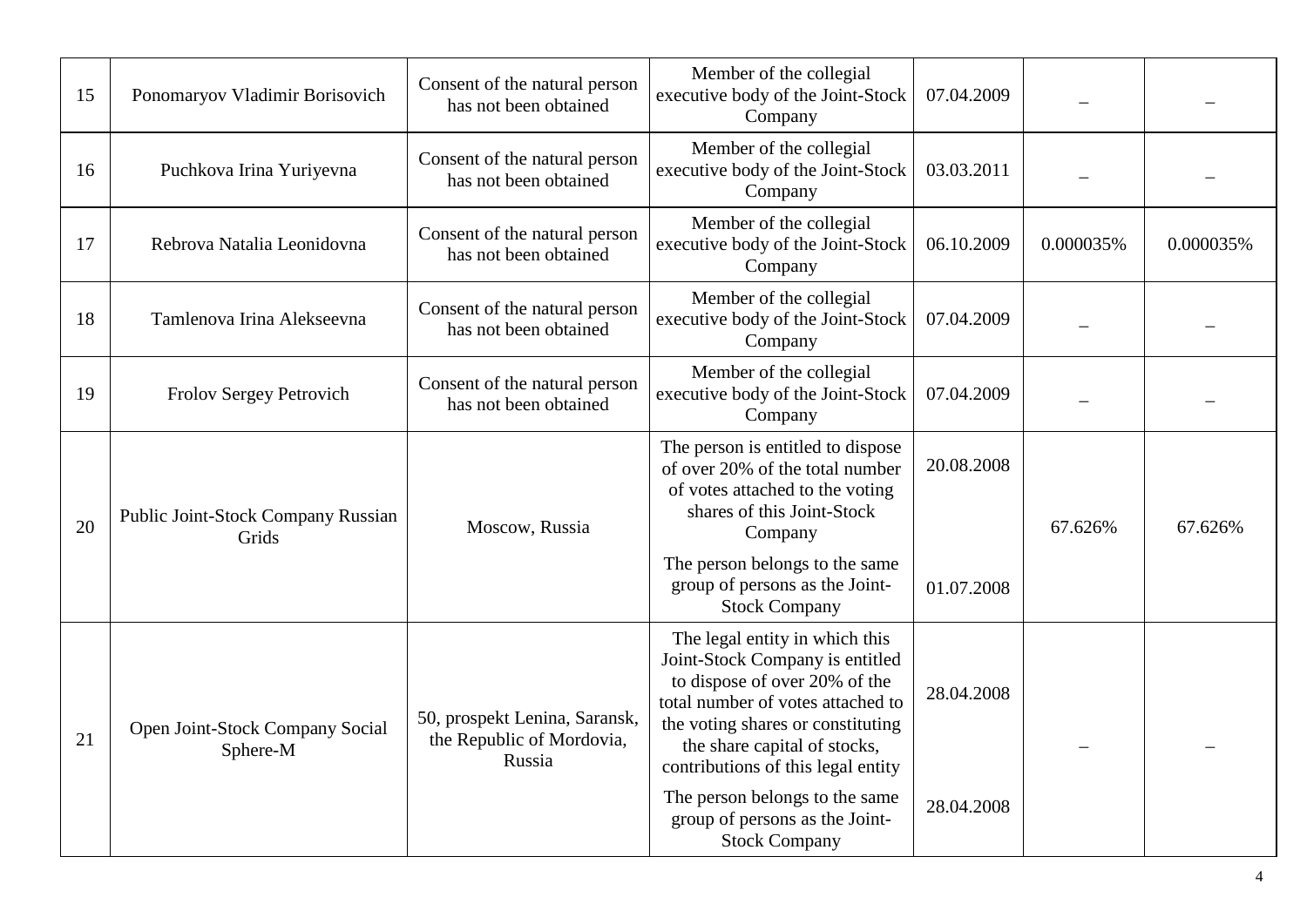| 22 | Open Joint-Stock Company Chuvash<br><b>Autotransport Company</b>                          | 21, ul. Promyshlennaya,<br>Novocheboksarsk, the<br>Chuvash Republic, Russia | The legal entity in which this<br>Joint-Stock Company is entitled<br>to dispose of over 20% of the<br>total number of votes attached to<br>the voting shares or constituting<br>the share capital of stocks,<br>contributions of this legal entity | 28.04.2008 |  |
|----|-------------------------------------------------------------------------------------------|-----------------------------------------------------------------------------|----------------------------------------------------------------------------------------------------------------------------------------------------------------------------------------------------------------------------------------------------|------------|--|
|    |                                                                                           |                                                                             | The person belongs to the same<br>group of persons as the Joint-<br><b>Stock Company</b>                                                                                                                                                           | 28.04.2008 |  |
| 23 | Open Joint-Stock Company<br>Solnechny Sanatorium-Preventorium                             | 58, ul. Turbinnaya, Orenburg,<br>Russia                                     | The legal entity in which this<br>Joint-Stock Company is entitled<br>to dispose of over 20% of the<br>total number of votes attached to<br>the voting shares or constituting<br>the share capital of stocks,<br>contributions of this legal entity | 28.04.2008 |  |
|    |                                                                                           |                                                                             | The person belongs to the same<br>group of persons as the Joint-<br><b>Stock Company</b>                                                                                                                                                           | 28.04.2008 |  |
| 24 | Open Joint-Stock Company<br>Energoservice of Volga                                        | 149A, ul. Moskovskaya,<br>Saratov, 410012, Russia                           | The legal entity in which this<br>Joint-Stock Company is entitled<br>to dispose of over 20% of the<br>total number of votes attached to<br>the voting shares or constituting<br>the share capital of stocks,<br>contributions of this legal entity | 12.01.2011 |  |
|    |                                                                                           |                                                                             | The person belongs to the same<br>group of persons as the Joint-<br><b>Stock Company</b>                                                                                                                                                           | 12.01.2011 |  |
| 25 | Public Joint-Stock Company<br><b>Interregional Distribution Grid</b><br>Company of Center | Moscow, Russia                                                              | The person belongs to the same<br>group of persons as the Joint-<br><b>Stock Company</b>                                                                                                                                                           | 01.07.2008 |  |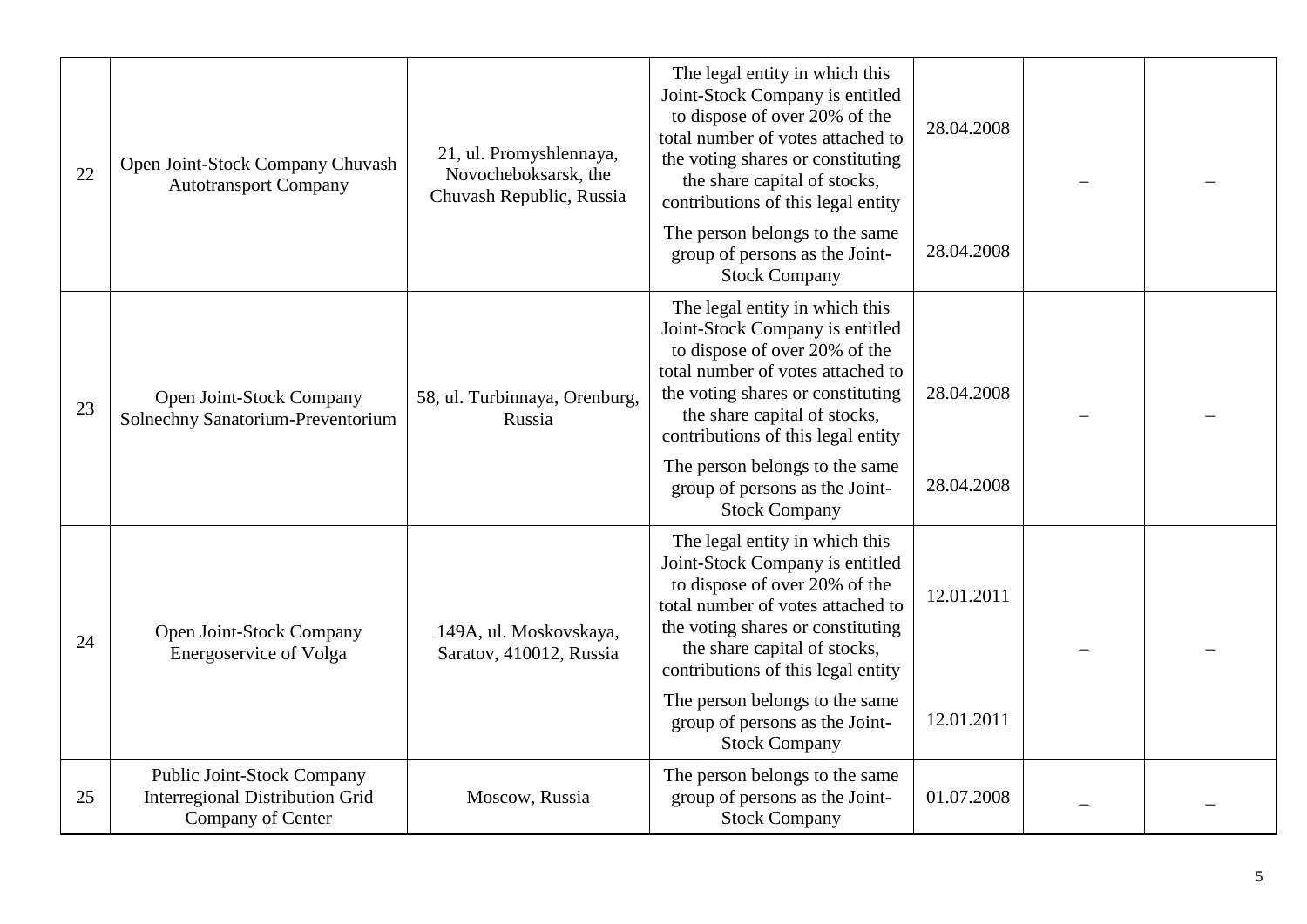| 26 | Public Joint -Stock Company<br><b>Interregional Distribution Grid</b><br>Company of the North-West            | Gatchina, the Leningrad<br>region, Russia                                                                           | The person belongs to the same<br>group of persons as the Joint-<br><b>Stock Company</b> | 01.07.2008 |  |
|----|---------------------------------------------------------------------------------------------------------------|---------------------------------------------------------------------------------------------------------------------|------------------------------------------------------------------------------------------|------------|--|
| 27 | Open Joint-Stock Company<br><b>Interregional Distribution Grid</b><br>Company of Urals                        | 140, ul. Mamina-Sibiryaka,<br>Yekaterinburg, 620026                                                                 | The person belongs to the same<br>group of persons as the Joint-<br><b>Stock Company</b> | 01.07.2008 |  |
| 28 | Public Joint-Stock Company<br><b>Interregional Distribution Grid</b><br>Company of Siberia                    | 144a, ul. Bogarda,<br>Krasnoyarsk, 660021                                                                           | The person belongs to the same<br>group of persons as the Joint-<br><b>Stock Company</b> | 01.07.2008 |  |
| 29 | Public Joint-Stock Company<br><b>Interregional Distribution Grid</b><br>Company of Center and Volga region    | 33, ul. Rozhdestvenskaya,<br>Nizhny Novgorod 603950, the<br><b>Russian Federation</b>                               | The person belongs to the same<br>group of persons as the Joint-<br><b>Stock Company</b> | 01.07.2008 |  |
| 30 | Public Joint-Stock Company<br><b>Interregional Distribution Grid</b><br>Company of the South                  | Rostov-on-Don, the Russian<br>Federation                                                                            | The person belongs to the same<br>group of persons as the Joint-<br><b>Stock Company</b> | 01.07.2008 |  |
| 31 | <b>Public Joint -Stock Company</b><br><b>Interregional Distribution Grid</b><br>Company of the North Caucasus | 13a, ul. Podstantsionnaya,<br>Energetik settlement,<br>Pyatigorsk 357506, Stavropol<br>Krai, the Russian Federation | The person belongs to the same<br>group of persons as the Joint-<br><b>Stock Company</b> | 01.07.2008 |  |
| 32 | Joint-Stock Company of Power<br>Industry and Electrification<br>Tyumenenergo                                  | Surgut, the Tyumen region,<br>Khanty-Mansi Autonomous<br>Area - Yugra, Russia                                       | The person belongs to the same<br>group of persons as the Joint-<br><b>Stock Company</b> | 01.07.2008 |  |
| 33 | Public Joint-Stock Company of<br>Power Industry and Electrification<br>Lenenergo                              | Saint Petersburg, Russia                                                                                            | The person belongs to the same<br>group of persons as the Joint-<br><b>Stock Company</b> | 01.07.2008 |  |
| 34 | <b>Public Joint-Stock Company</b><br>Moscow United Electric Grid<br>Company                                   | Moscow, the Russian<br>Federation                                                                                   | The person belongs to the same<br>group of persons as the Joint-<br><b>Stock Company</b> | 01.07.2008 |  |
| 35 | Joint-Stock Company<br>Yantarenergo                                                                           | Kaliningrad, the Russian<br>Federation                                                                              | The person belongs to the same<br>group of persons as the Joint-<br><b>Stock Company</b> | 01.07.2008 |  |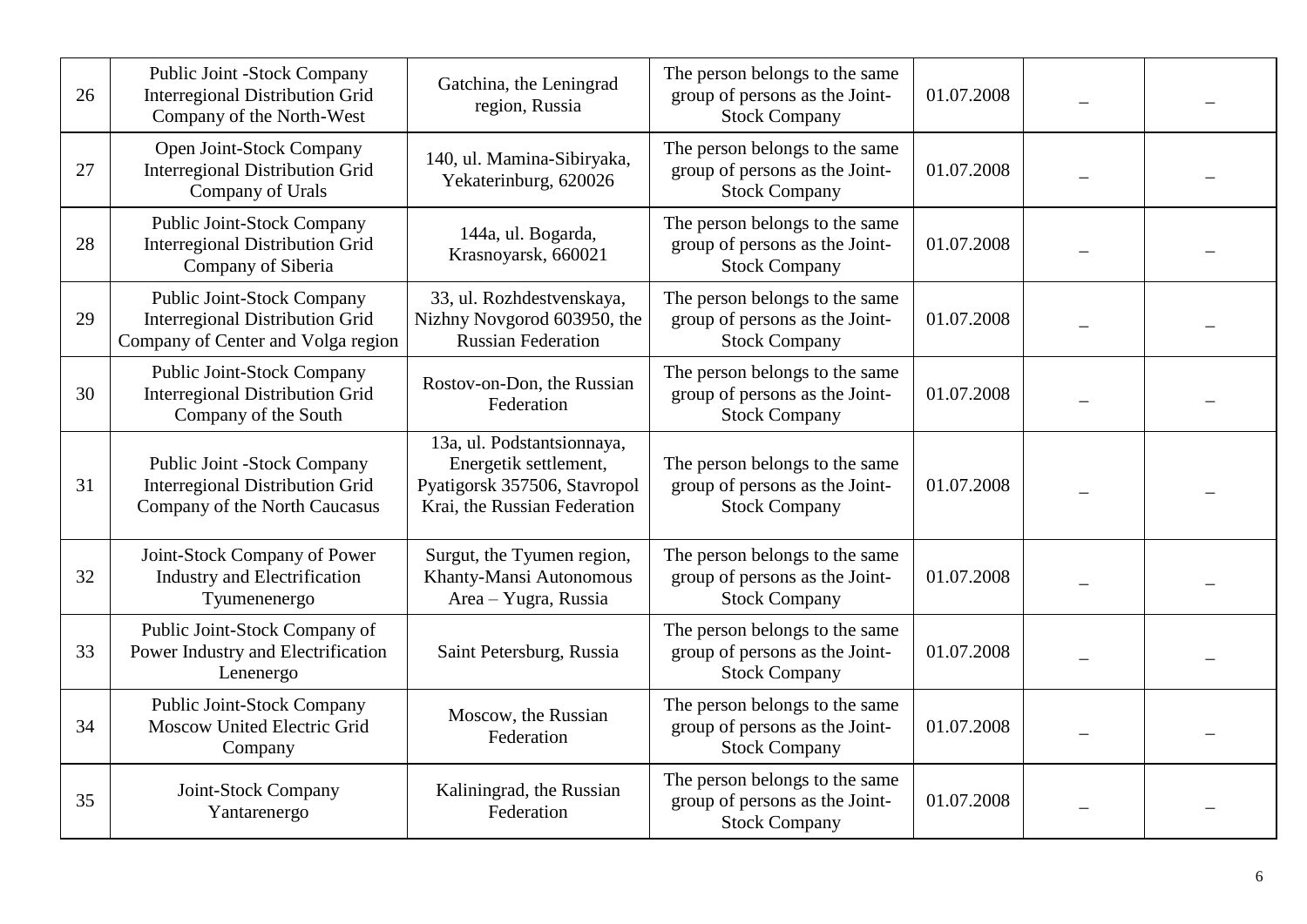| 36 | <b>Public Joint-Stock Company</b><br>North-West Energy Management<br>Company                                                                                                     | Saint Petersburg                                                                 | The person belongs to the same<br>group of persons as the Joint-<br><b>Stock Company</b> | 01.07.2008 |  |
|----|----------------------------------------------------------------------------------------------------------------------------------------------------------------------------------|----------------------------------------------------------------------------------|------------------------------------------------------------------------------------------|------------|--|
| 37 | <b>Public Joint-Stock Company</b><br>Dagestan Energy Retail Company                                                                                                              | Makhachkala, Republic of<br>Dagestan                                             | The person belongs to the same<br>group of persons as the Joint-<br><b>Stock Company</b> | 01.07.2008 |  |
| 38 | Kabardino-Balkarian Public Joint-<br><b>Stock Company of Power Industry</b><br>and Electrification                                                                               | Nalchik, Kabardino-Balkar<br>Republic                                            | The person belongs to the same<br>group of persons as the Joint-<br><b>Stock Company</b> | 01.07.2008 |  |
| 39 | Joint-Stock Company<br>Karachayevo-Cherkesskenergo                                                                                                                               | Cherkessk, Karachay-<br>Circassian Republic                                      | The person belongs to the same<br>group of persons as the Joint-<br><b>Stock Company</b> | 01.07.2008 |  |
| 40 | Joint-Stock Company<br>Kalmenergosbyt                                                                                                                                            | Elista, Republic of Kalmykia                                                     | The person belongs to the same<br>group of persons as the Joint-<br><b>Stock Company</b> | 01.07.2008 |  |
| 41 | Joint-Stock Company<br>Management of Fiber-Optic<br><b>Communication Lines at Overhead</b><br>Power Transmission Lines of<br><b>Interregional Distribution Grid</b><br>Companies | Moscow, Russia                                                                   | The person belongs to the same<br>group of persons as the Joint-<br><b>Stock Company</b> | 30.06.2011 |  |
| 42 | Joint-Stock Company<br>Realty of the United Power System<br><b>Engineering Center</b>                                                                                            | Moscow                                                                           | The person belongs to the same<br>group of persons as the Joint-<br><b>Stock Company</b> | 01.07.2008 |  |
| 43 | <b>Public Joint-Stock Company</b><br><b>Tomsk Distribution Company</b>                                                                                                           | Tomsk, the Russian<br>Federation                                                 | The person belongs to the same<br>group of persons as the Joint-<br><b>Stock Company</b> | 01.07.2008 |  |
| 44 | Open Joint-Stock Company<br><b>VNIPIenergoprom Association</b>                                                                                                                   | 2/1, Semyonovskaya<br>Naberezhnaya, Moscow,<br>105094, the Russian<br>Federation | The person belongs to the same<br>group of persons as the Joint-<br><b>Stock Company</b> | 01.07.2008 |  |
| 45 | Open Joint-Stock Company<br>Special Design Bureau of Heat Power                                                                                                                  | 4/1, Tretiy Avtozavodskiy<br>Proezd, Moscow, the Russian                         | The person belongs to the same<br>group of persons as the Joint-                         | 01.07.2008 |  |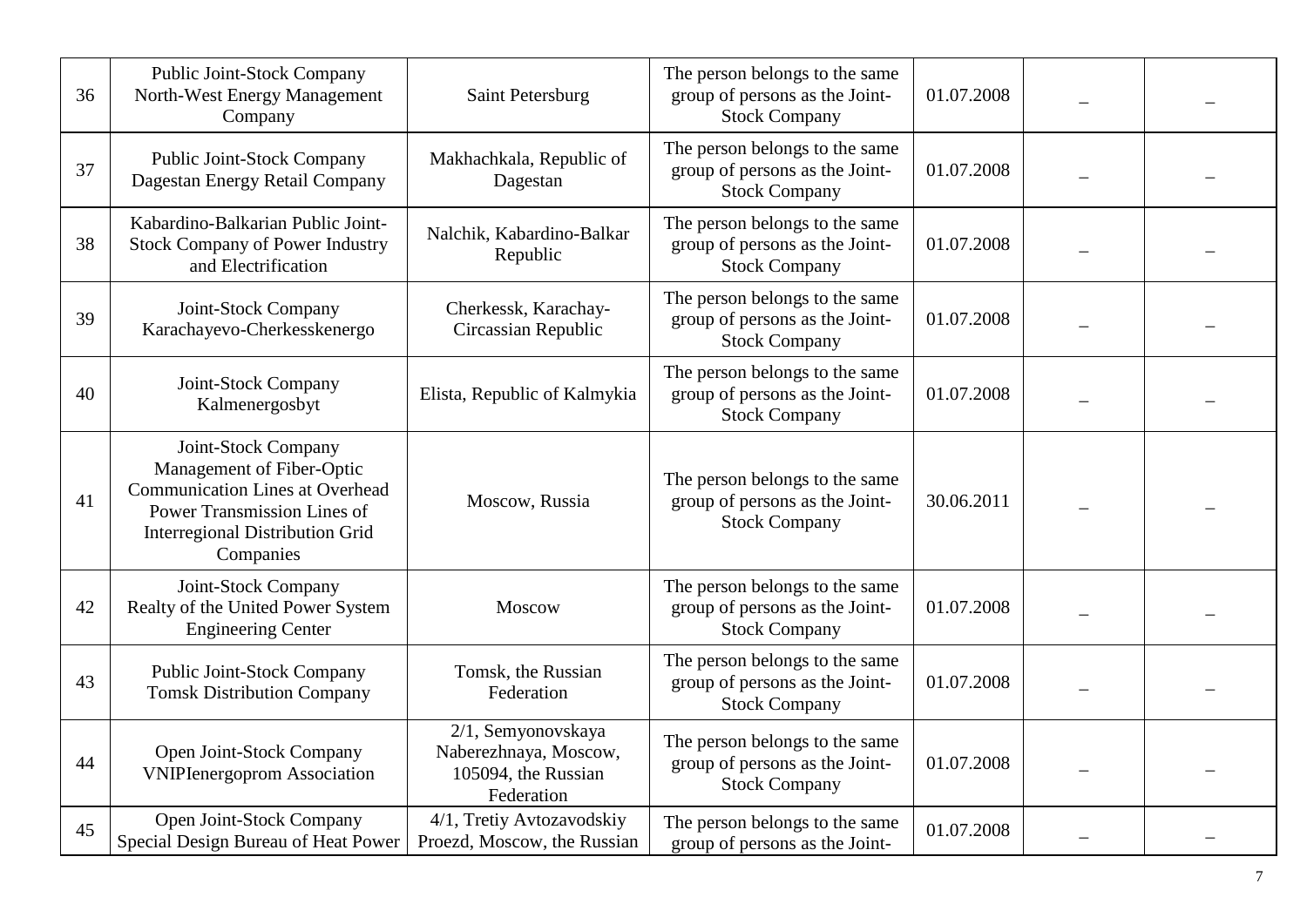|    | <b>Engineering Equipment VTI</b>                                                            | Federation                                                                                                       | <b>Stock Company</b>                                                                     |            |  |
|----|---------------------------------------------------------------------------------------------|------------------------------------------------------------------------------------------------------------------|------------------------------------------------------------------------------------------|------------|--|
| 46 | Joint-Stock Company<br>Tyvaenergosbyt                                                       | Kyzyl, the Republic of Tyva,<br>the Russian Federation                                                           | The person belongs to the same<br>group of persons as the Joint-<br><b>Stock Company</b> | 01.07.2008 |  |
| 47 | Joint-Stock Company of Power<br><b>Industry and Electrification</b><br>Ingushenergo         | Nazran, Republic of<br>Ingooshetia                                                                               | The person belongs to the same<br>group of persons as the Joint-<br><b>Stock Company</b> | 01.07.2008 |  |
| 48 | Public Joint-Stock Company of<br>Power Industry and Electrification of<br>Kuban             | Krasnodar, the Russian<br>Federation                                                                             | The person belongs to the same<br>group of persons as the Joint-<br><b>Stock Company</b> | 01.07.2008 |  |
| 49 | Open Joint-Stock Company of Power<br><b>Industry and Electrification</b><br>Sevkavkazenergo | Vladikavkaz, Republic of<br>North Ossetia - Alania                                                               | The person belongs to the same<br>group of persons as the Joint-<br><b>Stock Company</b> | 01.07.2008 |  |
| 50 | Open Joint-Stock Company<br>Nurenergo                                                       | 6, Staropromyslovskoye<br>Shosse, Grozny, Chechen<br>Republic                                                    | The person belongs to the same<br>group of persons as the Joint-<br><b>Stock Company</b> | 01.07.2008 |  |
| 51 | Joint-Stock Company<br>Chechenenergo                                                        | 6, Staropromyslovskoye<br>Shosse, Grozny, Chechen<br>Republic, the Russian<br>Federation                         | The person belongs to the same<br>group of persons as the Joint-<br><b>Stock Company</b> | 01.07.2008 |  |
| 52 | Joint-Stock Company<br>Energetik Sanatorium-Preventorium                                    | 1, ul. Sanatornaya, Industrial<br>Community Novaya Lyada,<br>the Tambov region, 392515                           | The person belongs to the same<br>group of persons as the Joint-<br><b>Stock Company</b> | 01.07.2008 |  |
| 53 | Open Joint-Stock Company<br>Pskovenergoagent                                                | 32, ul. Staro-Tekstilnaya,<br>Pskov, 180006, the Russian<br>Federation                                           | The person belongs to the same<br>group of persons as the Joint-<br><b>Stock Company</b> | 01.07.2008 |  |
| 54 | Open Joint-Stock Company<br>Pskovenergosbyt                                                 | 24, ul. Zavodskaya, Pskov,<br>180000                                                                             | The person belongs to the same<br>group of persons as the Joint-<br><b>Stock Company</b> | 01.07.2008 |  |
| 55 | Open Joint-Stock Company<br>Lesnaya Skazka                                                  | Syargilakhta village, the<br>Pryazhinskiy district, the<br>Republic of Karelia, the<br><b>Russian Federation</b> | The person belongs to the same<br>group of persons as the Joint-<br><b>Stock Company</b> | 01.07.2008 |  |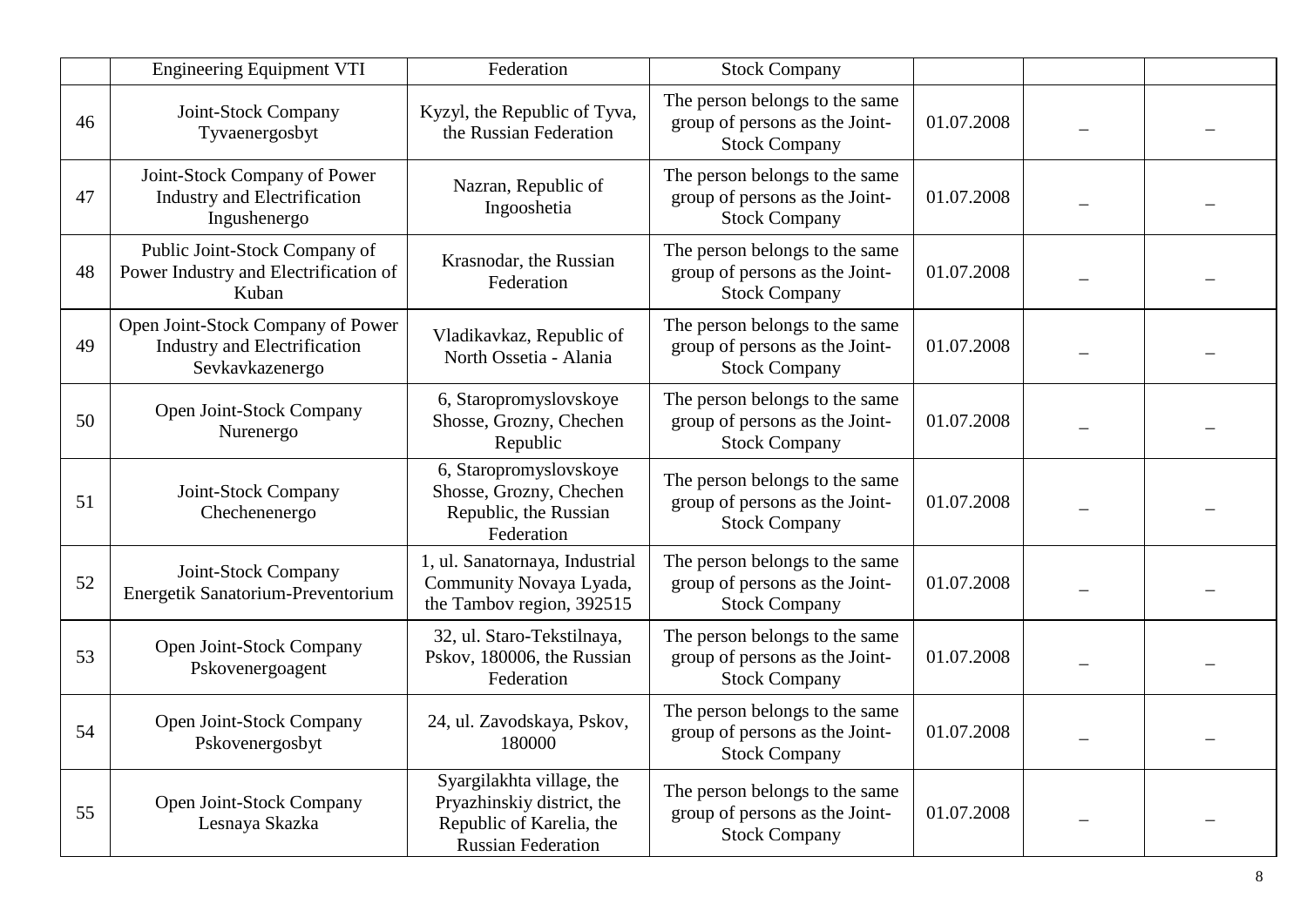| 56 | Open Joint-Stock Company<br>Yekaterinburg Electric Grid Company                           | 1, ul. Borisa Yeltsina,<br>Yekaterinburg, 620014, the<br><b>Russian Federation</b>                                                   | The person belongs to the same<br>group of persons as the Joint-<br><b>Stock Company</b> | 01.07.2008 |  |
|----|-------------------------------------------------------------------------------------------|--------------------------------------------------------------------------------------------------------------------------------------|------------------------------------------------------------------------------------------|------------|--|
| 57 | Open Joint-Stock Company<br>Sotssphera                                                    | Recreation camp named after<br>Strelnikov, Chernoluchye<br>settlement, the Omsk district,<br>the Omsk region, 644518<br>Стрельникова | The person belongs to the same<br>group of persons as the Joint-<br><b>Stock Company</b> | 01.07.2008 |  |
| 58 | Open Joint-Stock Company<br>Tyvaenergo                                                    | 4, ul. Rabochaya, Kyzyl, the<br>Republic of Tyva, 667001, the<br><b>Russian Federation</b>                                           | The person belongs to the same<br>group of persons as the Joint-<br><b>Stock Company</b> | 01.07.2008 |  |
| 59 | <b>Closed Joint-Stock Company</b><br><b>SVET</b>                                          | 8, ul. Lunacharskogo, Bor<br>606440, the Nizhny Novgorod<br>region                                                                   | The person belongs to the same<br>group of persons as the Joint-<br><b>Stock Company</b> | 01.07.2008 |  |
| 60 | Open Joint-Stock Company<br>Berendeyevskoye                                               | Berendeyevka settlement,<br>Lyskovsky district, the Nizhny<br>Novgorod region, 606241                                                | The person belongs to the same<br>group of persons as the Joint-<br><b>Stock Company</b> | 01.07.2008 |  |
| 61 | Open Joint-Stock Company<br>Avtotransportnoye Khozyaistvo<br>(Motor Transport Facilities) | 50, ul. Yuzhnaya, Orichi<br>settlement, the Orichi district,<br>the Kirov region, the Russian<br>Federation                          | The person belongs to the same<br>group of persons as the Joint-<br><b>Stock Company</b> | 01.07.2008 |  |
| 62 | Open Joint-Stock Company<br>Energetik Sanatorium-Preventorium                             | 10, ul. Aviatsionnaya,<br>Izhevsk, 426009, the<br>Udmurtian Republic, the<br><b>Russian Federation</b>                               | The person belongs to the same<br>group of persons as the Joint-<br><b>Stock Company</b> | 01.07.2008 |  |
| 63 | Open Joint-Stock Company<br>Kaliningrad Generating Company                                | 10a, Pravaya Naberezhnaya,<br>Kaliningrad, the Russian<br>Federation                                                                 | The person belongs to the same<br>group of persons as the Joint-<br><b>Stock Company</b> | 01.07.2008 |  |
| 64 | Open Joint-Stock Company<br>Yantarenergosbyt                                              | 10, ul. Darvina, Kaliningrad                                                                                                         | The person belongs to the same<br>group of persons as the Joint-<br><b>Stock Company</b> | 01.07.2008 |  |
| 65 | Open Joint-Stock Company<br><b>Energetik Recreation Camp</b>                              | 3, ul. Shkolnaya, stanitsa<br>Shepsi, the Tuapse district,<br>Krasnodar Krai, 352818                                                 | The person belongs to the same<br>group of persons as the Joint-<br><b>Stock Company</b> | 01.07.2008 |  |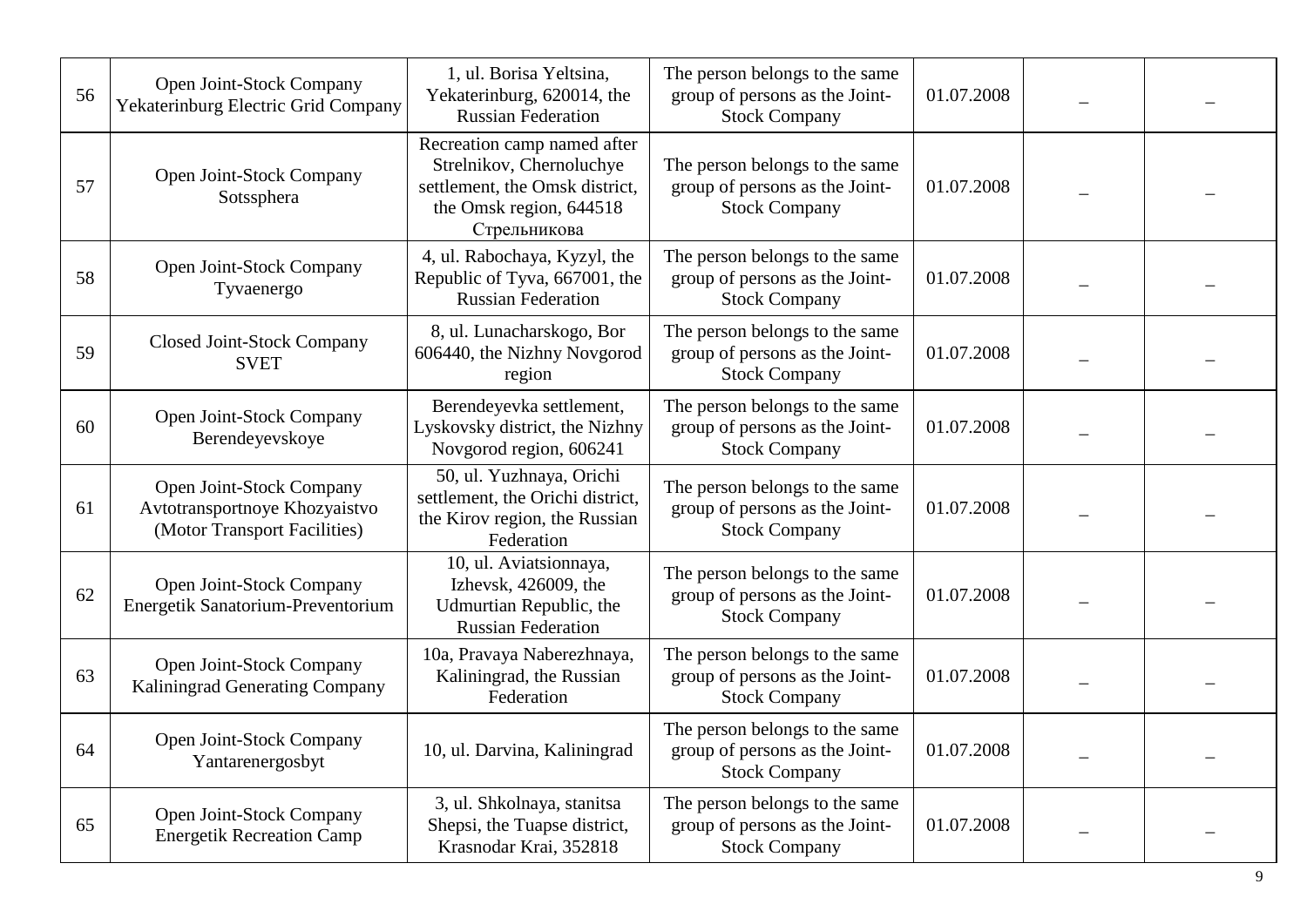| 66 | Open Joint-Stock Company<br>Sokolovskoye Agricultural Enterprise                | 32, ul. Kurskaya, Sokolovo-<br>Kundryuchenskiy settlement,<br>Novoshakhtinsk-10, the<br>Rostov region, Russia | The person belongs to the same<br>group of persons as the Joint-<br><b>Stock Company</b> | 01.07.2008 |  |
|----|---------------------------------------------------------------------------------|---------------------------------------------------------------------------------------------------------------|------------------------------------------------------------------------------------------|------------|--|
| 67 | Open Joint-Stock Company<br>Agricultural Enterprise named after<br>A.A. Grechko | 21, ul. Teatralnaya,<br>Kuybyshevo settlement, the<br>Kuybyshevo district, the<br>Rostov region, Russia       | The person belongs to the same<br>group of persons as the Joint-<br><b>Stock Company</b> | 01.07.2008 |  |
| 68 | <b>Closed Joint-Stock Company</b><br>Lenenergospetsremont                       | 191180,<br>bld. 43 (ID code "A"), 12<br>Liniya, Vasilievskiy Ostrov,<br>Saint Petersburg, 191180              | The person belongs to the same<br>group of persons as the Joint-<br><b>Stock Company</b> | 01.07.2008 |  |
| 69 | Open Joint-Stock Company<br>Moskabelsetmontazh                                  | bld. 1, ul. Dolgorukovskaya<br>38, Moscow, 115088                                                             | The person belongs to the same<br>group of persons as the Joint-<br><b>Stock Company</b> | 01.07.2008 |  |
| 70 | Open Joint-Stock Company<br>Moskabelenergoremont                                | bld. 7B, ul. Reutovskaya,<br>Moscow, 111539                                                                   | The person belongs to the same<br>group of persons as the Joint-<br><b>Stock Company</b> | 01.07.2008 |  |
| 71 | Open Joint-Stock Company<br><b>Electrical Equipment Repairs Plant</b>           | 4a, Starokashirskoye Shosse,<br>Moscow, 152201                                                                | The person belongs to the same<br>group of persons as the Joint-<br><b>Stock Company</b> | 01.07.2008 |  |
| 72 | Open Joint-Stock Company<br><b>Energetik Vacation Hotel</b>                     | 4, ul. Pionerskaya,<br>Divnomorskoye settlement,<br>Gelendzhik, Krasnodar Krai,<br>353490                     | The person belongs to the same<br>group of persons as the Joint-<br><b>Stock Company</b> | 01.07.2008 |  |
| 73 | Open Joint-Stock Company<br><b>Plamya Recreation Complex</b>                    | 2, Novomikhaylovskiy<br>settlement, the Tuapse district,<br>Krasnodar Krai, 352856                            | The person belongs to the same<br>group of persons as the Joint-<br><b>Stock Company</b> | 01.07.2008 |  |
| 74 | Closed Joint-Stock Company<br>Tsarskoselskaya Power Company                     | 5, ul. Glinki, Pushkin, Saint<br>Petersburg, 196600                                                           | The person belongs to the same<br>group of persons as the Joint-<br><b>Stock Company</b> | 01.07.2008 |  |
| 75 | Open Joint-Stock Company<br>Yekaterinburgenergosbyt                             | 48, ul. Surikova,<br>Yekaterinburg, 620144, the<br><b>Russian Federation</b>                                  | The person belongs to the same<br>group of persons as the Joint-<br><b>Stock Company</b> | 01.07.2008 |  |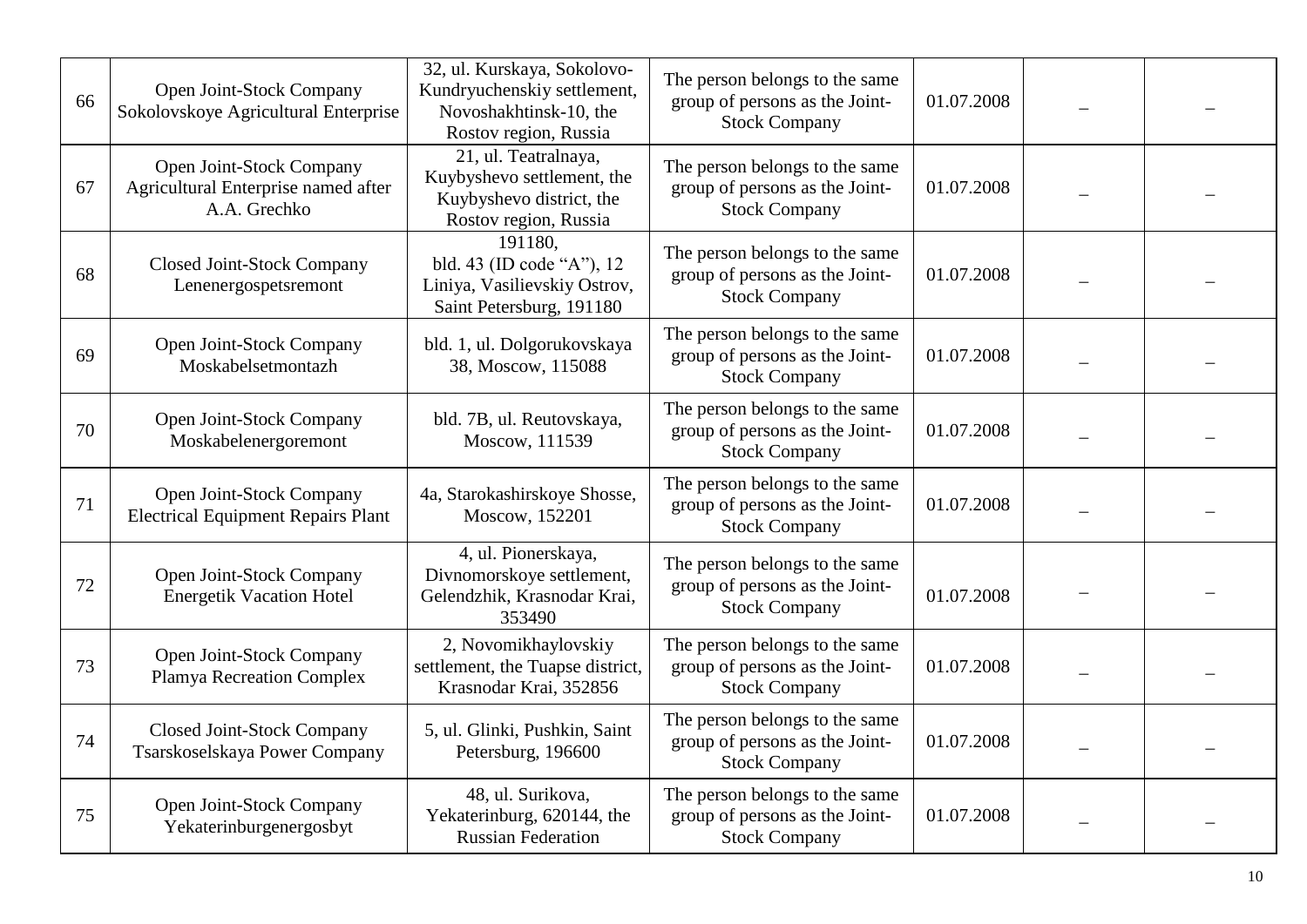| 76 | <b>Closed Joint-Stock Company</b><br>Kurortenergo                                                                           | 16, ul. Kommunarov,<br>Sestroretsk, Saint Petersburg,<br>197706                                           | The person belongs to the same<br>group of persons as the Joint-<br><b>Stock Company</b> | 01.07.2008 |  |
|----|-----------------------------------------------------------------------------------------------------------------------------|-----------------------------------------------------------------------------------------------------------|------------------------------------------------------------------------------------------|------------|--|
| 77 | Open Joint-Stock Company<br>Energotsentr                                                                                    | 65, ul. Kirova, Podolsk, the<br>Moscow region, 142117                                                     | The person belongs to the same<br>group of persons as the Joint-<br><b>Stock Company</b> | 01.07.2008 |  |
| 78 | Joint-Stock Company<br><b>Yaroslavl Electric Grid Company</b>                                                               | 26, ul. Blyukhera, Yaroslavl,<br>150042, the Russian<br>Federation                                        | The person belongs to the same<br>group of persons as the Joint-<br><b>Stock Company</b> | 30.12.2009 |  |
| 79 | <b>Limited Liability Company</b><br><b>Elektroservice Company</b>                                                           | 39V, Sibirskiy Trakt,<br>Yekaterinburg, 620100                                                            | The person belongs to the same<br>group of persons as the Joint-<br><b>Stock Company</b> | 30.12.2009 |  |
| 80 | Open Joint-Stock Company<br>Dagenergoset                                                                                    | 73, ul. Dakhadaeva,<br>Makhachkala, 367020, the<br>Republic of Dagestan, the<br><b>Russian Federation</b> | The person belongs to the same<br>group of persons as the Joint-<br><b>Stock Company</b> | 31.03.2010 |  |
| 81 | <b>Limited Liability Company</b><br>Uralenergotrans                                                                         | 140, ul. Mamina-Sibiryaka,<br>Yekaterinburg, 620026                                                       | The person belongs to the same<br>group of persons as the Joint-<br><b>Stock Company</b> | 30.09.2010 |  |
| 82 | Joint-Stock Company<br>Scientific and Research Engineering<br>Center of Interregional Distribution<br><b>Grid Companies</b> | Moscow, the Russian<br>Federation                                                                         | The person belongs to the same<br>group of persons as the Joint-<br><b>Stock Company</b> | 30.09.2010 |  |
| 83 | Open Joint-Stock Company<br>Energoservice of the South                                                                      | 49, ul. Bolshaya Sadovaya,<br>Rostov-on-Don, 344002                                                       | The person belongs to the same<br>group of persons as the Joint-<br><b>Stock Company</b> | 31.12.2010 |  |
| 84 | Open Joint-Stock Company<br><b>Interregional Energoservice Company</b><br><b>Energy Efficient Technologies</b>              | 6, ul. Proviantskaya, Nizhny<br>Novgorod 603155, the<br><b>Russian Federation</b>                         | The person belongs to the same<br>group of persons as the Joint-<br><b>Stock Company</b> | 31.12.2010 |  |
| 85 | Open Joint-Stock Company<br><b>Energoservice Company</b>                                                                    | 33, ul. 50 Let NLMK, Lipetsk,<br>398001                                                                   | The person belongs to the same<br>group of persons as the Joint-<br><b>Stock Company</b> | 31.03.2011 |  |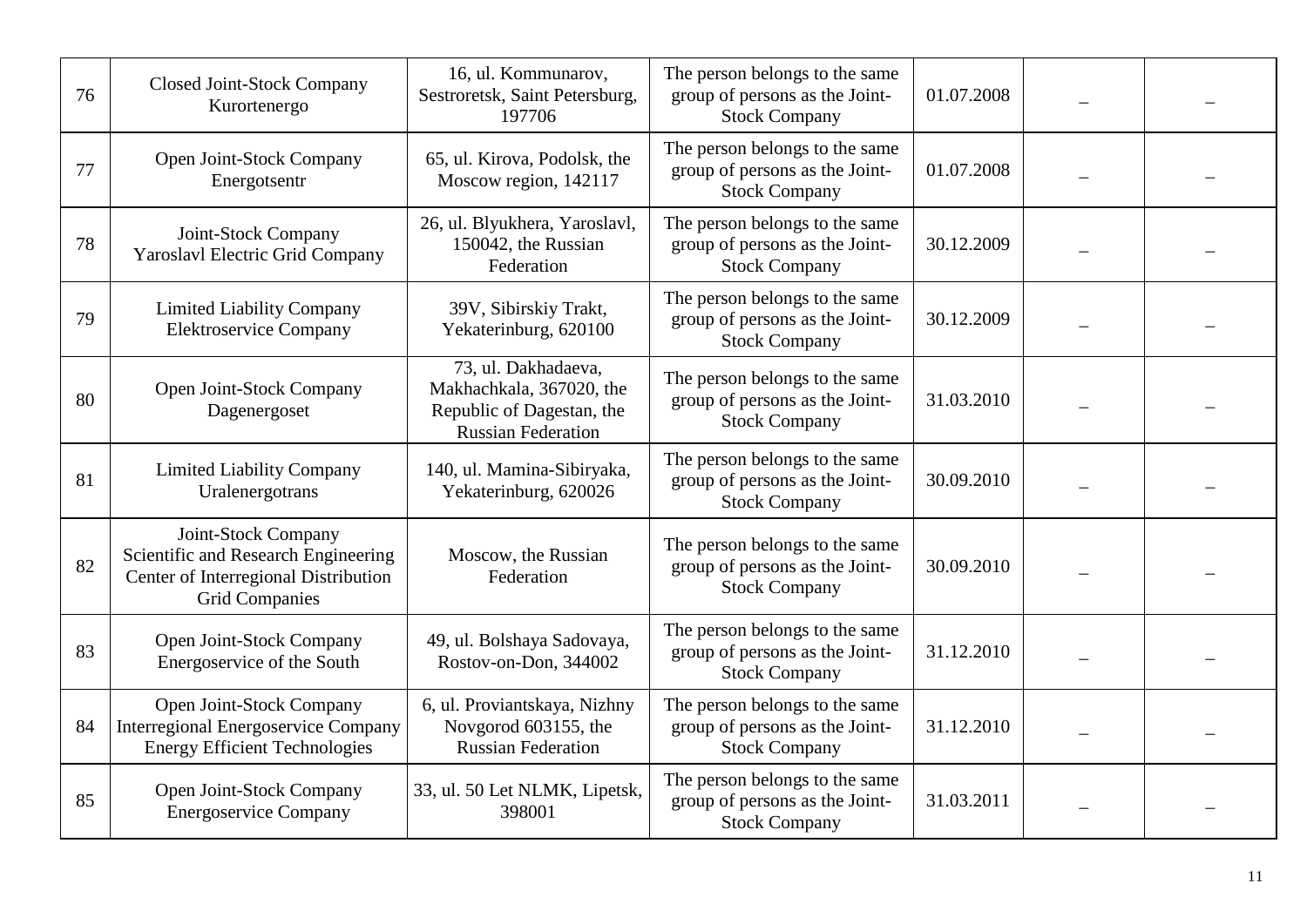| 86 | Open Joint-Stock Company<br>Energoservice of Kuban                           | 47, ul. Novorossiyskaya,<br>Krasnodar, 350080                                                                                | The person belongs to the same<br>group of persons as the Joint-<br><b>Stock Company</b> | 31.03.2011 |  |
|----|------------------------------------------------------------------------------|------------------------------------------------------------------------------------------------------------------------------|------------------------------------------------------------------------------------------|------------|--|
| 87 | Open Joint-Stock Company<br>Yantarenergoservice                              | 83, ul. Krasnoselskaya,<br>Kaliningrad                                                                                       | The person belongs to the same<br>group of persons as the Joint-<br><b>Stock Company</b> | 31.03.2011 |  |
| 88 | Open Joint-Stock Company<br><b>Energoservice Company of Urals</b>            | 19, ul. Chaykovskogo,<br>Yekaterinburg, 620142,<br>Russia                                                                    | The person belongs to the same<br>group of persons as the Joint-<br><b>Stock Company</b> | 31.03.2011 |  |
| 89 | Open Joint-Stock Company<br>Energoservice of the North-West                  | 31, ul. Sobornaya, Gatchina,<br>188300, the Leningrad region                                                                 | The person belongs to the same<br>group of persons as the Joint-<br><b>Stock Company</b> | 31.03.2011 |  |
| 90 | Open Joint-Stock Company<br>Energoservice Company of<br>Tyumenenergo         | 4, ul. Universitetskaya,<br>Surgut, the Tyumen region,<br>Khanty-Mansi Autonomous<br>Area - Yugra, the Russian<br>Federation | The person belongs to the same<br>group of persons as the Joint-<br><b>Stock Company</b> | 31.03.2011 |  |
| 91 | Joint-Stock Company<br>Dagestan Grid Company                                 | Makhachkala, the Republic of<br>Dagestan, the Russian<br>Federation                                                          | The person belongs to the same<br>group of persons as the Joint-<br><b>Stock Company</b> | 31.03.2011 |  |
| 92 | Open Joint-Stock Company<br>Energoservice Company of Siberia                 | bld. 1, ul. Vzletnaya 5,<br>Krasnoyarsk, 660135                                                                              | The person belongs to the same<br>group of persons as the Joint-<br><b>Stock Company</b> | 31.03.2011 |  |
| 93 | Closed Joint-Stock Company<br>Center of Innovations and Energy<br>Efficiency | 26, ul. Blyukhera, Yaroslavl,<br>150042                                                                                      | The person belongs to the same<br>group of persons as the Joint-<br><b>Stock Company</b> | 30.09.2011 |  |
| 94 | Open Joint-Stock Company<br>Energoservice Company Lenenergo                  | bld. 60-62 (ID code "A"),<br>Sinopskaya naberezhnaya,<br>Saint Petersburg, 191124                                            | The person belongs to the same<br>group of persons as the Joint-<br><b>Stock Company</b> | 30.03.2012 |  |
| 95 | <b>Limited Liability Company</b><br>Urenergokonsalt                          | 18, ul. 295 Strelkovoy Divizii,<br>Pyatigorsk, 357506, Stavropol<br>Krai                                                     | The person belongs to the same<br>group of persons as the Joint-<br><b>Stock Company</b> | 30.06.2012 |  |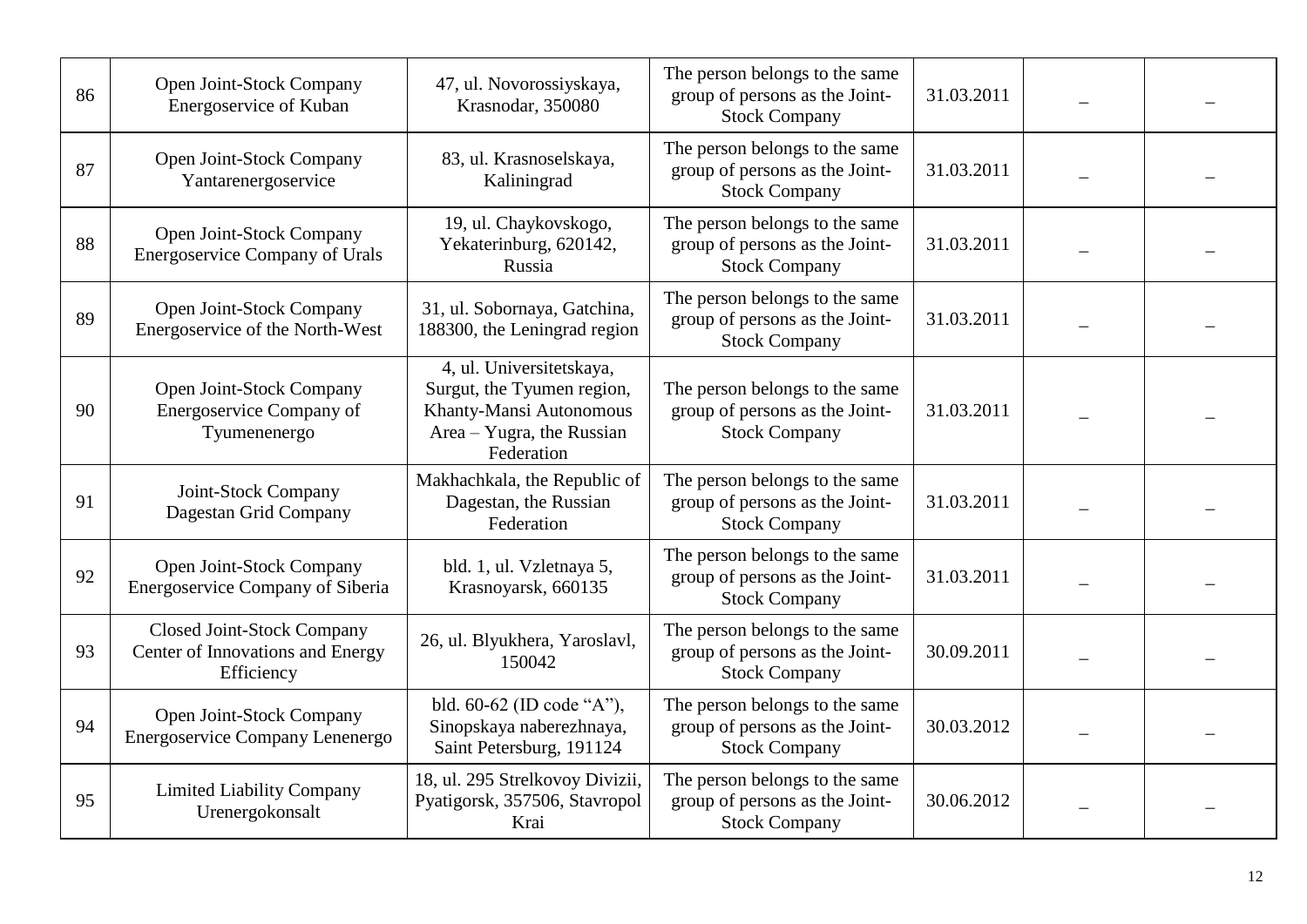| 96  | Public Joint-Stock Company<br>Federal Grid Company of the Unified<br><b>Energy System</b>                                                | 5A, ul. Akademika<br>Chelomeya, Moscow, 117630                                          | The person belongs to the same<br>group of persons as the Joint-<br><b>Stock Company</b> | 30.09.2012 |  |
|-----|------------------------------------------------------------------------------------------------------------------------------------------|-----------------------------------------------------------------------------------------|------------------------------------------------------------------------------------------|------------|--|
| 97  | Open Joint-Stock Company<br><b>Moscow Telecommunications Center</b><br>of Energy Systems                                                 | 5A, ul. Akademika<br>Chelomeya, Moscow, 117630                                          | The person belongs to the same<br>group of persons as the Joint-<br><b>Stock Company</b> | 30.09.2012 |  |
| 98  | Open Joint-Stock Company<br>Scientific and Research Engineering<br>Center of Interregional Distribution<br><b>Grid Companies</b>         | bld. 3, Kashirskoye Shosse 22,<br>Moscow, 115201                                        | The person belongs to the same<br>group of persons as the Joint-<br><b>Stock Company</b> | 30.09.2012 |  |
| 99  | Open Joint-Stock Company<br>Specialized Electricity Transmission<br>Service Company of the Unified<br><b>National Electrical Network</b> | bld. 1, ul. Parkovaya 1,<br>Noginsk, the Moscow region,<br>142408                       | The person belongs to the same<br>group of persons as the Joint-<br><b>Stock Company</b> | 30.09.2012 |  |
| 100 | Joint-Stock Company<br><b>Engineering and Construction</b><br>Management Centre of the Unified<br><b>National Electrical Network</b>     | <b>Moscow</b>                                                                           | The person belongs to the same<br>group of persons as the Joint-<br><b>Stock Company</b> | 30.09.2012 |  |
| 101 | Open Joint-Stock Company<br>Energostroysnabkomplekt UES                                                                                  | 5 floor, bld. 4B, ul.<br>Belovezhskaya, Moscow,<br>121353                               | The person belongs to the same<br>group of persons as the Joint-<br><b>Stock Company</b> | 30.09.2012 |  |
| 102 | Joint-Stock Company<br><b>Energy Forecasting Agency</b>                                                                                  | Moscow                                                                                  | The person belongs to the same<br>group of persons as the Joint-<br><b>Stock Company</b> | 30.09.2012 |  |
| 103 | Open Joint-Stock Company<br>Chitatekhenergo                                                                                              | 6, ul. Devyatova Yanvarya,<br>Chita, Zabaykalsky Krai, the<br><b>Russian Federation</b> | The person belongs to the same<br>group of persons as the Joint-<br><b>Stock Company</b> | 30.09.2012 |  |
| 104 | Open Joint-Stock Company<br><b>Mobile Gas-Turbine Power Plants</b>                                                                       | bld. 5, Bersenevskaya nab. 16,<br>Moscow 119072                                         | The person belongs to the same<br>group of persons as the Joint-<br><b>Stock Company</b> | 30.09.2012 |  |
| 105 | <b>Limited Liability Company</b><br>Index Energetiki – FGC UES                                                                           | bld. 5A, ul. Akademika<br>Chelomeya, Moscow, 117630                                     | The person belongs to the same<br>group of persons as the Joint-<br><b>Stock Company</b> | 30.09.2012 |  |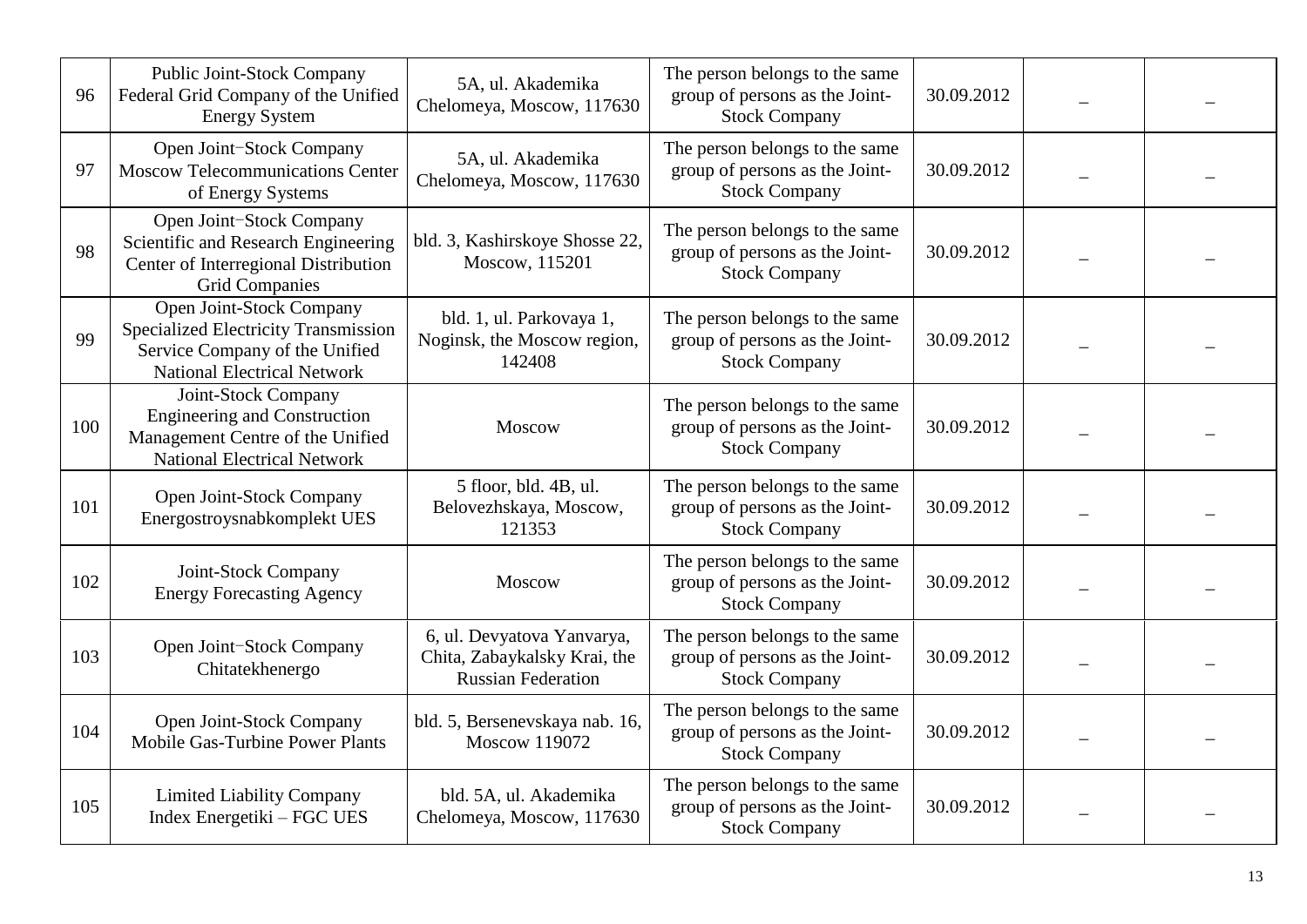| 106 | Open Joint-Stock Company<br>Energotekhkomplekt                                     | 13/5, Podkolokolny pereulok,<br><b>Moscow 109028</b>                                                                        | The person belongs to the same<br>group of persons as the Joint-<br><b>Stock Company</b> | 30.09.2012 |  |
|-----|------------------------------------------------------------------------------------|-----------------------------------------------------------------------------------------------------------------------------|------------------------------------------------------------------------------------------|------------|--|
| 107 | Open Joint-Stock Company<br><b>Tomsk Transmission Grids</b>                        | 36, pr. Kirova, Tomsk, the<br><b>Russian Federation</b>                                                                     | The person belongs to the same<br>group of persons as the Joint-<br><b>Stock Company</b> | 30.09.2012 |  |
| 108 | Open Joint-Stock Company<br><b>Kuban Transmission Grids</b>                        | 5, ul. Tramvaynaya,<br>Krasnodar, 350911, Krasnodar<br>Krai                                                                 | The person belongs to the same<br>group of persons as the Joint-<br><b>Stock Company</b> | 30.09.2012 |  |
| 109 | Open Joint-Stock Company<br>Dalenergosetproekt                                     | 26, prospekt Partizanskiy,<br>Vladivostok 690950,<br>Primorski Krai                                                         | The person belongs to the same<br>group of persons as the Joint-<br><b>Stock Company</b> | 30.09.2012 |  |
| 110 | Open Joint-Stock Company<br>Energy Institute named after G. M.<br>Krzhizhanovskogo | 19, Leninskiy prospekt,<br>Moscow, the Russian<br>Federation                                                                | The person belongs to the same<br>group of persons as the Joint-<br><b>Stock Company</b> | 30.09.2012 |  |
| 111 | <b>Limited Liability Company</b><br>IT Energy Service                              | bld. 5, Kitaygorodskiy proezd<br>7, Moscow, 109074                                                                          | The person belongs to the same<br>group of persons as the Joint-<br><b>Stock Company</b> | 30.09.2012 |  |
| 112 | Joint-Stock Company<br>Sibirelektrosetservis                                       | 7, ul. Vilskogo, Krasnoyarsk,<br>660062                                                                                     | The person belongs to the same<br>group of persons as the Joint-<br><b>Stock Company</b> | 29.03.2013 |  |
| 113 | <b>Limited Liability Company</b><br>Energotrans                                    | 45A, Novoye Shosse,<br>Beloostrov settlement, Saint<br>Petersburg, 197730, Russia                                           | The person belongs to the same<br>group of persons as the Joint-<br><b>Stock Company</b> | 30.06.2014 |  |
| 114 | Open Joint-Stock Company<br>Donenergo                                              | 162, ul. Pushkinskaya,<br>Rostov-on-Don, 344006                                                                             | The person belongs to the same<br>group of persons as the Joint-<br><b>Stock Company</b> | 30.09.2014 |  |
| 115 | Open Joint-Stock Company<br>Regional Corporation of<br>Development                 | office 44, bld. 91, 7 floor, ul.<br>Suvorova, Rostov-on-Don,<br>344022, the Rostov region, the<br><b>Russian Federation</b> | The person belongs to the same<br>group of persons as the Joint-<br><b>Stock Company</b> | 30.09.2014 |  |
| 116 | <b>Limited Liability Company</b><br>Donenergoservice                               | 114, ul. Rechnaya, Bataysk,<br>the Rostov region, 346880                                                                    | The person belongs to the same<br>group of persons as the Joint-                         | 30.09.2014 |  |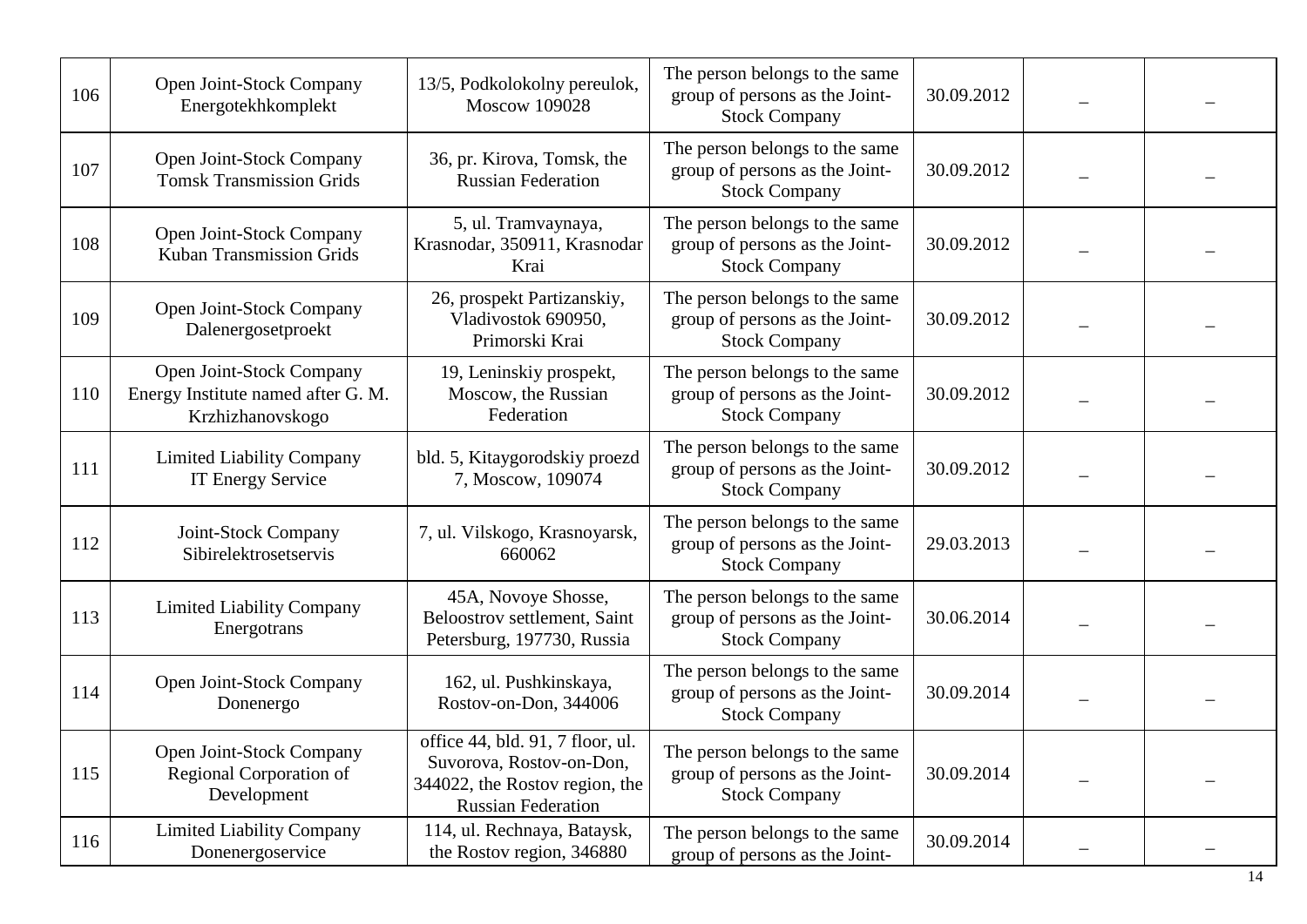|     |                                                             |                                                                                       | <b>Stock Company</b>                                                                     |            |  |
|-----|-------------------------------------------------------------|---------------------------------------------------------------------------------------|------------------------------------------------------------------------------------------|------------|--|
| 117 | Public Joint-Stock Company<br><b>Federal Testing Center</b> | ID code: "A", bld. 50/30,<br>Oktyabrskiy bulvar, Pushkin,<br>Saint Petersburg, 196608 | The person belongs to the same<br>group of persons as the Joint-<br><b>Stock Company</b> | 30.12.2014 |  |
| 118 | Joint-Stock Company<br>Saint Petersburg Electric Networks   | Saint Petersburg, Russia                                                              | The person belongs to the same<br>group of persons as the Joint-<br><b>Stock Company</b> | 30.06.2015 |  |
| 119 | Open Joint-Stock Company<br>Petrodvorets City Electric Grid | 9, ul. Volodi Dubinina,<br>Petrodvorets, Saint Petersburg,<br>198510, Russia          | The person belongs to the same<br>group of persons as the Joint-<br><b>Stock Company</b> | 30.06.2015 |  |
| 120 | <b>Limited Liability Company</b><br>FGC - Assets Management | Moscow                                                                                | The person belongs to the same<br>group of persons as the Joint-<br><b>Stock Company</b> | 16.11.2015 |  |
| 121 | Abramova Elena Yurievna                                     | Consent of the natural person<br>has not been obtained                                | The person belongs to the same<br>group of persons as the Joint-<br><b>Stock Company</b> | 31.03.2014 |  |
| 122 | <b>Bakhtin Pavel Viktorovich</b>                            | Consent of the natural person<br>has not been obtained                                | The person belongs to the same<br>group of persons as the Joint-<br><b>Stock Company</b> | 30.03.2015 |  |
| 123 | Berdnikov Roman Nikolaevich                                 | Consent of the natural person<br>has not been obtained                                | The person belongs to the same<br>group of persons as the Joint-<br><b>Stock Company</b> | 24.12.2015 |  |
| 124 | Beresnev Mikhail Nikolaevich                                | Consent of the natural person<br>has not been obtained                                | The person belongs to the same<br>group of persons as the Joint-<br><b>Stock Company</b> | 31.03.2011 |  |
| 125 | Budargin Oleg Mikhailovich                                  | Consent of the natural person<br>has not been obtained                                | The person belongs to the same<br>group of persons as the Joint-<br><b>Stock Company</b> | 30.06.2013 |  |
| 126 | Vagin Petr Yurievich                                        | Consent of the natural person<br>has not been obtained                                | The person belongs to the same<br>group of persons as the Joint-<br><b>Stock Company</b> | 30.06.2015 |  |
| 127 | Vasiliev Vladimir Vasilievich                               | Consent of the natural person                                                         | The person belongs to the same                                                           | 31.03.2011 |  |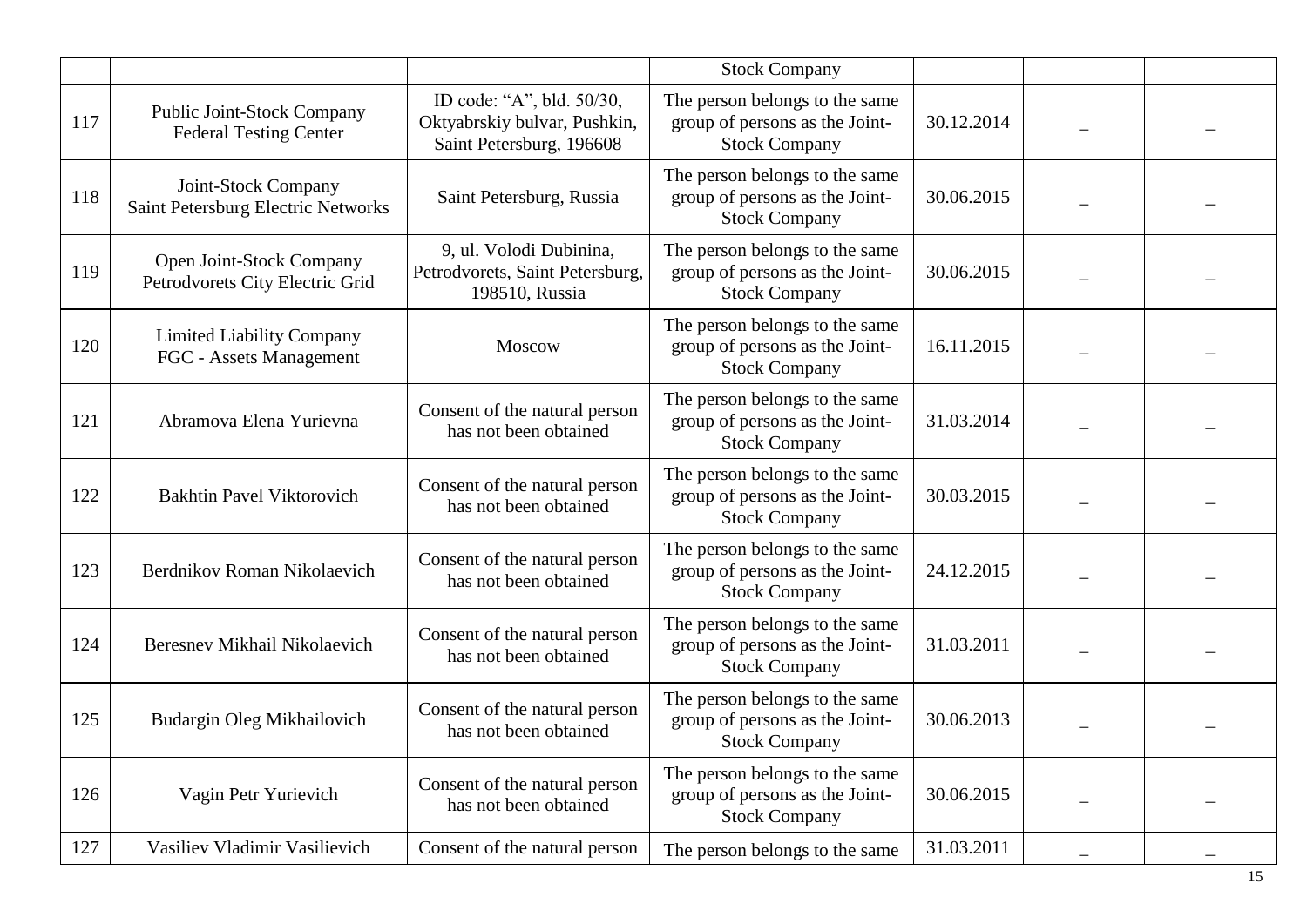|     |                                 | has not been obtained                                  | group of persons as the Joint-<br><b>Stock Company</b>                                   |            |  |
|-----|---------------------------------|--------------------------------------------------------|------------------------------------------------------------------------------------------|------------|--|
| 128 | <b>Volkov Eduard Petrovich</b>  | Consent of the natural person<br>has not been obtained | The person belongs to the same<br>group of persons as the Joint-<br><b>Stock Company</b> | 30.09.2012 |  |
| 129 | <b>Gavrilov Aleksandr Ilich</b> | Consent of the natural person<br>has not been obtained | The person belongs to the same<br>group of persons as the Joint-<br><b>Stock Company</b> | 29.03.2013 |  |
| 130 | Glotov Artem Vladimirovich      | Consent of the natural person<br>has not been obtained | The person belongs to the same<br>group of persons as the Joint-<br><b>Stock Company</b> | 30.06.2013 |  |
| 131 | Goncharov Viktor Georgievich    | Consent of the natural person<br>has not been obtained | The person belongs to the same<br>group of persons as the Joint-<br><b>Stock Company</b> | 30.09.2014 |  |
| 132 | Grishaev Nikolay Alekseevich    | Consent of the natural person<br>has not been obtained | The person belongs to the same<br>group of persons as the Joint-<br><b>Stock Company</b> | 30.09.2014 |  |
| 133 | Dregval Sergey Georgievich      | Consent of the natural person<br>has not been obtained | The person belongs to the same<br>group of persons as the Joint-<br><b>Stock Company</b> | 30.12.2014 |  |
| 134 | Diakov Pavel Nikolaevich        | Consent of the natural person<br>has not been obtained | The person belongs to the same<br>group of persons as the Joint-<br><b>Stock Company</b> | 30.06.2015 |  |
| 135 | Zhuravlyov Dmitriy Olegovich    | Consent of the natural person<br>has not been obtained | The person belongs to the same<br>group of persons as the Joint-<br><b>Stock Company</b> | 29.03.2013 |  |
| 136 | Zaytsev Yuriy Viktorovich       | Consent of the natural person<br>has not been obtained | The person belongs to the same<br>group of persons as the Joint-<br><b>Stock Company</b> | 30.09.2014 |  |
| 137 | Zaychenko Alla Vyacheslavovna   | Consent of the natural person<br>has not been obtained | The person belongs to the same<br>group of persons as the Joint-<br><b>Stock Company</b> | 30.06.2013 |  |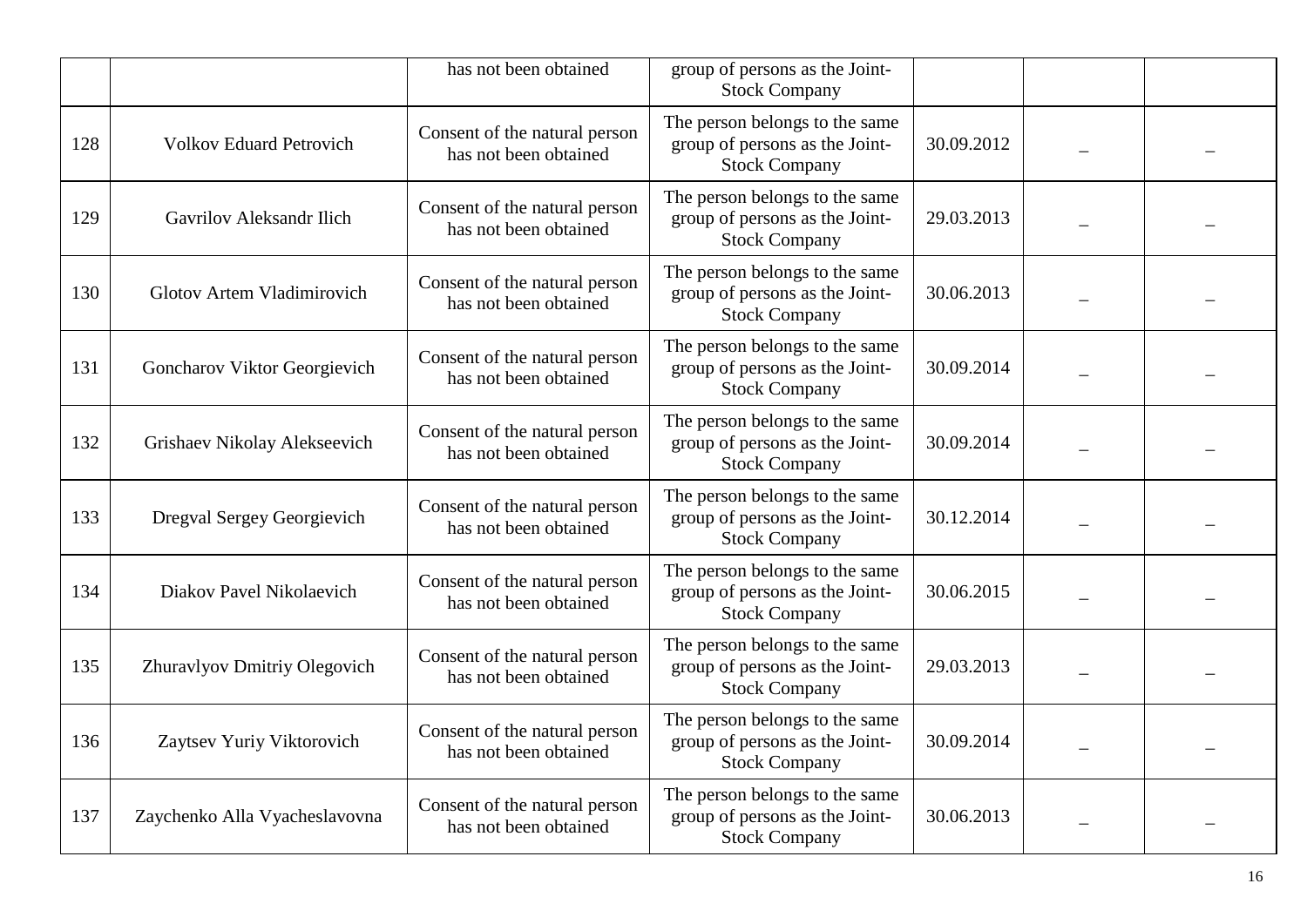| 138 | Zamorokin Pavel Georgievich         | Consent of the natural person<br>has not been obtained | The person belongs to the same<br>group of persons as the Joint-<br><b>Stock Company</b> | 01.10.2015 |  |
|-----|-------------------------------------|--------------------------------------------------------|------------------------------------------------------------------------------------------|------------|--|
| 139 | Zafesov Yuriy Kazbekovich           | Consent of the natural person<br>has not been obtained | The person belongs to the same<br>group of persons as the Joint-<br><b>Stock Company</b> | 30.09.2012 |  |
| 140 | Zorin Filipp Petrovich              | Consent of the natural person<br>has not been obtained | The person belongs to the same<br>group of persons as the Joint-<br><b>Stock Company</b> | 16.12.2015 |  |
| 141 | Ivanov Viktor Vasilievich           | Consent of the natural person<br>has not been obtained | The person belongs to the same<br>group of persons as the Joint-<br><b>Stock Company</b> | 30.06.2012 |  |
| 142 | Isaev Oleg Yurievich                | Consent of the natural person<br>has not been obtained | The person belongs to the same<br>group of persons as the Joint-<br><b>Stock Company</b> | 29.12.2012 |  |
| 143 | <b>Islentiev Vadim Gennadievich</b> | Consent of the natural person<br>has not been obtained | The person belongs to the same<br>group of persons as the Joint-<br><b>Stock Company</b> | 22.09.2015 |  |
| 144 | Kamolina Natalia Aleksandrovna      | Consent of the natural person<br>has not been obtained | The person belongs to the same<br>group of persons as the Joint-<br><b>Stock Company</b> | 29.10.2014 |  |
| 145 | Katynov Dmitriy Vasilievich         | Consent of the natural person<br>has not been obtained | The person belongs to the same<br>group of persons as the Joint-<br><b>Stock Company</b> | 01.07.2008 |  |
| 146 | Kondrashov Sergey Vladimirovich     | Consent of the natural person<br>has not been obtained | The person belongs to the same<br>group of persons as the Joint-<br><b>Stock Company</b> | 31.12.2013 |  |
| 147 | Kosolapov Igor Alekseevich          | Consent of the natural person<br>has not been obtained | The person belongs to the same<br>group of persons as the Joint-<br><b>Stock Company</b> | 30.09.2014 |  |
| 148 | Kravtsov Gennadiy Ivanovich         | Consent of the natural person<br>has not been obtained | The person belongs to the same<br>group of persons as the Joint-                         | 30.09.2014 |  |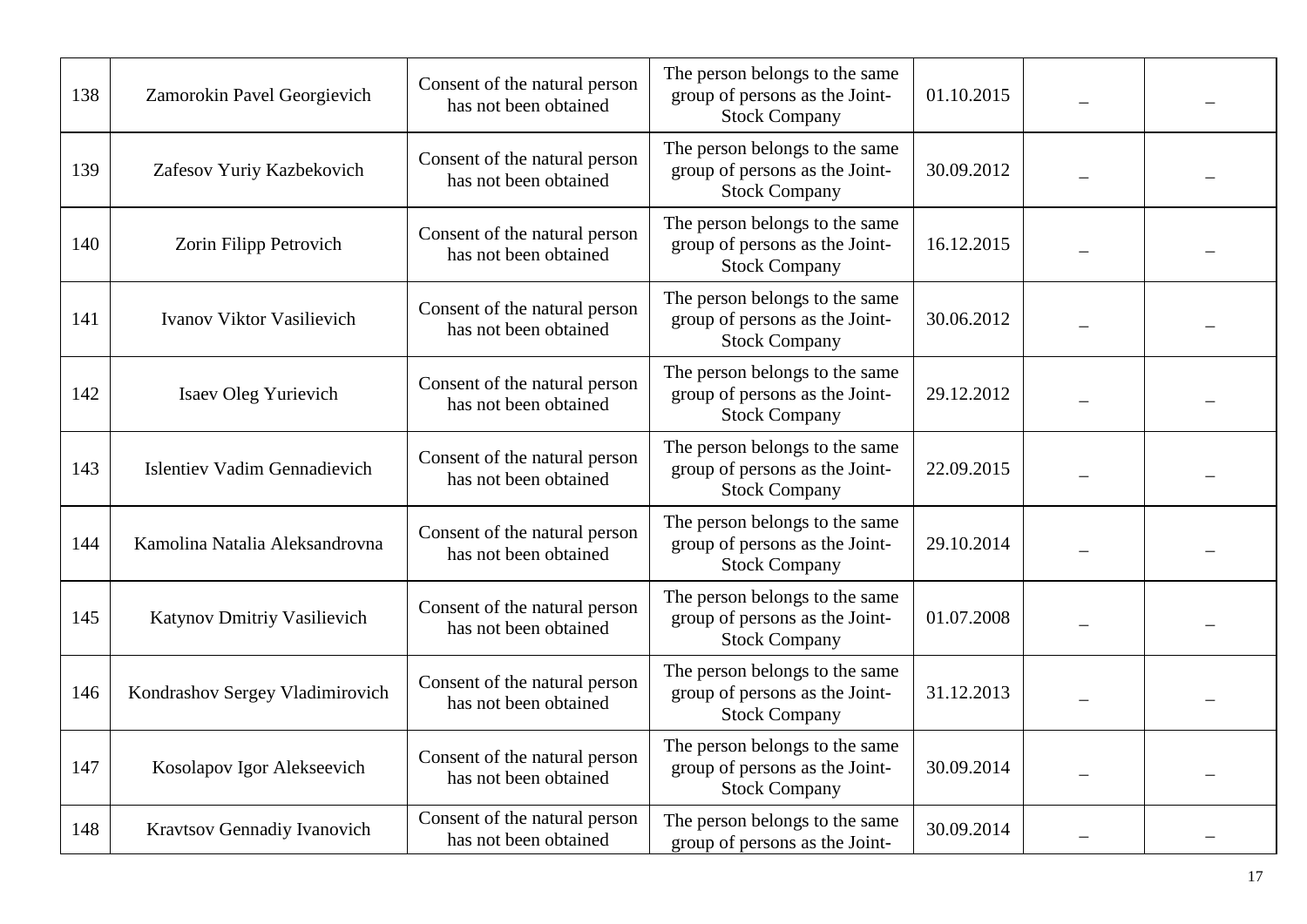|     |                                    |                                                        | <b>Stock Company</b>                                                                     |            |  |
|-----|------------------------------------|--------------------------------------------------------|------------------------------------------------------------------------------------------|------------|--|
| 149 | Krylov Sergey Vladimirovich        | Consent of the natural person<br>has not been obtained | The person belongs to the same<br>group of persons as the Joint-<br><b>Stock Company</b> | 08.08.2015 |  |
| 150 | Kryuchkov Mikhail Yurievich        | Consent of the natural person<br>has not been obtained | The person belongs to the same<br>group of persons as the Joint-<br><b>Stock Company</b> | 30.09.2012 |  |
| 151 | Kudinov Vyacheslav Ivanovich       | Consent of the natural person<br>has not been obtained | The person belongs to the same<br>group of persons as the Joint-<br><b>Stock Company</b> | 30.09.2012 |  |
| 152 | Lebedev Aleksandr Borisovich       | Consent of the natural person<br>has not been obtained | The person belongs to the same<br>group of persons as the Joint-<br><b>Stock Company</b> | 30.06.2013 |  |
| 153 | Letyagin Aleksandr Vyacheslavovich | Consent of the natural person<br>has not been obtained | The person belongs to the same<br>group of persons as the Joint-<br><b>Stock Company</b> | 30.06.2014 |  |
| 154 | Loza Andrey Aleksandrovich         | Consent of the natural person<br>has not been obtained | The person belongs to the same<br>group of persons as the Joint-<br><b>Stock Company</b> | 30.12.2015 |  |
| 155 | Makovskiy Igor Vladimirovich       | Consent of the natural person<br>has not been obtained | The person belongs to the same<br>group of persons as the Joint-<br><b>Stock Company</b> | 28.09.2015 |  |
| 156 | Mirmanov Aleksey Vyacheslavovich   | Consent of the natural person<br>has not been obtained | The person belongs to the same<br>group of persons as the Joint-<br><b>Stock Company</b> | 30.12.2014 |  |
| 157 | Mikheev Pavel Aleksandrovich       | Consent of the natural person<br>has not been obtained | The person belongs to the same<br>group of persons as the Joint-<br><b>Stock Company</b> | 30.12.2011 |  |
| 158 | Mishina Irina Yurievna             | Consent of the natural person<br>has not been obtained | The person belongs to the same<br>group of persons as the Joint-<br><b>Stock Company</b> | 15.12.2015 |  |
| 159 | Mosin Igor Alekseevich             | Consent of the natural person                          | The person belongs to the same                                                           | 30.03.2015 |  |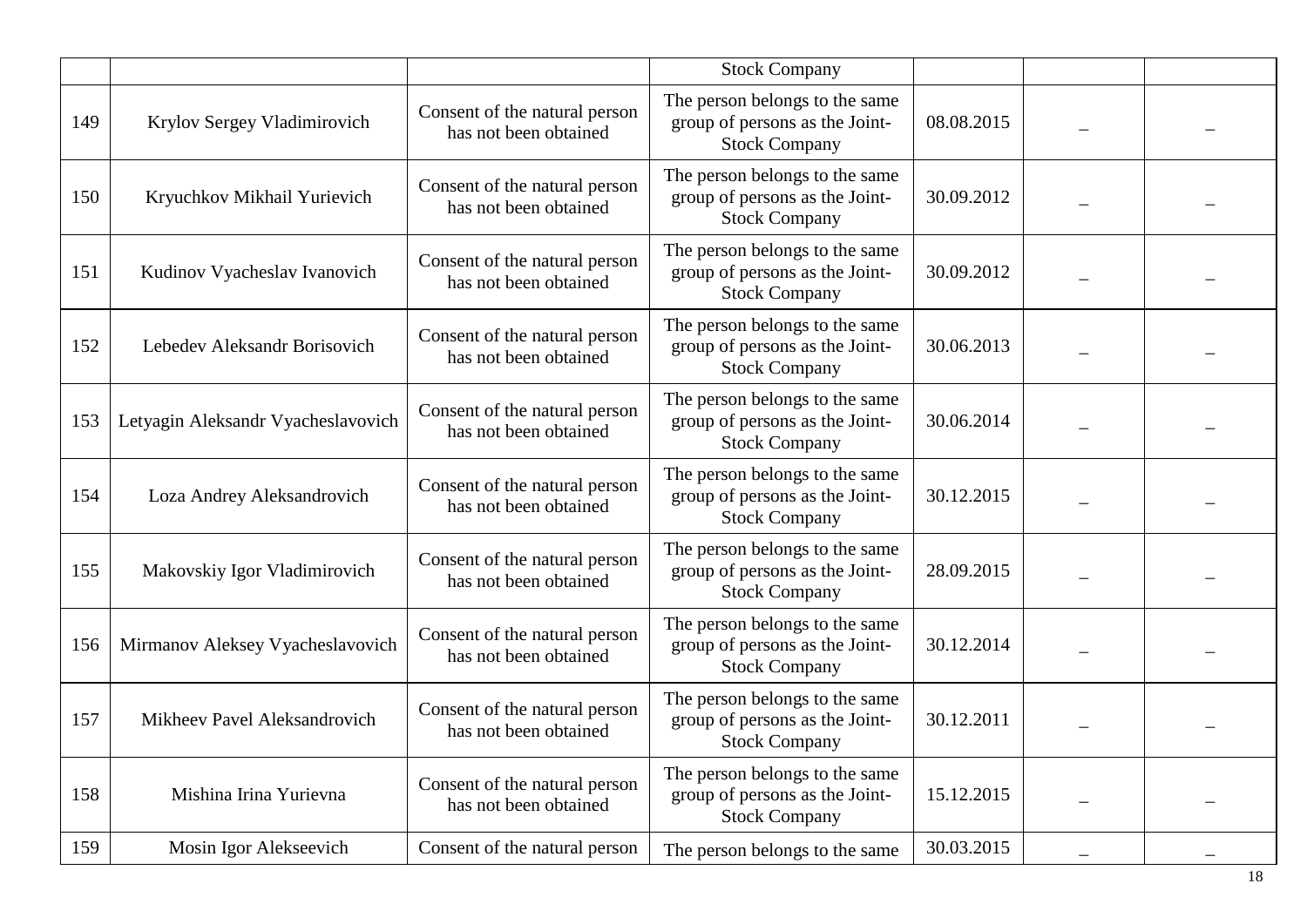|     |                                   | has not been obtained                                  | group of persons as the Joint-<br><b>Stock Company</b>                                   |            |  |
|-----|-----------------------------------|--------------------------------------------------------|------------------------------------------------------------------------------------------|------------|--|
| 160 | Murov Andrey Evgenievich          | Consent of the natural person<br>has not been obtained | The person belongs to the same<br>group of persons as the Joint-<br><b>Stock Company</b> | 31.12.2013 |  |
| 161 | Nalivayko Vyacheslav Anatolievich | Consent of the natural person<br>has not been obtained | The person belongs to the same<br>group of persons as the Joint-<br><b>Stock Company</b> | 02.09.2015 |  |
| 162 | Penkov Aleksandr Petrovich        | Consent of the natural person<br>has not been obtained | The person belongs to the same<br>group of persons as the Joint-<br><b>Stock Company</b> | 30.06.2014 |  |
| 163 | Petrov Oleg Valentinovich         | Consent of the natural person<br>has not been obtained | The person belongs to the same<br>group of persons as the Joint-<br><b>Stock Company</b> | 01.07.2015 |  |
| 164 | Petukhov Konstantin Yurievich     | Consent of the natural person<br>has not been obtained | The person belongs to the same<br>group of persons as the Joint-<br><b>Stock Company</b> | 30.06.2015 |  |
| 165 | Pozdnyakov Nikolay Igorevich      | Consent of the natural person<br>has not been obtained | The person belongs to the same<br>group of persons as the Joint-<br><b>Stock Company</b> | 30.09.2014 |  |
| 166 | Pichugina Maria Nikolaevna        | Consent of the natural person<br>has not been obtained | The person belongs to the same<br>group of persons as the Joint-<br><b>Stock Company</b> | 31.12.2013 |  |
| 167 | Reshetnikov Viktor Aleksandrovich | Consent of the natural person<br>has not been obtained | The person belongs to the same<br>group of persons as the Joint-<br><b>Stock Company</b> | 28.10.2014 |  |
| 168 | Saukh Vladimir Mikhailovich       | Consent of the natural person<br>has not been obtained | The person belongs to the same<br>group of persons as the Joint-<br><b>Stock Company</b> | 17.12.2015 |  |
| 169 | Saukh Vladimir Mikhailovich       | Consent of the natural person<br>has not been obtained | The person belongs to the same<br>group of persons as the Joint-<br><b>Stock Company</b> | 17.12.2015 |  |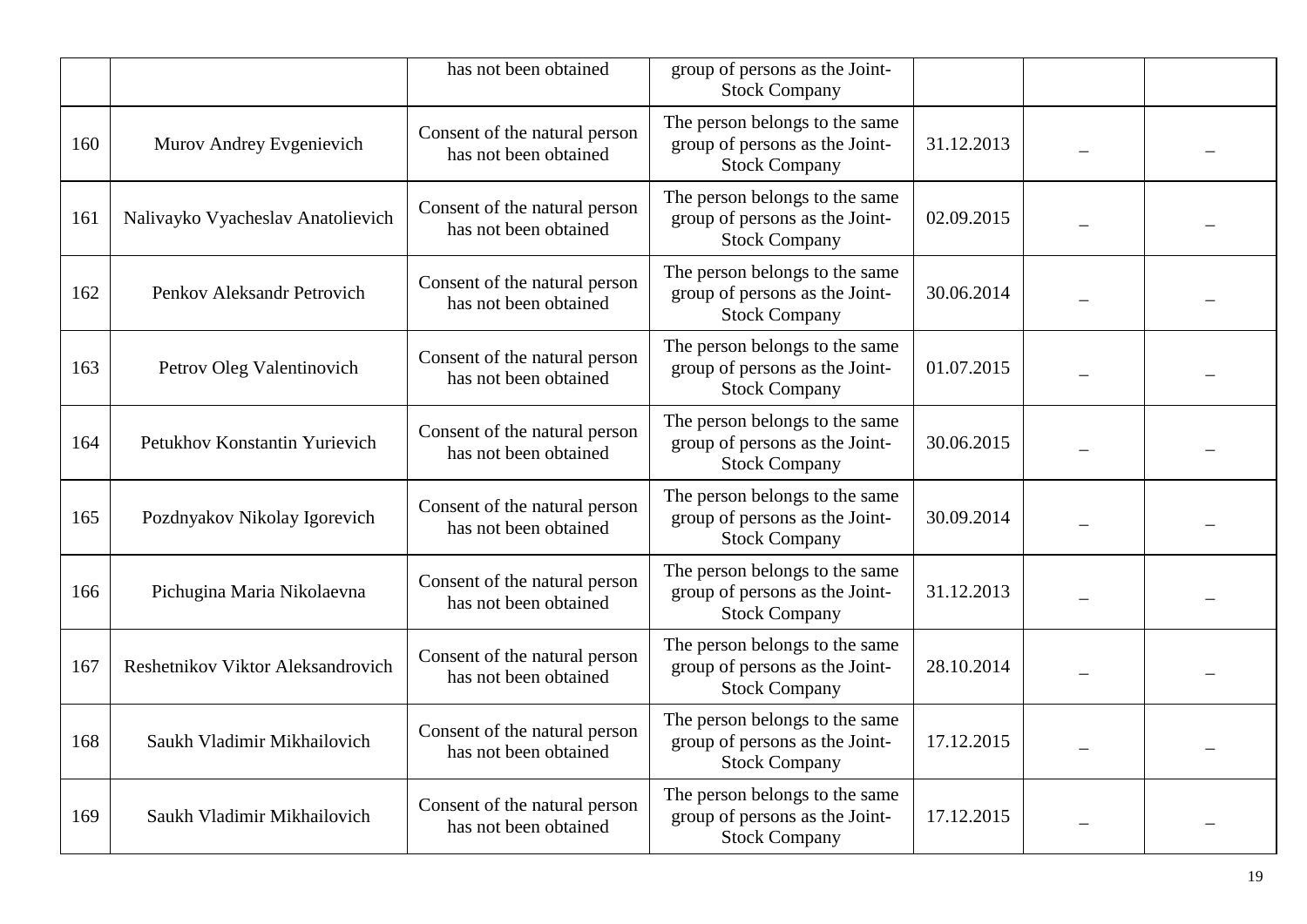| 170 | Safaryanov Ramil Yagafarovich        | Consent of the natural person<br>has not been obtained | The person belongs to the same<br>group of persons as the Joint-<br><b>Stock Company</b> | 03.11.2015 |  |
|-----|--------------------------------------|--------------------------------------------------------|------------------------------------------------------------------------------------------|------------|--|
| 171 | Semyonov Viktor Germanovich          | Consent of the natural person<br>has not been obtained | The person belongs to the same<br>group of persons as the Joint-<br><b>Stock Company</b> | 01.07.2008 |  |
| 172 | Sergeev Aleksey Aleksandrovich       | Consent of the natural person<br>has not been obtained | The person belongs to the same<br>group of persons as the Joint-<br><b>Stock Company</b> | 30.06.2013 |  |
| 173 | Sergienko Dmitriy Vladimirovich      | Consent of the natural person<br>has not been obtained | The person belongs to the same<br>group of persons as the Joint-<br><b>Stock Company</b> | 08.07.2015 |  |
| 174 | Sizov Andrey Andreevich              | Consent of the natural person<br>has not been obtained | The person belongs to the same<br>group of persons as the Joint-<br><b>Stock Company</b> | 30.06.2015 |  |
| 175 | Sinyutin Petr Alekseevich            | Consent of the natural person<br>has not been obtained | The person belongs to the same<br>group of persons as the Joint-<br><b>Stock Company</b> | 30.09.2012 |  |
| 176 | Smirnova Olga Veniaminovna           | Consent of the natural person<br>has not been obtained | The person belongs to the same<br>group of persons as the Joint-<br><b>Stock Company</b> | 01.07.2008 |  |
| 177 | Smolnikov Andrey Sergeevich          | Consent of the natural person<br>has not been obtained | The person belongs to the same<br>group of persons as the Joint-<br><b>Stock Company</b> | 30.03.2015 |  |
| 178 | Starystoyants Ruslan Avdeevich       | Consent of the natural person<br>has not been obtained | The person belongs to the same<br>group of persons as the Joint-<br><b>Stock Company</b> | 24.12.2015 |  |
| 179 | <b>Stepantsev Aleksey Borisovich</b> | Consent of the natural person<br>has not been obtained | The person belongs to the same<br>group of persons as the Joint-<br><b>Stock Company</b> | 30.09.2014 |  |
| 180 | Sopoleva Elena Vladimirovna          | Consent of the natural person<br>has not been obtained | The person belongs to the same<br>group of persons as the Joint-                         | 30.09.2009 |  |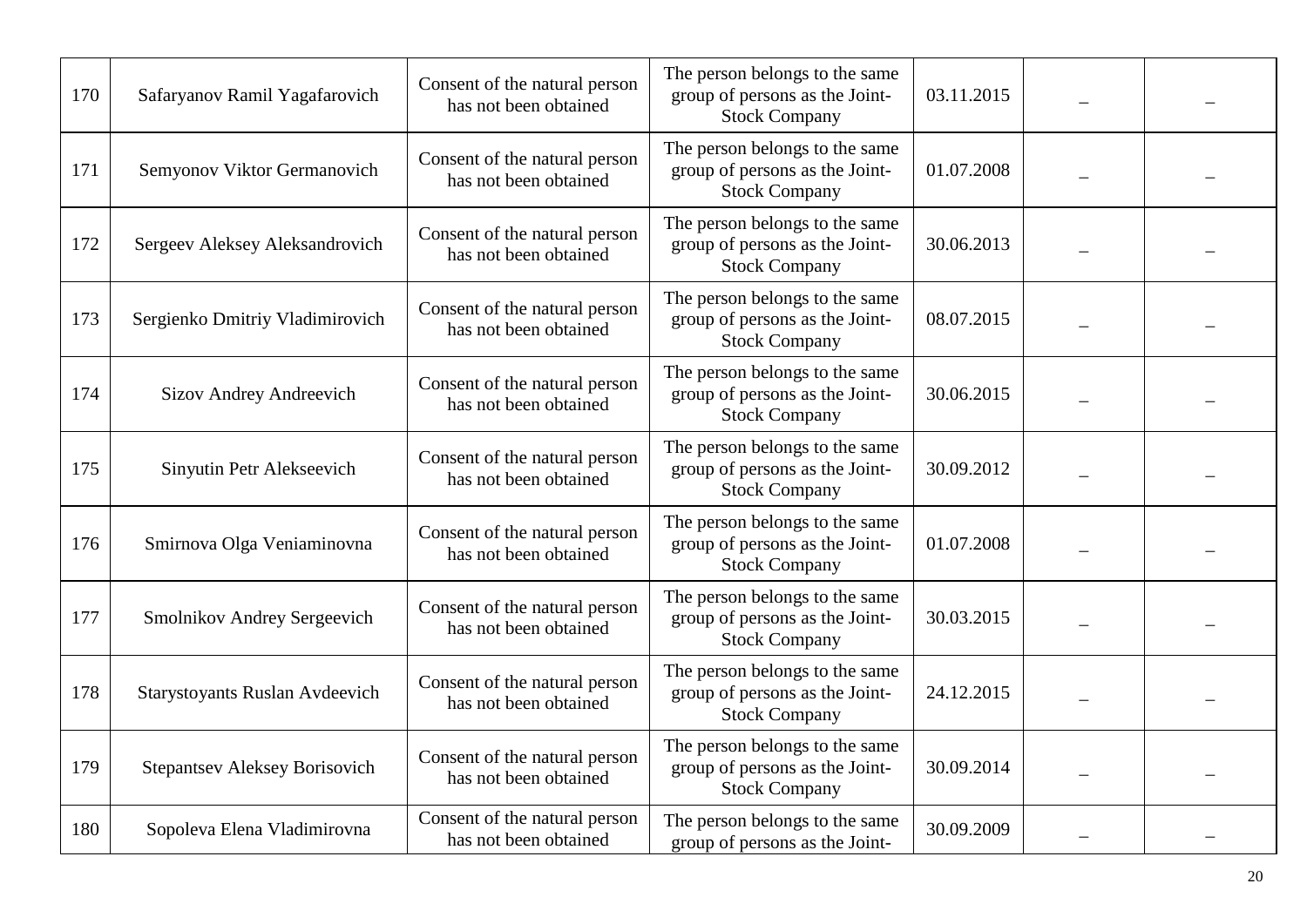|     |                                        |                                                        | <b>Stock Company</b>                                                                     |            |  |
|-----|----------------------------------------|--------------------------------------------------------|------------------------------------------------------------------------------------------|------------|--|
| 181 | Surmenko Vladislav Leonidovich         | Consent of the natural person<br>has not been obtained | The person belongs to the same<br>group of persons as the Joint-<br><b>Stock Company</b> | 01.07.2015 |  |
| 182 | Sukhanov Aleksandr Vladimirovich       | Consent of the natural person<br>has not been obtained | The person belongs to the same<br>group of persons as the Joint-<br><b>Stock Company</b> | 31.12.2015 |  |
| 183 | Sukhotskaya Olesya Andreevna           | Consent of the natural person<br>has not been obtained | The person belongs to the same<br>group of persons as the Joint-<br><b>Stock Company</b> | 31.03.2014 |  |
| 184 | Tarasov Aleksandr Arkadievich          | Consent of the natural person<br>has not been obtained | The person belongs to the same<br>group of persons as the Joint-<br><b>Stock Company</b> | 30.12.2009 |  |
| 185 | Tarnorutskaya Veronika Viktorovna      | Consent of the natural person<br>has not been obtained | The person belongs to the same<br>group of persons as the Joint-<br><b>Stock Company</b> | 01.07.2008 |  |
| 186 | <b>Terentiev Stanislav Nikolaevich</b> | Consent of the natural person<br>has not been obtained | The person belongs to the same<br>group of persons as the Joint-<br><b>Stock Company</b> | 30.09.2014 |  |
| 187 | <b>Titov Sergey Gennadievich</b>       | Consent of the natural person<br>has not been obtained | The person belongs to the same<br>group of persons as the Joint-<br><b>Stock Company</b> | 30.12.2014 |  |
| 188 | <b>Udaltsov Evgeniy Mikhailovich</b>   | Consent of the natural person<br>has not been obtained | The person belongs to the same<br>group of persons as the Joint-<br><b>Stock Company</b> | 30.06.2015 |  |
| 189 | Ushakov Evgeniy Viktorovich            | Consent of the natural person<br>has not been obtained | The person belongs to the same<br>group of persons as the Joint-<br><b>Stock Company</b> | 28.09.2015 |  |
| 190 | Fortov Aleksey Viktorovich             | Consent of the natural person<br>has not been obtained | The person belongs to the same<br>group of persons as the Joint-<br><b>Stock Company</b> | 30.03.2015 |  |
| 191 | Frolkin Evgeniy Nikolaevich            | Consent of the natural person                          | The person belongs to the same                                                           | 30.09.2012 |  |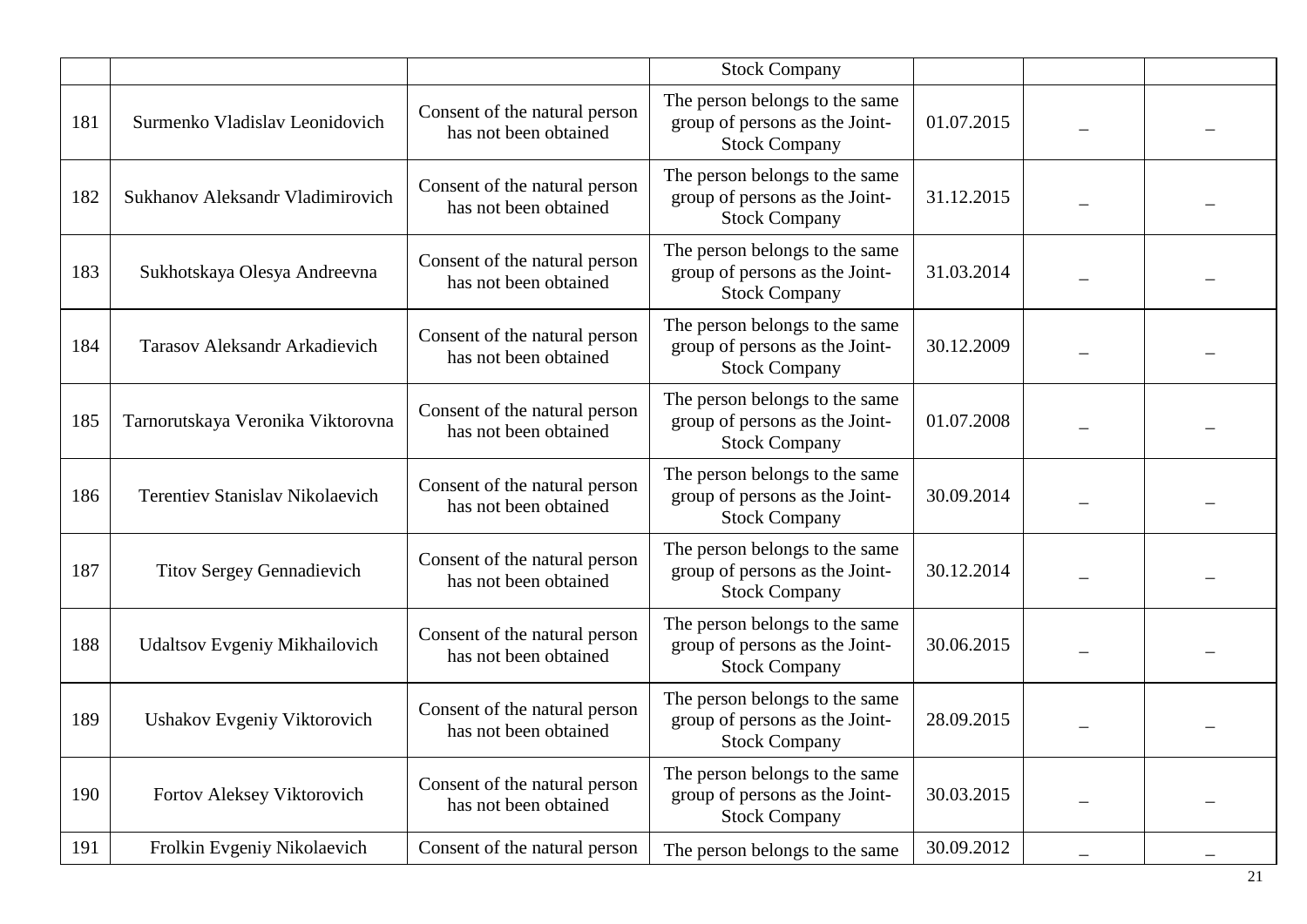|     |                                   | has not been obtained                                  | group of persons as the Joint-<br><b>Stock Company</b>                                   |            |  |
|-----|-----------------------------------|--------------------------------------------------------|------------------------------------------------------------------------------------------|------------|--|
| 192 | Khatskevich Stanislav Feliksovich | Consent of the natural person<br>has not been obtained | The person belongs to the same<br>group of persons as the Joint-<br><b>Stock Company</b> | 04.11.2015 |  |
| 193 | Chigarkova Evgeniya Vladimirovna  | Consent of the natural person<br>has not been obtained | The person belongs to the same<br>group of persons as the Joint-<br><b>Stock Company</b> | 02.07.2013 |  |
| 194 | Churikova Tatiana Alekseevna      | Consent of the natural person<br>has not been obtained | The person belongs to the same<br>group of persons as the Joint-<br><b>Stock Company</b> | 01.07.2008 |  |
| 195 | <b>Sharko Aleksandr Petrovich</b> | Consent of the natural person<br>has not been obtained | The person belongs to the same<br>group of persons as the Joint-<br><b>Stock Company</b> | 30.03.2015 |  |
| 196 | Sharoshikhin Igor Pavlovich       | Consent of the natural person<br>has not been obtained | The person belongs to the same<br>group of persons as the Joint-<br><b>Stock Company</b> | 30.12.2011 |  |
| 197 | Shashurin German Lvovich          | Consent of the natural person<br>has not been obtained | The person belongs to the same<br>group of persons as the Joint-<br><b>Stock Company</b> | 28.04.2008 |  |
| 198 | Shvab Viktor Vilenovich           | Consent of the natural person<br>has not been obtained | The person belongs to the same<br>group of persons as the Joint-<br><b>Stock Company</b> | 30.12.2011 |  |
| 199 | Shvagerus Svetlana Viktorovna     | Consent of the natural person<br>has not been obtained | The person belongs to the same<br>group of persons as the Joint-<br><b>Stock Company</b> | 30.06.2012 |  |
| 200 | Shevelyov Yuriy Petrovich         | Consent of the natural person<br>has not been obtained | The person belongs to the same<br>group of persons as the Joint-<br><b>Stock Company</b> | 30.03.2015 |  |
| 201 | Shemyakina Svetlana Vasilievna    | Consent of the natural person<br>has not been obtained | The person belongs to the same<br>group of persons as the Joint-<br><b>Stock Company</b> | 30.06.2012 |  |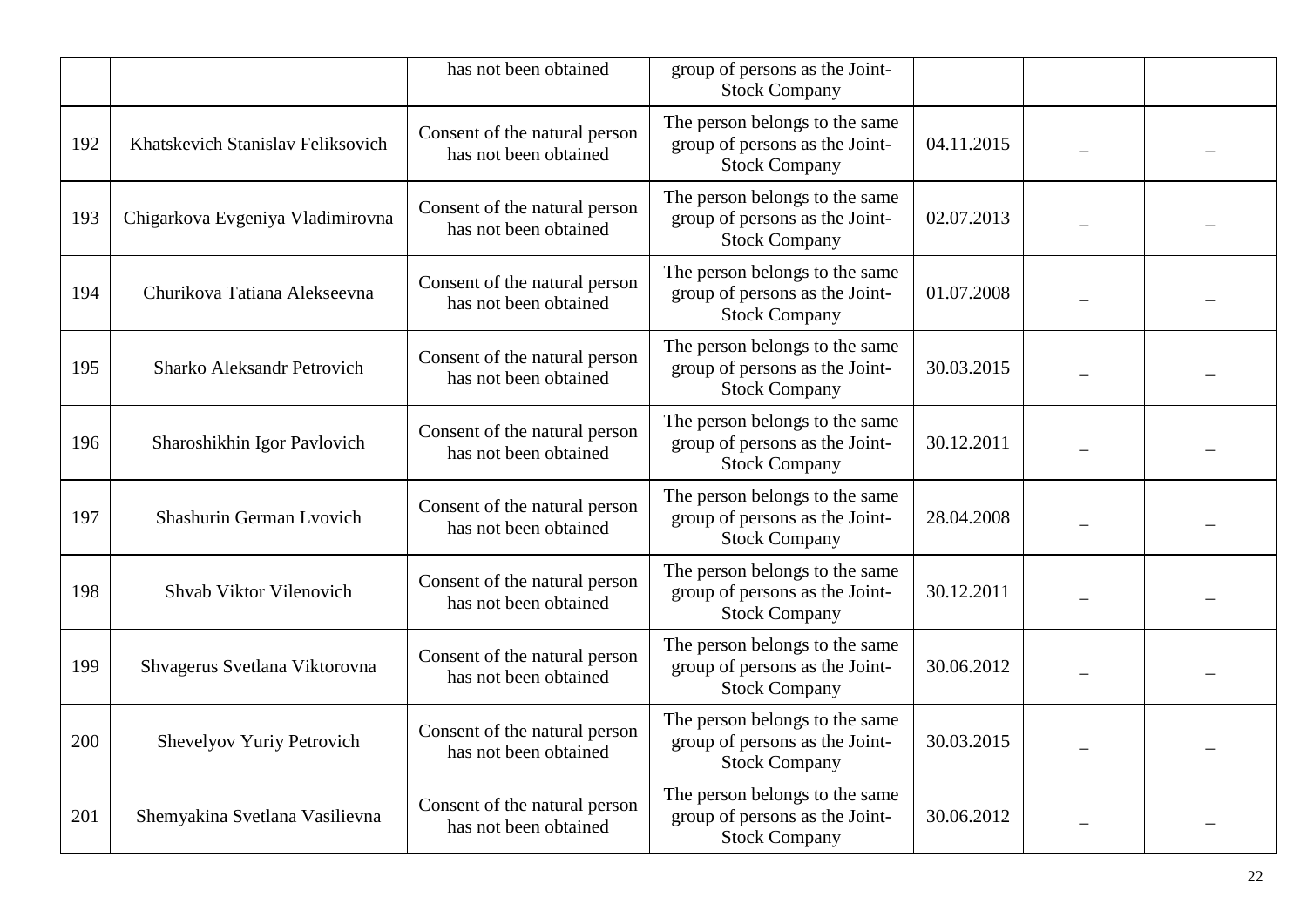| 202 | Shkuratovskiy Pavel Grigorievich | Consent of the natural person<br>has not been obtained | The person belongs to the same<br>group of persons as the Joint-<br><b>Stock Company</b> | 30.09.2014 |  |
|-----|----------------------------------|--------------------------------------------------------|------------------------------------------------------------------------------------------|------------|--|
| 203 | Ebzeev Boris Borisovich          | Consent of the natural person<br>has not been obtained | The person belongs to the same<br>group of persons as the Joint-<br><b>Stock Company</b> | 30.06.2014 |  |
| 204 | YurievAleksandr Vladimirovich    | Consent of the natural person<br>has not been obtained | The person belongs to the same<br>group of persons as the Joint-<br><b>Stock Company</b> | 24.10.2015 |  |
| 205 | Yablokov Anatoliy Yurievich      | Consent of the natural person<br>has not been obtained | The person belongs to the same<br>group of persons as the Joint-<br><b>Stock Company</b> | 25.12.2015 |  |
| 206 | Yakimets Aleksandr Kazimirovich  | Consent of the natural person<br>has not been obtained | The person belongs to the same<br>group of persons as the Joint-<br><b>Stock Company</b> | 04.11.2015 |  |

#### **II. Amendments made to the list of affiliated persons during the period**

|      |          |  |            |  |   | ຼ |      |                          |                          |                          |   |   |  |  |
|------|----------|--|------------|--|---|---|------|--------------------------|--------------------------|--------------------------|---|---|--|--|
| from | $\bf{0}$ |  | $\sqrt{ }$ |  | - |   | till | $\overline{\phantom{a}}$ | $\overline{\phantom{a}}$ | $\overline{\phantom{a}}$ | - | _ |  |  |
|      |          |  |            |  |   |   |      |                          |                          |                          |   |   |  |  |

| Item | Change description                                                                                               | Effective date of the | Date of amending the list of |
|------|------------------------------------------------------------------------------------------------------------------|-----------------------|------------------------------|
| No.  |                                                                                                                  | change                | affiliated persons           |
|      | <b>Excluded from the list of persons belonging to the same group of persons as</b><br><b>IDGC</b> of Volga, PJSC | 23.10.2015            | 12.01.2016                   |

Details of an affiliated person prior to changes:

| 170. | <b>Sukhin Rodion Viktorovich</b> | Consent of the natural<br>person has not been<br>obtained | The person belongs to the same group of persons as the  <br>Joint-Stock Company | 30.06.2015 | - |  |
|------|----------------------------------|-----------------------------------------------------------|---------------------------------------------------------------------------------|------------|---|--|

| i Rodion Viktorovich<br>Sukhin | <b>TIME</b><br>of person ceased to be affiliated.<br>1 ne |  |  |
|--------------------------------|-----------------------------------------------------------|--|--|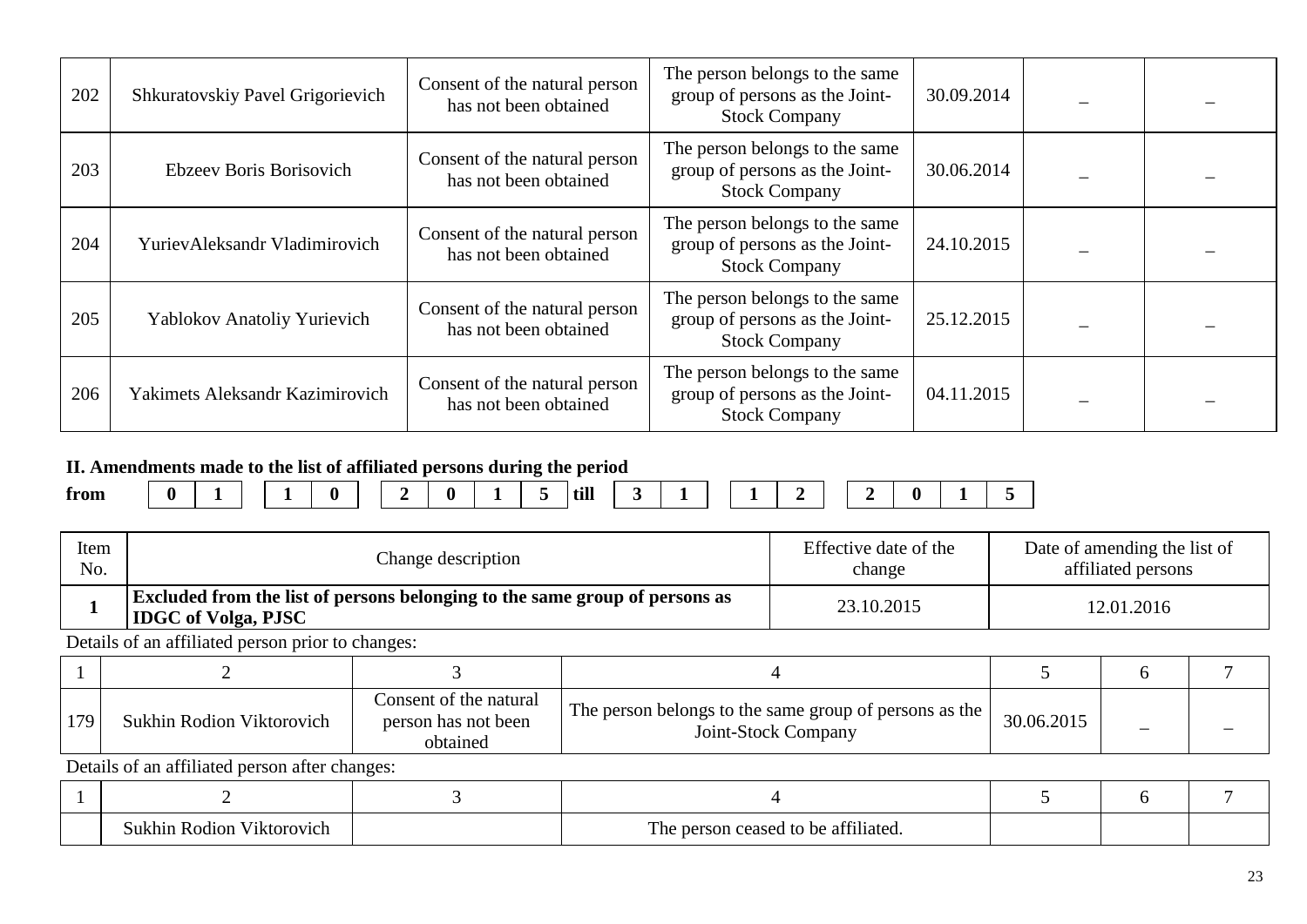| Item | Change description                                                                                               | Effective date of the | Date of amending the list of |
|------|------------------------------------------------------------------------------------------------------------------|-----------------------|------------------------------|
| No.  |                                                                                                                  | change                | affiliated persons           |
|      | <b>Excluded from the list of persons belonging to the same group of persons as</b><br><b>IDGC</b> of Volga, PJSC | 30.09.2015            | 12.01.2016                   |

| 168 | Saukh Viktor Mikhailovich                      | Consent of the natural<br>person has not been<br>obtained | The person belongs to the same group of persons as the  <br>Joint-Stock Company | 30.03.2015 |  |  |  |  |  |  |
|-----|------------------------------------------------|-----------------------------------------------------------|---------------------------------------------------------------------------------|------------|--|--|--|--|--|--|
|     | Details of an affiliated person after changes: |                                                           |                                                                                 |            |  |  |  |  |  |  |
|     |                                                |                                                           |                                                                                 |            |  |  |  |  |  |  |
|     | Saukh Viktor Mikhailovich                      |                                                           | The person ceased to be affiliated.                                             |            |  |  |  |  |  |  |

| Item<br>No. | Change description                                                                                               | Effective date of the change | Date of amending the list of<br>affiliated persons |
|-------------|------------------------------------------------------------------------------------------------------------------|------------------------------|----------------------------------------------------|
|             | <b>Excluded from the list of persons belonging to the same group of persons as</b><br><b>IDGC</b> of Volga, PJSC | 14.12.2015                   | 12.01.2016                                         |

Details of an affiliated person prior to changes:

| 165 | Popov Sergey Evgenievich | Consent of the natural<br>person has not been<br>obtained | The person belongs to the same group of persons as the<br>Joint-Stock Company | 30.12.2009 |  |
|-----|--------------------------|-----------------------------------------------------------|-------------------------------------------------------------------------------|------------|--|

| Popov Sergey Evgenievich |  | Ē<br>The person ceased to be attiliated. |  |  |
|--------------------------|--|------------------------------------------|--|--|

|--|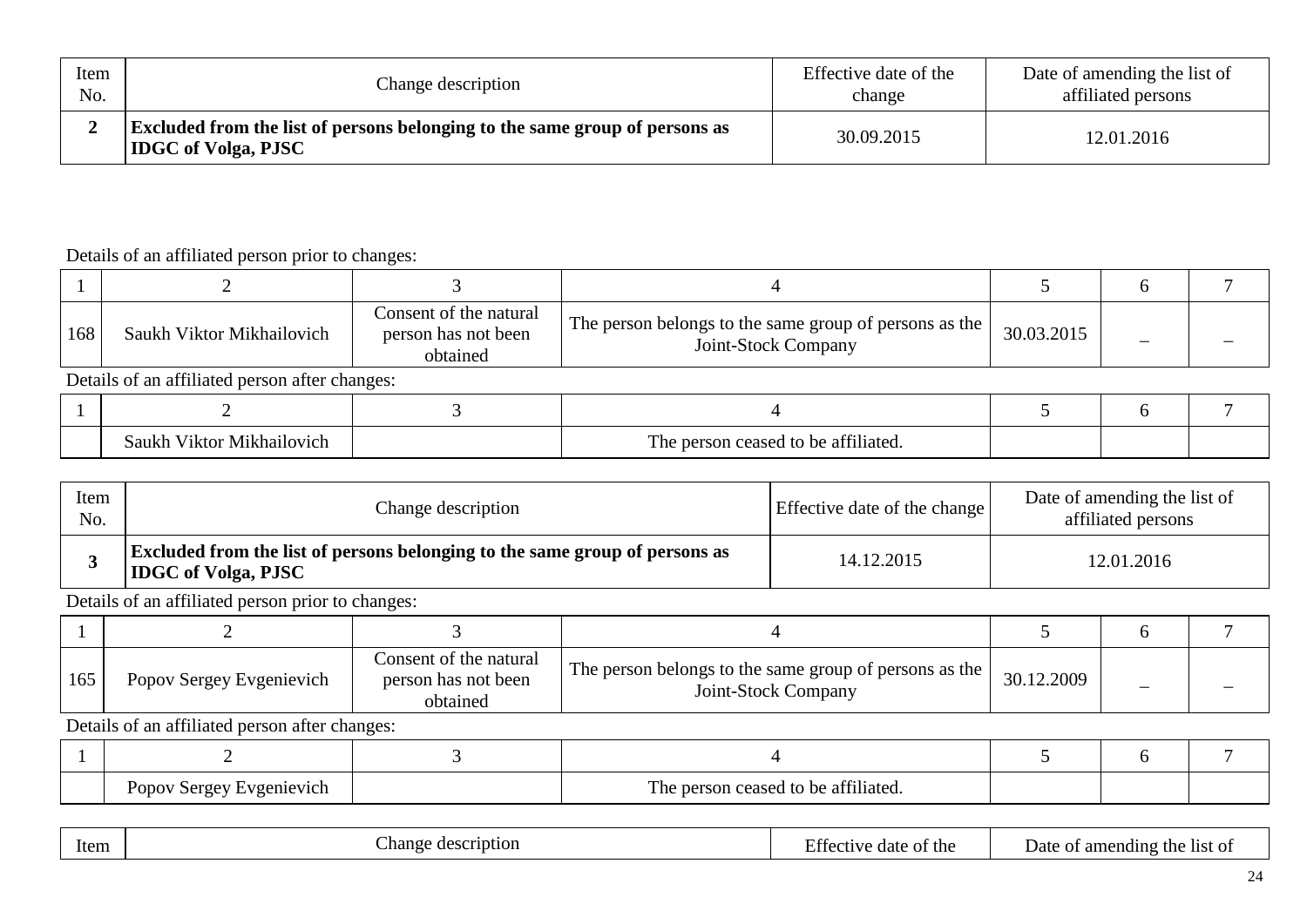| No. |                                                                                                                  | change     | affiliated persons |
|-----|------------------------------------------------------------------------------------------------------------------|------------|--------------------|
|     | <b>Excluded from the list of persons belonging to the same group of persons as</b><br><b>IDGC</b> of Volga, PJSC | 24.12.2015 | 12.01.2016         |

| 167 | Rudenko Andrey Evgenievich                     | Consent of the natural<br>person has not been<br>obtained | The person belongs to the same group of persons as the<br>Joint-Stock Company | 30.06.2015 |  |  |  |  |  |
|-----|------------------------------------------------|-----------------------------------------------------------|-------------------------------------------------------------------------------|------------|--|--|--|--|--|
|     | Details of an affiliated person after changes: |                                                           |                                                                               |            |  |  |  |  |  |
|     |                                                |                                                           |                                                                               |            |  |  |  |  |  |
|     | Rudenko Andrey Evgenievich                     |                                                           | The person ceased to be affiliated.                                           |            |  |  |  |  |  |

| Item | Change description                                                                                               | Effective date of the | Date of amending the list of |
|------|------------------------------------------------------------------------------------------------------------------|-----------------------|------------------------------|
| No.  |                                                                                                                  | change                | affiliated persons           |
|      | <b>Excluded from the list of persons belonging to the same group of persons as</b><br><b>IDGC</b> of Volga, PJSC | 03.11.2015            | 12.01.2016                   |

Details of an affiliated person prior to changes:

| 186   Treteykin Dmitriy Nikolaevich | Consent of the natural<br>person has not been<br>obtained | The person belongs to the same group of persons as the<br>Joint-Stock Company | 14.09.2015 |  |
|-------------------------------------|-----------------------------------------------------------|-------------------------------------------------------------------------------|------------|--|

| $\overline{ }$<br>l Imitriv<br>Nikolaevich | ,,,,,<br>n attiliatad<br>concod<br>$h^{\alpha}$<br>1 ne<br>TΩ<br>~<br>iawu<br>. |  |  |
|--------------------------------------------|---------------------------------------------------------------------------------|--|--|

| Item | Change description                                                                                               | Effective date of the | Date of amending the list of |
|------|------------------------------------------------------------------------------------------------------------------|-----------------------|------------------------------|
| No.  |                                                                                                                  | change                | affiliated persons           |
|      | <b>Excluded from the list of persons belonging to the same group of persons as</b><br><b>IDGC</b> of Volga, PJSC | 30.12.2015            | 12.01.2016                   |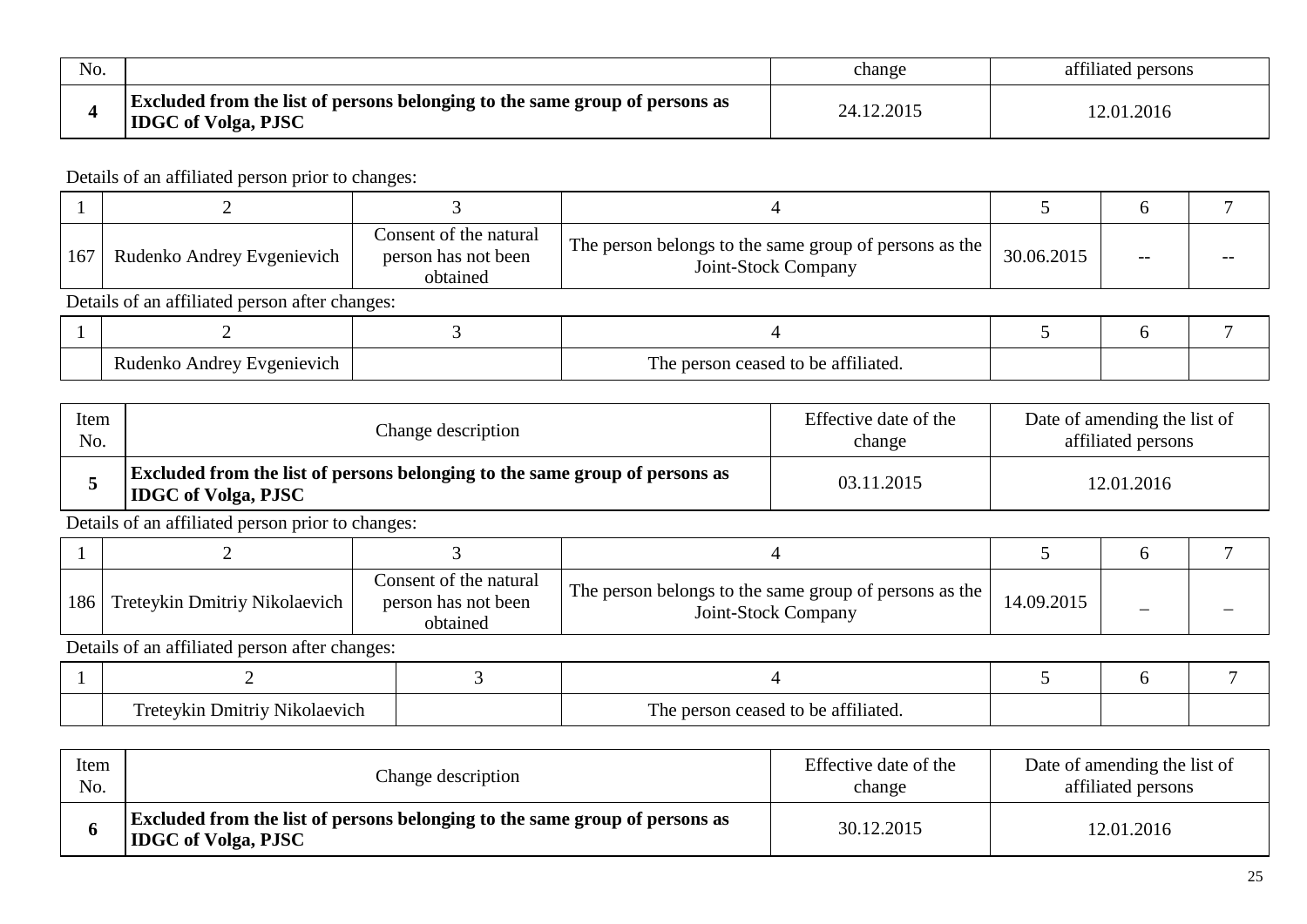| 159 | <b>Okunev Vitaliy Yurievich</b> | Consent of the natural<br>person has not been<br>obtained | The person belongs to the same group of persons as<br>the Joint-Stock Company | 30.03.2015 | - |  |
|-----|---------------------------------|-----------------------------------------------------------|-------------------------------------------------------------------------------|------------|---|--|

Details of an affiliated person after changes:

|             | Okunev Vitaliy Yurievich                                                                                         |  |  | The person ceased to be affiliated. |                                                    |  |
|-------------|------------------------------------------------------------------------------------------------------------------|--|--|-------------------------------------|----------------------------------------------------|--|
| Item<br>No. | Change description                                                                                               |  |  | Effective date of the change        | Date of amending the list of<br>affiliated persons |  |
|             | <b>Excluded from the list of persons belonging to the same group of persons as</b><br><b>IDGC</b> of Volga, PJSC |  |  | 29.12.2015                          | 12.01.2016                                         |  |

Details of an affiliated person prior to changes:

| 130 | Gorbachyov Sergey Ivanovich | Consent of the natural<br>person has not been<br>obtained | The person belongs to the same group of persons as the  <br>Joint-Stock Company | 31.03.2014 |                                             |  |  |  |  |  |  |  |  |
|-----|-----------------------------|-----------------------------------------------------------|---------------------------------------------------------------------------------|------------|---------------------------------------------|--|--|--|--|--|--|--|--|
|     |                             |                                                           |                                                                                 |            | Details of an official names often above as |  |  |  |  |  |  |  |  |

| / Sergey Ivanovich<br>Gorbachyov | The person ceased to be affiliated. |  |  |
|----------------------------------|-------------------------------------|--|--|

| Item<br>No. | Change description                                                                                        |  |  | Effective date of the<br>change | Date of amending the list of<br>affiliated persons |  |  |  |
|-------------|-----------------------------------------------------------------------------------------------------------|--|--|---------------------------------|----------------------------------------------------|--|--|--|
|             | Excluded from the list of persons belonging to the same group of persons as<br><b>IDGC</b> of Volga, PJSC |  |  | 15.12.2015                      | 12.01.2016                                         |  |  |  |
|             | Details of an affiliated person prior to changes:                                                         |  |  |                                 |                                                    |  |  |  |
|             |                                                                                                           |  |  |                                 |                                                    |  |  |  |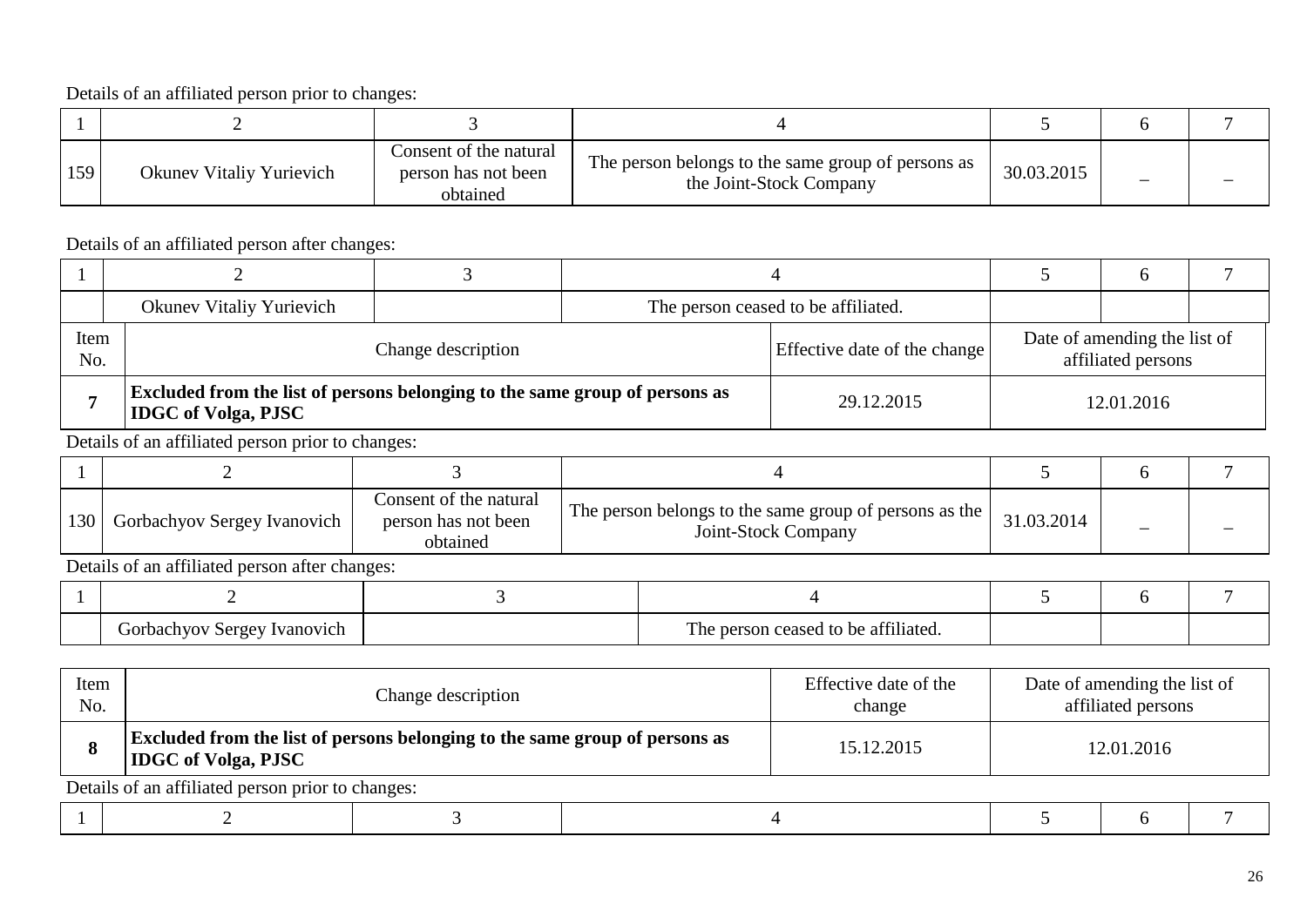| $1^{\circ}$ | .<br>Edinak Aleksandr Milevich | t the natural<br>Consent of<br>person has not been<br>btainec | $\mathbf{r}$<br>The person belongs to the same group of persons as the<br>Joint-Stock C<br>. Company | 2015<br>$^{\sim}$<br>08<br>1.1112.41 | - |  |
|-------------|--------------------------------|---------------------------------------------------------------|------------------------------------------------------------------------------------------------------|--------------------------------------|---|--|
|-------------|--------------------------------|---------------------------------------------------------------|------------------------------------------------------------------------------------------------------|--------------------------------------|---|--|

Details of an affiliated person after changes:

|     | Edinak Aleksandr Milevich                                                                                 |  |  | The person ceased to be affiliated. |            |                                                    |  |
|-----|-----------------------------------------------------------------------------------------------------------|--|--|-------------------------------------|------------|----------------------------------------------------|--|
| No. | Item<br>Change description                                                                                |  |  | Effective date of the change        |            | Date of amending the list of<br>affiliated persons |  |
|     | Excluded from the list of persons belonging to the same group of persons as<br><b>IDGC</b> of Volga, PJSC |  |  | 16.12.2015                          | 12.01.2016 |                                                    |  |

#### Details of an affiliated person prior to changes:

| 143 | Karmanov Yuriy<br>Aleksandrovich               | Consent of the natural<br>person has not been<br>obtained | The person belongs to the same group of persons as the  <br>Joint-Stock Company | 30.09.2012 |  |  |  |  |  |
|-----|------------------------------------------------|-----------------------------------------------------------|---------------------------------------------------------------------------------|------------|--|--|--|--|--|
|     | Details of an affiliated person after changes: |                                                           |                                                                                 |            |  |  |  |  |  |
|     |                                                |                                                           |                                                                                 |            |  |  |  |  |  |

| Karmanov i<br>Yuriy<br>Aleksandrovich | The person ceased to be affiliated. |  |  |
|---------------------------------------|-------------------------------------|--|--|

| Item | Change description                                                                                 | Effective date of the | Date of amending the list of |
|------|----------------------------------------------------------------------------------------------------|-----------------------|------------------------------|
| No.  |                                                                                                    | change                | affiliated persons           |
| 10   | Excluded from the list of persons belonging to the same group of persons as IDGC<br>of Volga, PJSC | 16.12.2015            | 12.01.2016                   |

Details of an affiliated person prior to changes:

| 184 | Timchenko Anatoliy<br>Nikolaevich | Consent of the natural<br>person has not been<br>obtained | The person belongs to the same group of persons as the  <br>Joint-Stock Company | 30.09.2012 | _ |  |
|-----|-----------------------------------|-----------------------------------------------------------|---------------------------------------------------------------------------------|------------|---|--|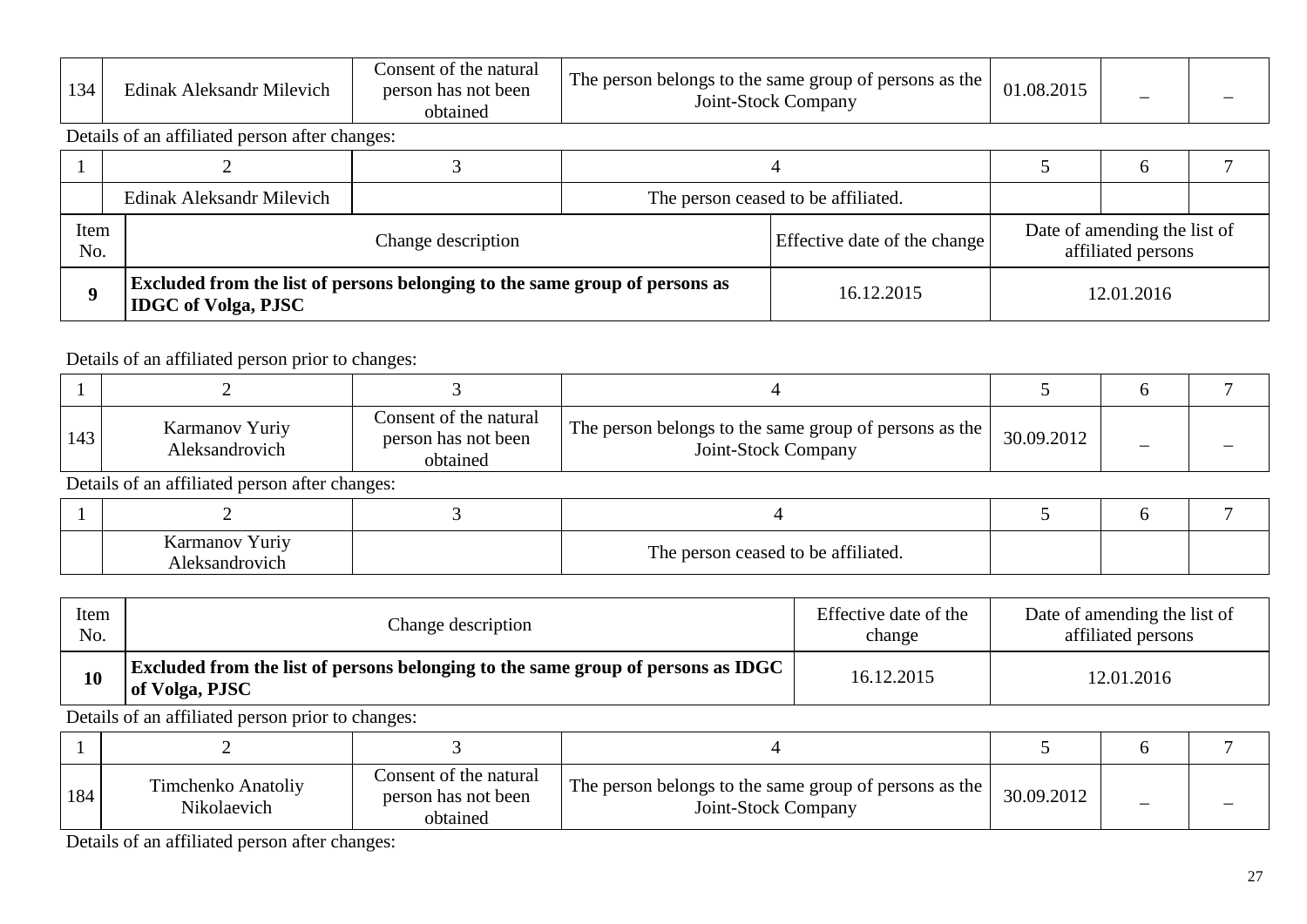| $\sim$<br>henko<br>Anatolıy<br>.<br>olaevict' | 0.01<br>m<br>person ceased to be affiliated.<br><b>TITI</b> |  |  |
|-----------------------------------------------|-------------------------------------------------------------|--|--|

| Item | Change description                                                                               | Effective date of the | Date of amending the list of |
|------|--------------------------------------------------------------------------------------------------|-----------------------|------------------------------|
| No.  |                                                                                                  | change                | affiliated persons           |
|      | Included in the list of persons belonging to the same group of persons as IDGC of<br>Volga, PJSC | 24.10.2015            | 12.01.2016                   |

| <b>Yuriev Aleksandr</b><br>T 71<br>'ladimirovich | The person was not affiliated |  |  |
|--------------------------------------------------|-------------------------------|--|--|

Details of an affiliated person after changes:

| 204 | <b>Yuriev Aleksandr</b><br>Vladimirovich | Consent of the natural<br>person has not been<br>obtained | The person belongs to the same group of persons as the I<br>Joint-Stock Company | 24.10.2015 |  |
|-----|------------------------------------------|-----------------------------------------------------------|---------------------------------------------------------------------------------|------------|--|

| Item | Change description                                                                                       | Effective date of the | Date of amending the list of |
|------|----------------------------------------------------------------------------------------------------------|-----------------------|------------------------------|
| No.  |                                                                                                          | change                | affiliated persons           |
| 12   | $\vert$ Included in the list of persons belonging to the same group of persons as IDGC of<br>Volga, PJSC | 01.10.2015            | 12.01.2016                   |

Details of an affiliated person prior to changes:

| Georgievich<br>Zamorokin Pavel | --<br>was not affiliated<br>1 he<br>person |  |  |
|--------------------------------|--------------------------------------------|--|--|

| 138 | Zamorokin Pavel Georgievich | Consent of the natural<br>person has not been<br>obtained | The person belongs to the same group of persons as the  <br>Joint-Stock Company | 01.10.2015 |  |
|-----|-----------------------------|-----------------------------------------------------------|---------------------------------------------------------------------------------|------------|--|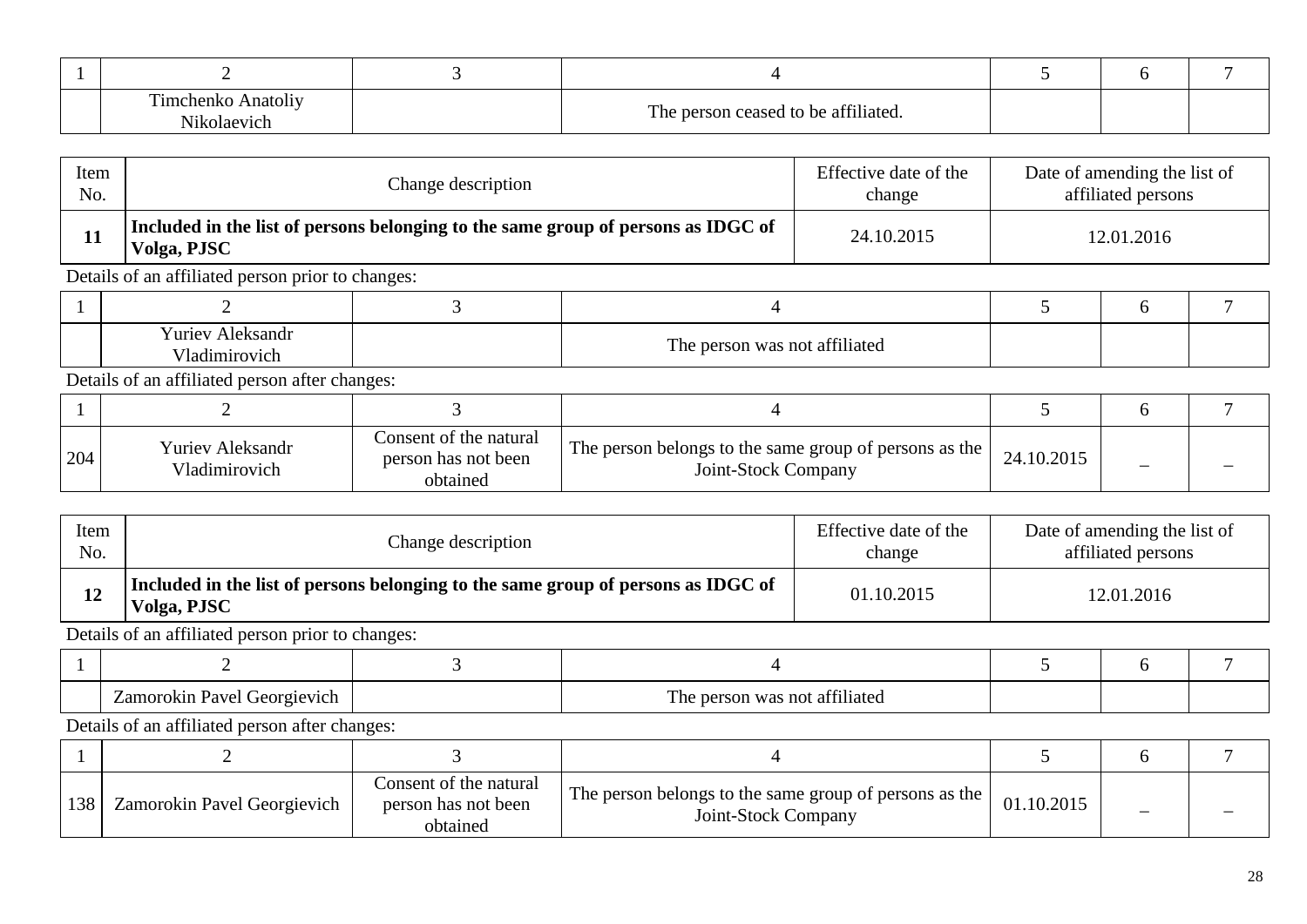| Item<br>No.  |                                                                                                  | Change description                                                                              |                                                                               |                                                    |            | Date of amending the list of<br>affiliated persons |                |
|--------------|--------------------------------------------------------------------------------------------------|-------------------------------------------------------------------------------------------------|-------------------------------------------------------------------------------|----------------------------------------------------|------------|----------------------------------------------------|----------------|
| 13           | Volga, PJSC                                                                                      | Included in the list of persons belonging to the same group of persons as IDGC of<br>15.12.2015 |                                                                               |                                                    |            | 12.01.2016                                         |                |
|              | Details of an affiliated person prior to changes:                                                |                                                                                                 |                                                                               |                                                    |            |                                                    |                |
|              | 2                                                                                                | 3                                                                                               | $\overline{4}$                                                                |                                                    | 5          | 6                                                  | 7              |
|              | Mishina Irina Yurievna                                                                           |                                                                                                 | The person was not affiliated                                                 |                                                    |            |                                                    |                |
|              | Details of an affiliated person after changes:                                                   |                                                                                                 |                                                                               |                                                    |            |                                                    |                |
| 1            | $\overline{2}$                                                                                   | 3                                                                                               | $\overline{4}$                                                                |                                                    | 5          | 6                                                  | $\overline{7}$ |
| 158          | Mishina Irina Yurievna                                                                           | Consent of the natural<br>person has not been<br>obtained                                       | The person belongs to the same group of persons as the<br>Joint-Stock Company |                                                    | 15.12.2015 |                                                    |                |
| Item<br>No.  | Effective date of the<br>Change description<br>change                                            |                                                                                                 |                                                                               | Date of amending the list of<br>affiliated persons |            |                                                    |                |
| 14           | Included in the list of persons belonging to the same group of persons as IDGC of<br>Volga, PJSC |                                                                                                 |                                                                               | 24.12.2015                                         | 12.01.2016 |                                                    |                |
|              | Details of an affiliated person prior to changes:                                                |                                                                                                 |                                                                               |                                                    |            |                                                    |                |
| $\mathbf{1}$ | $\overline{2}$                                                                                   | 3                                                                                               | $\overline{4}$                                                                |                                                    | 5          | 6                                                  | 7              |
|              | <b>Starystoyants Ruslan</b><br>Avdeevich                                                         |                                                                                                 | The person was not affiliated                                                 |                                                    |            |                                                    |                |
|              | Details of an affiliated person after changes:                                                   |                                                                                                 |                                                                               |                                                    |            |                                                    |                |
| $\mathbf{1}$ | $\overline{2}$                                                                                   | $\overline{3}$                                                                                  | $\overline{4}$                                                                |                                                    | 5          | 6                                                  | $\overline{7}$ |
| 178          | <b>Starystoyants Ruslan</b><br>Avdeevich                                                         | Consent of the natural<br>person has not been<br>obtained                                       | The person belongs to the same group of persons as the<br>Joint-Stock Company |                                                    | 24.12.2015 |                                                    |                |
| Item<br>No.  |                                                                                                  | Change description                                                                              |                                                                               | Effective date of the<br>change                    |            | Date of amending the list of<br>affiliated persons |                |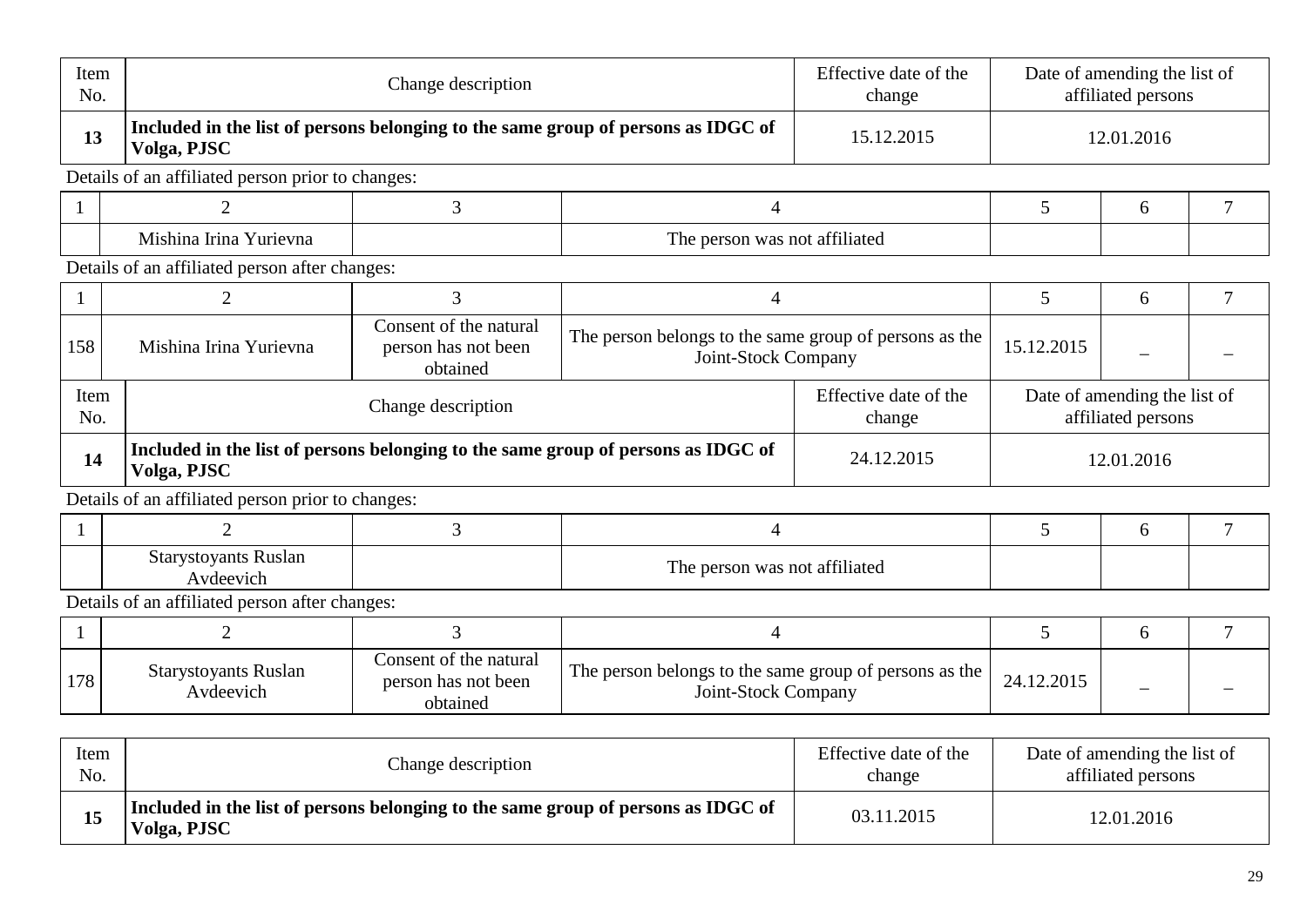| Safaryanov Ramil<br>Yagafarovich               | The person was not affiliated |  |  |
|------------------------------------------------|-------------------------------|--|--|
| Details of an affiliated person after changes: |                               |  |  |

 $1 \quad 2 \quad 1 \quad 3 \quad 1 \quad 4 \quad 5 \quad 6 \quad 7$ 170 Safaryanov Ramil Yagafarovich Consent of the natural person has not been obtained The person belongs to the same group of persons as the ngs to the same group of persons as the  $\begin{array}{|c|c|c|c|c|c|c|c|} \hline 03.11.2015 & & & & \ - & & & \end{array}$ 

| Item | Change description                                                                               | Effective date of the | Date of amending the list of |
|------|--------------------------------------------------------------------------------------------------|-----------------------|------------------------------|
| No.  |                                                                                                  | change                | affiliated persons           |
| 16   | Included in the list of persons belonging to the same group of persons as IDGC of<br>Volga, PJSC | 04.11.2015            | 12.01.2016                   |

Details of an affiliated person prior to changes:

| $T \times 1$<br>Stanislav<br>iatskevich i<br>Feliksovich | The person was not affiliated |  |  |
|----------------------------------------------------------|-------------------------------|--|--|

Details of an affiliated person after changes:

| 192 | Khatskevich Stanislav<br>Feliksovich | Consent of the natural<br>person has not been<br>obtained | The person belongs to the same group of persons as the I<br>Joint-Stock Company | 04.11.2015 |  |
|-----|--------------------------------------|-----------------------------------------------------------|---------------------------------------------------------------------------------|------------|--|

| Item | Change description                                                                               | Effective date of the | Date of amending the list of |
|------|--------------------------------------------------------------------------------------------------|-----------------------|------------------------------|
| No.  |                                                                                                  | change                | affiliated persons           |
|      | Included in the list of persons belonging to the same group of persons as IDGC of<br>Volga, PJSC | 31.12.2015            | 12.01.2016                   |

Details of an affiliated person prior to changes:

| Aleksandr<br>Sukhanov | $\sim$ $\sim$ $\sim$<br>e person was not affiliated<br>The |  |  |
|-----------------------|------------------------------------------------------------|--|--|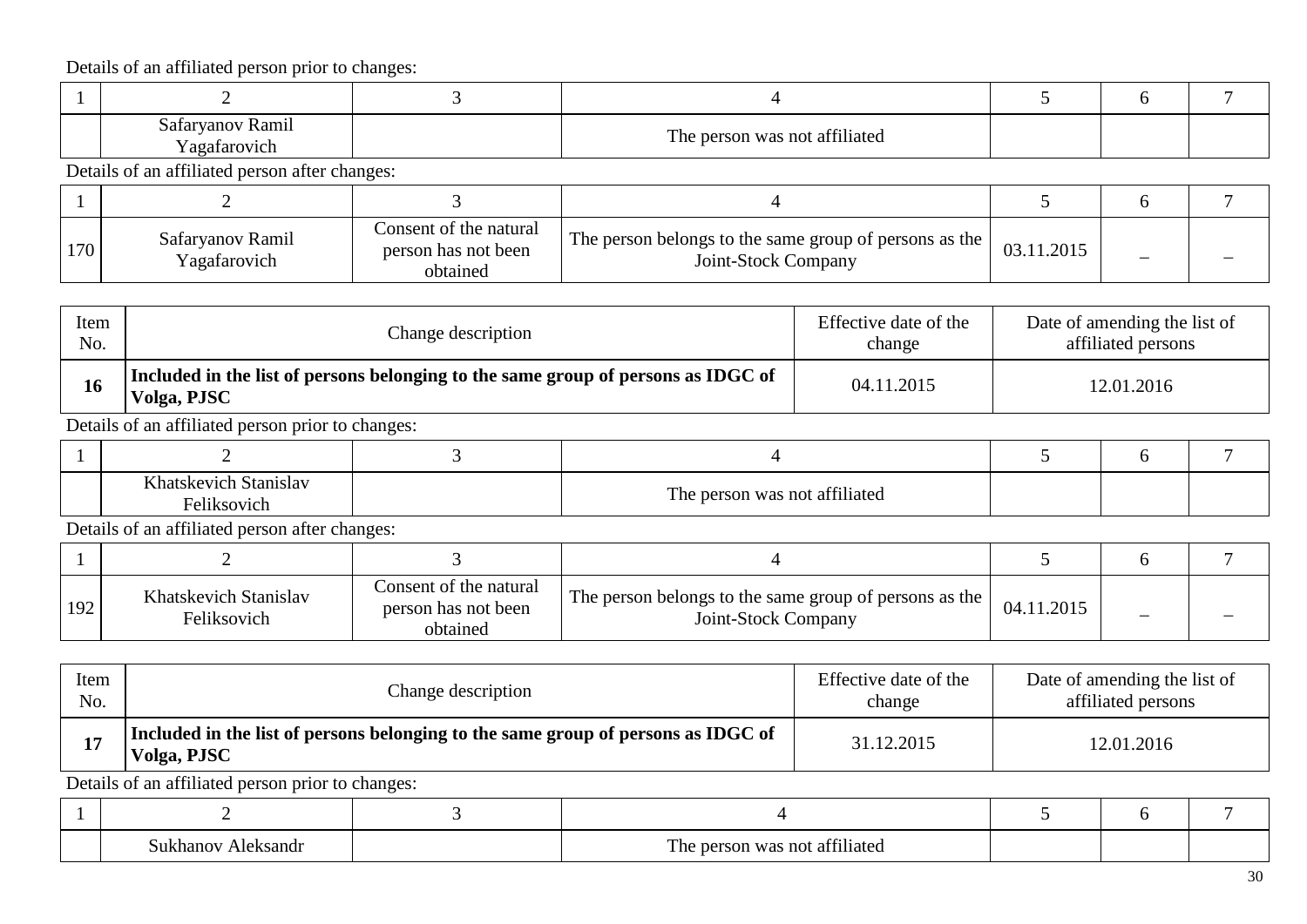Details of an affiliated person after changes:

|             |                                                   |                                                                                   |                                                                               |                                 | <sub>0</sub>                                       |            |  |  |
|-------------|---------------------------------------------------|-----------------------------------------------------------------------------------|-------------------------------------------------------------------------------|---------------------------------|----------------------------------------------------|------------|--|--|
| 182         | Sukhanov Aleksandr<br>Vladimirovich               | Consent of the natural<br>person has not been<br>obtained                         | The person belongs to the same group of persons as the<br>Joint-Stock Company |                                 | 31.12.2015                                         |            |  |  |
| Item<br>No. | Change description                                |                                                                                   |                                                                               | Effective date of the<br>change | Date of amending the list of<br>affiliated persons |            |  |  |
| 18          | Volga, PJSC                                       | Included in the list of persons belonging to the same group of persons as IDGC of |                                                                               |                                 |                                                    | 12.01.2016 |  |  |
|             | Details of an affiliated person prior to changes: |                                                                                   |                                                                               |                                 |                                                    |            |  |  |
|             |                                                   |                                                                                   |                                                                               |                                 |                                                    |            |  |  |

| ılaev<br>nar<br>ור<br>. . | $\sim$ $\sim$<br>1111 А1<br>nc<br>ат.<br>ГΑ<br>ne |  |  |
|---------------------------|---------------------------------------------------|--|--|

| 123   Berdnikov Roman Nikolaevich | Consent of the natural<br>person has not been<br>obtained | The person belongs to the same group of persons as the  <br>Joint-Stock Company | 24.12.2015 |  |
|-----------------------------------|-----------------------------------------------------------|---------------------------------------------------------------------------------|------------|--|

| Item<br>No. |                                                                                                  | Change description     |                                                        |            | Date of amending the list of<br>affiliated persons |              |  |  |
|-------------|--------------------------------------------------------------------------------------------------|------------------------|--------------------------------------------------------|------------|----------------------------------------------------|--------------|--|--|
| 19          | Included in the list of persons belonging to the same group of persons as IDGC of<br>Volga, PJSC |                        |                                                        | 30.12.2015 | 12.01.2016                                         |              |  |  |
|             | Details of an affiliated person prior to changes:                                                |                        |                                                        |            |                                                    |              |  |  |
|             |                                                                                                  |                        |                                                        |            |                                                    | 6            |  |  |
|             | Loza Andrey Aleksandrovich                                                                       |                        | The person was not affiliated                          |            |                                                    |              |  |  |
|             | Details of an affiliated person after changes:                                                   |                        |                                                        |            |                                                    |              |  |  |
|             |                                                                                                  |                        |                                                        |            |                                                    | <sub>6</sub> |  |  |
| 154         | Loza Andrey Aleksandrovich                                                                       | Consent of the natural | The person belongs to the same group of persons as the |            | 30.12.2015                                         |              |  |  |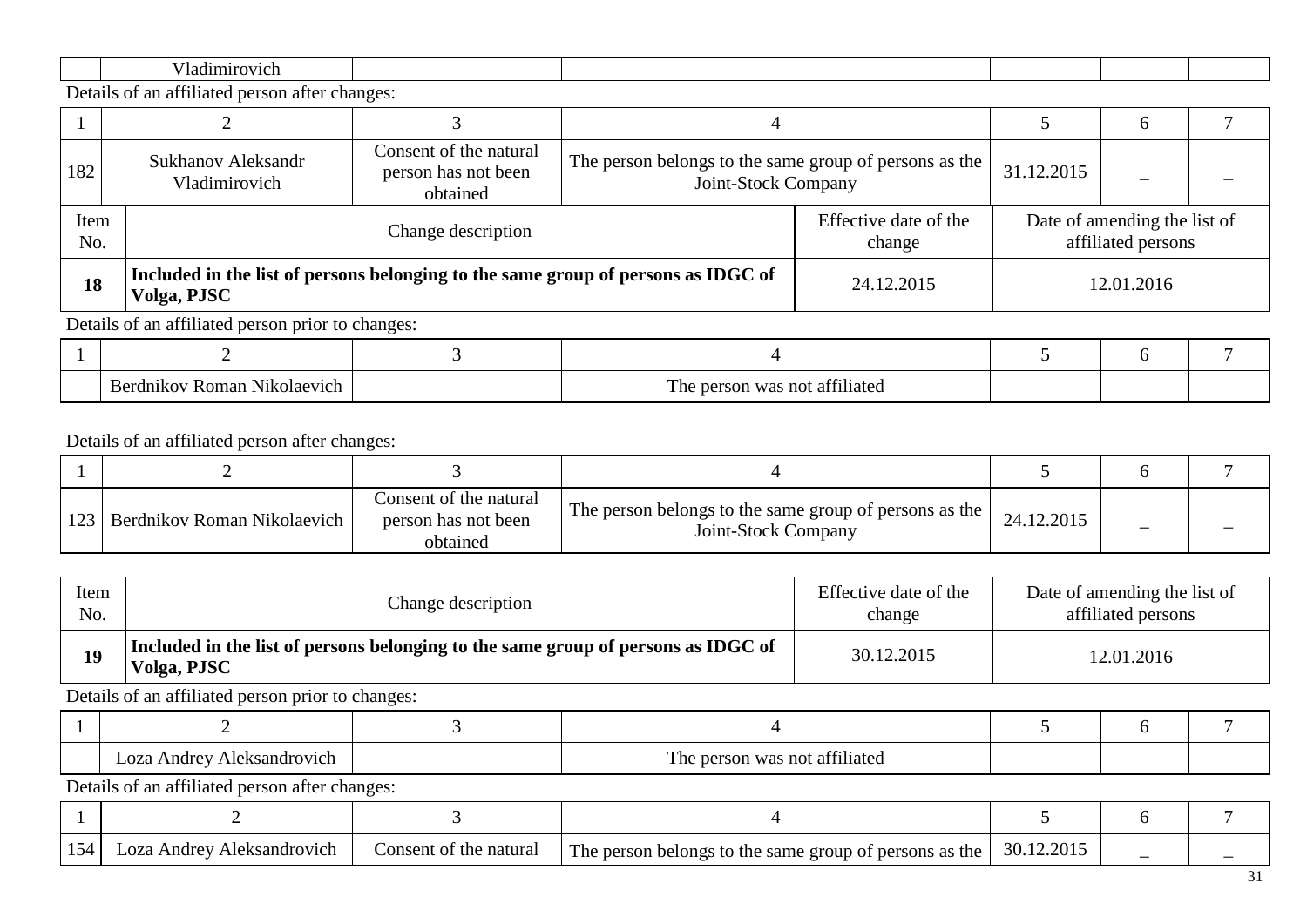|  | t been<br>person<br>not<br>-на | <b>AAI</b><br>Company<br>J01nt-<br>энек |  |  |
|--|--------------------------------|-----------------------------------------|--|--|
|  | btained                        |                                         |  |  |

| Item<br>No. |                                                   | Change description                                        |                                                                                   | Effective date of the<br>change | Date of amending the list of<br>affiliated persons |            |   |
|-------------|---------------------------------------------------|-----------------------------------------------------------|-----------------------------------------------------------------------------------|---------------------------------|----------------------------------------------------|------------|---|
| 20          | Volga, PJSC                                       |                                                           | Included in the list of persons belonging to the same group of persons as IDGC of | 16.12.2015                      | 12.01.2016                                         |            |   |
|             | Details of an affiliated person prior to changes: |                                                           |                                                                                   |                                 |                                                    |            |   |
|             | $\overline{2}$                                    | 3                                                         | $\overline{4}$                                                                    |                                 | $\overline{5}$                                     | 6          | 7 |
|             | Zorin Filipp Petrovich                            |                                                           | The person was not affiliated                                                     |                                 |                                                    |            |   |
|             | Details of an affiliated person after changes:    |                                                           |                                                                                   |                                 |                                                    |            |   |
|             | 2                                                 | 3                                                         | 4                                                                                 |                                 | 5<br>6                                             |            | 7 |
| 140         | Zorin Filipp Petrovich                            | Consent of the natural<br>person has not been<br>obtained | The person belongs to the same group of persons as the<br>Joint-Stock Company     |                                 | 16.12.2015                                         |            |   |
| Item<br>No. |                                                   | Change description                                        |                                                                                   | Effective date of the<br>change | Date of amending the list of<br>affiliated persons |            |   |
| 21          | Volga, PJSC                                       |                                                           | Included in the list of persons belonging to the same group of persons as IDGC of | 17.12.2015                      |                                                    | 12.01.2016 |   |
|             | Details of an affiliated person prior to changes: |                                                           |                                                                                   |                                 |                                                    |            |   |
| $\perp$     | $\overline{2}$                                    | 3                                                         | 4                                                                                 |                                 | 5                                                  | 6          | 7 |
|             | Saukh Vladimir Mikhailovich                       |                                                           | The person was not affiliated                                                     |                                 |                                                    |            |   |
|             | Details of an affiliated person after changes:    |                                                           |                                                                                   |                                 |                                                    |            |   |
|             | 2                                                 | 3                                                         | $\overline{4}$                                                                    |                                 | $5\overline{)}$                                    | 6          | 7 |
| 168         | Saukh Vladimir Mikhailovich                       | Consent of the natural<br>person has not been<br>obtained | The person belongs to the same group of persons as the<br>Joint-Stock Company     |                                 | 17.12.2015                                         |            |   |

| Item     | Change description                                                                 | Effective date of the | Date of amending the list of |
|----------|------------------------------------------------------------------------------------|-----------------------|------------------------------|
| No.      |                                                                                    | change                | affiliated persons           |
| ΔO<br>77 | Change of the form of incorporation (from OJSC to JSC) of the affiliated person of | 07.10.2015            | 12.01.2016                   |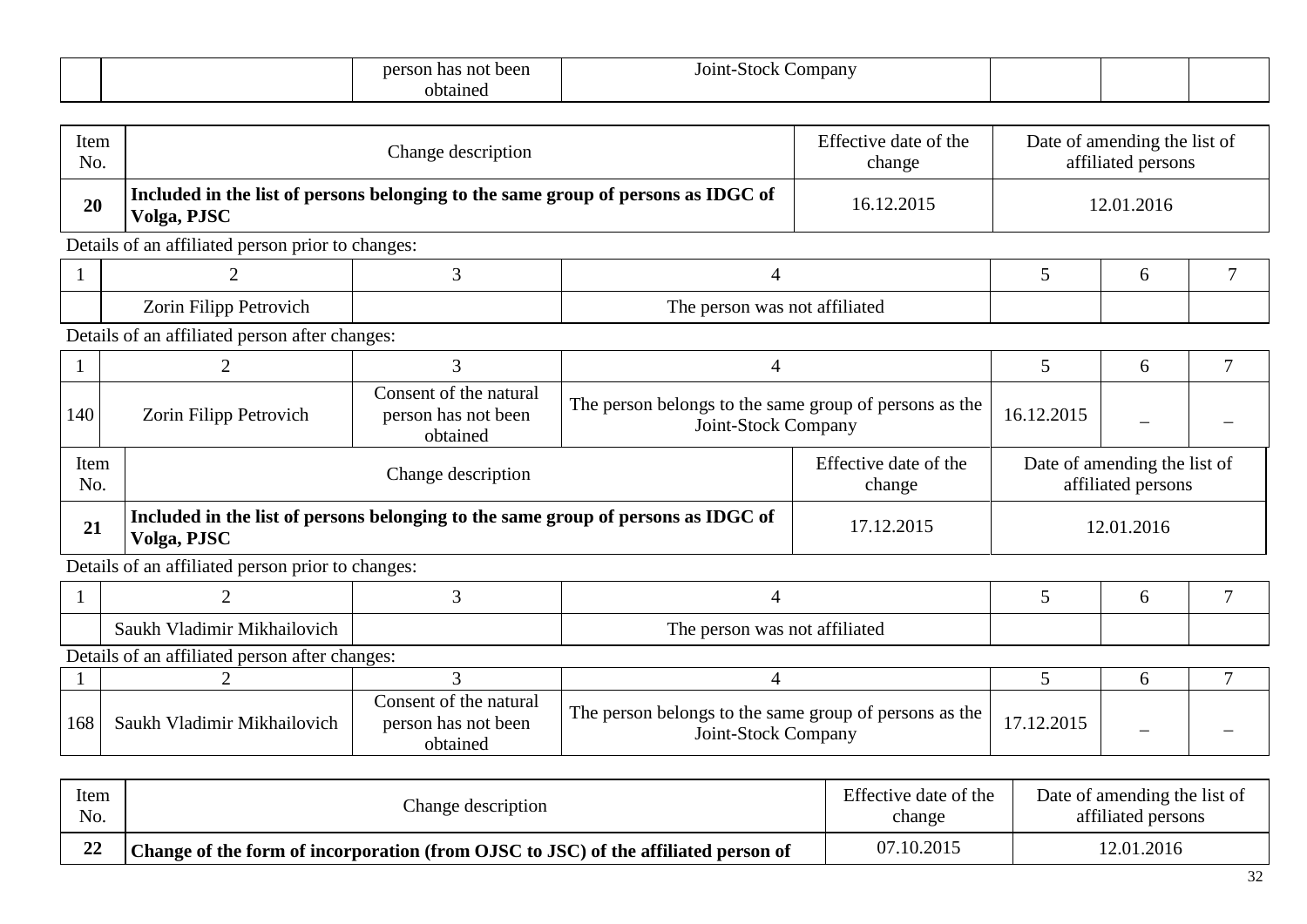# **IDGC of Volga, PJSC**

Details of an affiliated person prior to changes:

| <b>Open Joint-Stock Company</b><br>Energetik | 1, ul. Sanatornaya, Industrial<br>Community Novaya Lyada, the<br>Tambov region, 392515 | The person belongs to the same group of<br>persons as the Joint-Stock Company | 01.07.2008 |  |
|----------------------------------------------|----------------------------------------------------------------------------------------|-------------------------------------------------------------------------------|------------|--|

Details of an affiliated person after changes:

| Joint-Stock Company<br>Energetik Sanatorium-<br>Preventorium | ', ul. Sanatornaya, Industrial<br>Community Novaya Lyada, the<br>Tambov region, 392515 | The person belongs to the same group of<br>persons as the Joint-Stock Company | 01.07.2008 |  |
|--------------------------------------------------------------|----------------------------------------------------------------------------------------|-------------------------------------------------------------------------------|------------|--|

| Item | Change description                                                                                                              | Effective date of the | Date of amending the list of |
|------|---------------------------------------------------------------------------------------------------------------------------------|-----------------------|------------------------------|
| No.  |                                                                                                                                 | change                | affiliated persons           |
|      | Change of the form of incorporation (from OJSC to JSC) and the legal address of<br>the affiliated person of IDGC of Volga, PJSC | 17.11.2015            | 12.01.2016                   |

Details of an affiliated person prior to changes:

| 36 | <b>Open Joint-Stock Company</b><br>North-West Energy Management<br>Company | ID code: B, bld. 2, ploshchad<br>Aleksandra Nevskogo, Saint<br>Petersburg, 191167 | The person belongs to the same group<br>of persons as the Joint-Stock Company | 01.07.2008 |  |
|----|----------------------------------------------------------------------------|-----------------------------------------------------------------------------------|-------------------------------------------------------------------------------|------------|--|

| 36 | <b>Public Joint-Stock Company</b><br>North-West Energy Management<br>Company | Saint Petersburg | The person belongs to the same group<br>of persons as the Joint-Stock Company | 01.07.2008 |  |
|----|------------------------------------------------------------------------------|------------------|-------------------------------------------------------------------------------|------------|--|

| Item | Change description                                                                                                                     | Effective date of the | Date of amending the list of |
|------|----------------------------------------------------------------------------------------------------------------------------------------|-----------------------|------------------------------|
| No.  |                                                                                                                                        | change                | affiliated persons           |
| 24   | <sup>1</sup> Change of date of occurrence of the ground for recognition of the person as a<br>person affiliated to IDGC of Volga, PJSC | 25.12.2015            | 12.01.2016                   |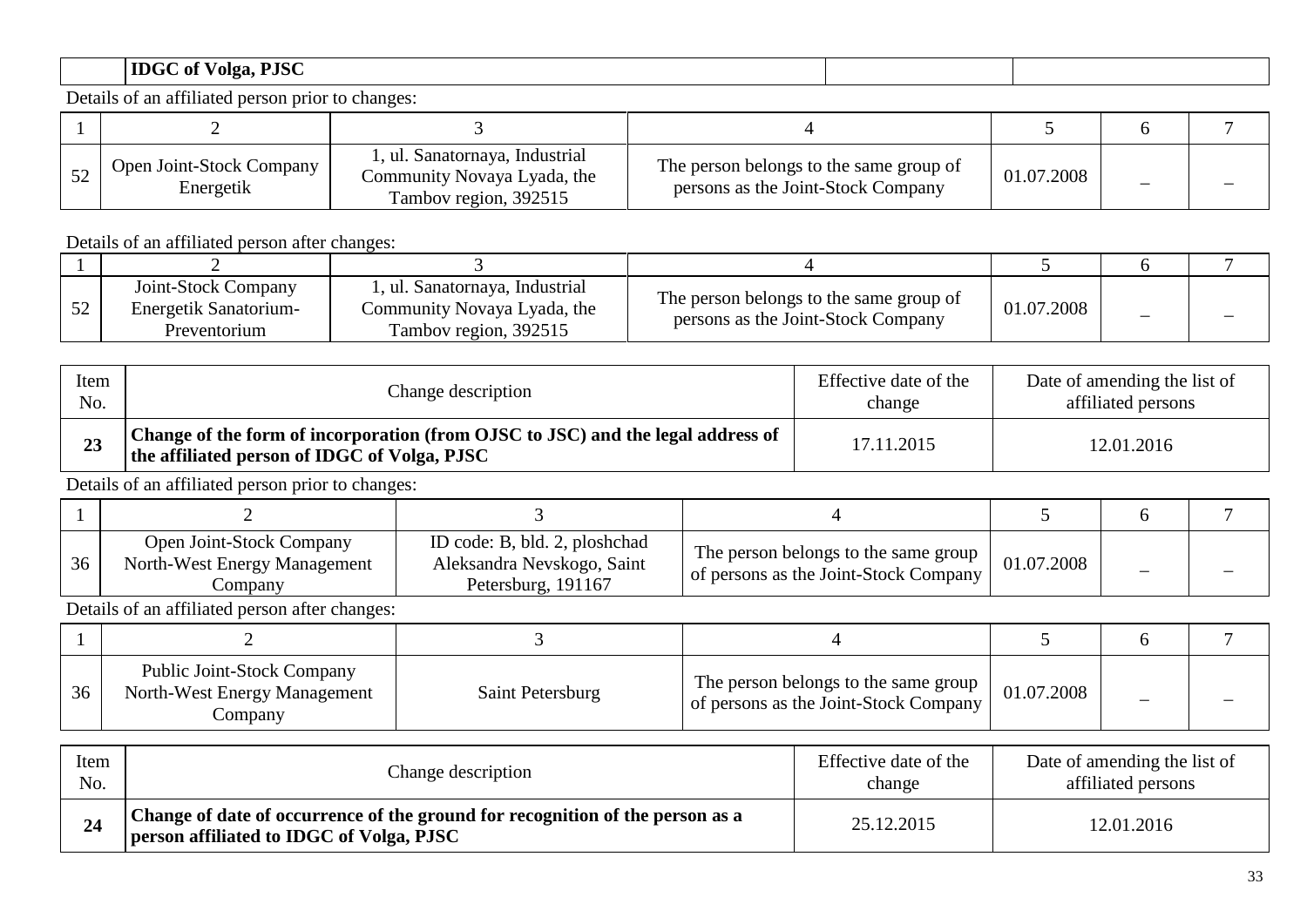| 205 | Yablokov Anatoliy<br>Yurievich                 | Consent of the natural person has<br>not been obtained | The person belongs to the same group of persons as<br>30.12.2014<br>the Joint-Stock Company |            |  |
|-----|------------------------------------------------|--------------------------------------------------------|---------------------------------------------------------------------------------------------|------------|--|
|     | Details of an affiliated person after changes: |                                                        |                                                                                             |            |  |
|     |                                                |                                                        |                                                                                             |            |  |
| 205 | Yablokov Anatoliy<br>Yurievich                 | Consent of the natural person has<br>not been obtained | The person belongs to the same group of persons as<br>the Joint-Stock Company               | 25.12.2015 |  |

| Item | Change description                                                                                                        | Effective date of the | Date of amending the list of |
|------|---------------------------------------------------------------------------------------------------------------------------|-----------------------|------------------------------|
| No.  |                                                                                                                           | change                | affiliated persons           |
| 25   | Change of date of occurrence of the ground for recognition of the person as a<br>person affiliated to IDGC of Volga, PJSC | 04.11.2015            | 12.01.2016                   |

Details of an affiliated person prior to changes:

| 206 | <b>Yakimets Aleksandr</b><br>Kazımırovıch | Consent of the natural person has<br>not been obtained | The person belongs to the same group of persons as 1<br>the Joint-Stock Company | 18.09.2015 |  |
|-----|-------------------------------------------|--------------------------------------------------------|---------------------------------------------------------------------------------|------------|--|

| 206 | <b>Yakimets Aleksandr</b><br>Kazımırovich | Consent of the natural person has<br>not been obtained | The person belongs to the same group of persons as 1<br>the Joint-Stock Company | 04.11.2015 | - |  |
|-----|-------------------------------------------|--------------------------------------------------------|---------------------------------------------------------------------------------|------------|---|--|

| Item<br>No. | Change description                                                                                                              |  | Effective date of the<br>change | Date of amending the list of<br>affiliated persons |            |  |  |  |  |
|-------------|---------------------------------------------------------------------------------------------------------------------------------|--|---------------------------------|----------------------------------------------------|------------|--|--|--|--|
| 26          | Change of the form of incorporation (from OJSC to JSC) and the legal address of<br>the affiliated person of IDGC of Volga, PJSC |  | 25.12.2015                      |                                                    | 12.01.2016 |  |  |  |  |
|             | Details of an affiliated person prior to changes:                                                                               |  |                                 |                                                    |            |  |  |  |  |
|             |                                                                                                                                 |  |                                 |                                                    |            |  |  |  |  |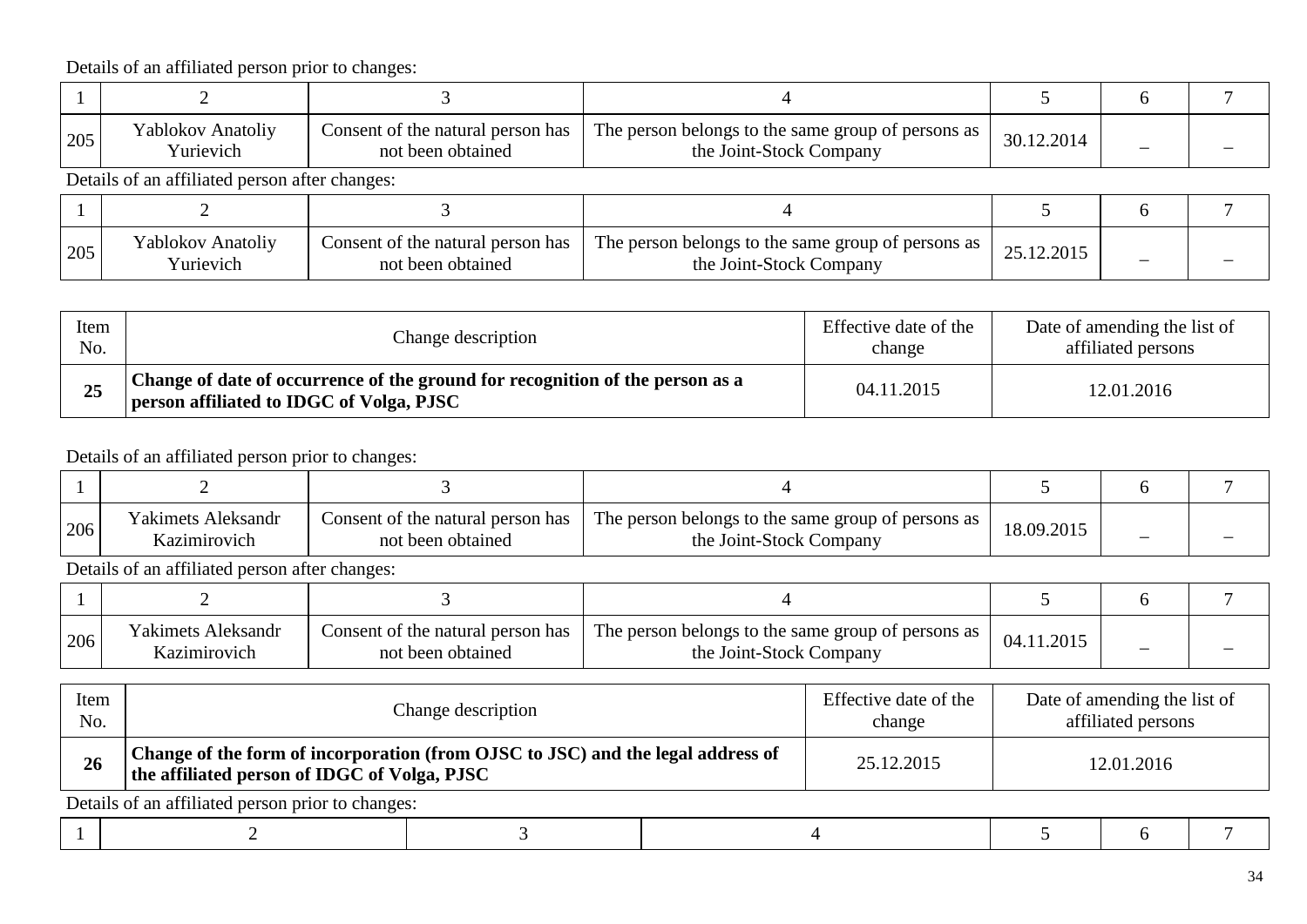| 100         | Open Joint-Stock Company<br><b>Engineering and Construction</b><br>Management Centre of the Unified<br><b>National Electrical Network</b> | 9, Nikolovorobinskiy per.,<br>Moscow, 109028 |  | The person belongs to the same group of<br>persons as the Joint-Stock Company | 30.09.2012                                         |   |  |  |  |  |
|-------------|-------------------------------------------------------------------------------------------------------------------------------------------|----------------------------------------------|--|-------------------------------------------------------------------------------|----------------------------------------------------|---|--|--|--|--|
|             | Details of an affiliated person after changes:                                                                                            |                                              |  |                                                                               |                                                    |   |  |  |  |  |
|             |                                                                                                                                           | 3                                            |  | 4                                                                             |                                                    | 6 |  |  |  |  |
| 100         | Joint-Stock Company<br><b>Engineering and Construction</b><br>Management Centre of the Unified<br><b>Electrical Network</b>               | <b>Moscow</b>                                |  | The person belongs to the same group of<br>persons as the Joint-Stock Company | 30.09.2012                                         |   |  |  |  |  |
| Item<br>No. | Change description                                                                                                                        |                                              |  | Effective date of the<br>change                                               | Date of amending the list of<br>affiliated persons |   |  |  |  |  |
| 27          | Included in the list of persons belonging to the same group of persons as IDGC of<br>Volga, PJSC                                          |                                              |  | 17.12.2015                                                                    | 12.01.2016                                         |   |  |  |  |  |

| Tadimir Mikhailovich<br>Saukh | .<br>m<br>person was not affiliated<br>1 <sub>he</sub> |  |  |
|-------------------------------|--------------------------------------------------------|--|--|

Details of an affiliated person after changes:

| [169] Saukh Vladimir Mikhailovich | Consent of the natural person<br>has not been obtained | $\perp$ The person belongs to the same group of persons as $\perp$<br>the Joint-Stock Company |  |  |
|-----------------------------------|--------------------------------------------------------|-----------------------------------------------------------------------------------------------|--|--|

| Item | Change description                                                                               | Effective date of the | Date of amending the list of |
|------|--------------------------------------------------------------------------------------------------|-----------------------|------------------------------|
| No.  |                                                                                                  | change                | affiliated persons           |
| 28   | Included in the list of persons belonging to the same group of persons as IDGC of<br>Volga, PJSC | 16.11.2015            | 12.01.2016                   |

Details of an affiliated person prior to changes:

|--|--|--|--|--|--|--|